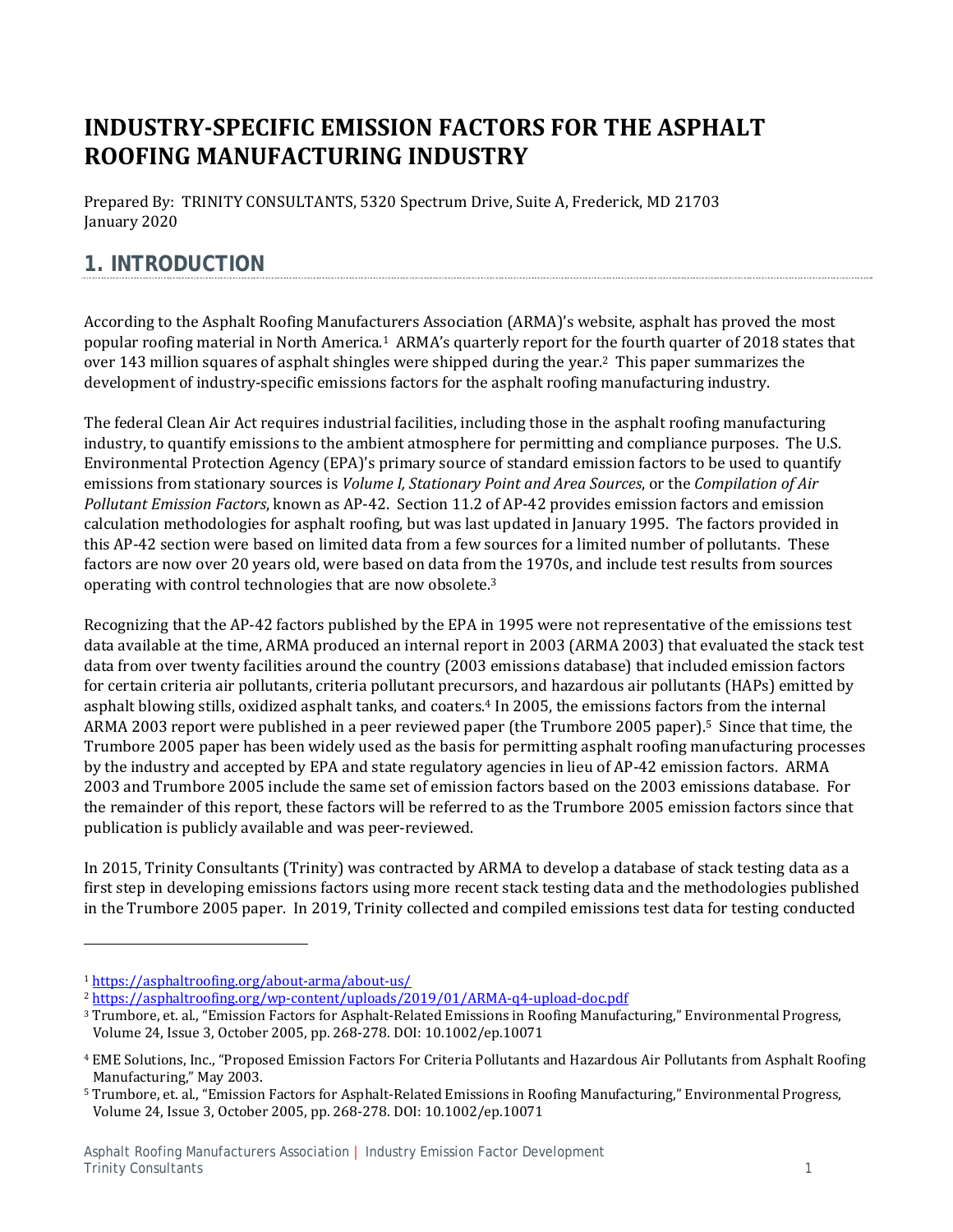after 2003 in order to ensure no overlap with the 2003 emissions database (the 2019 emissions database). The 2019 emissions database includes stack testing data from 43 plants belonging to nine different asphalt roofing manufacturing companies and developed emission factors for the industry based on this database. This report details the emission factors and calculation methodologies. Please note that the emissions factors presented in this report are based on the best available data as provided to Trinity during the data gathering effort and are not intended to supersede or replace the emissions factors published in the Trumbore 2005 paper. The emission factor development methodology used in this report is consistent with the methodology used in the Trumbore 2005 paper.

Differences between the emissions factors recommended in this report and those in the Trumbore 2005 paper should be resolved on a case-by-case basis by evaluating all relevant factors, including changes in process since the 2003 emissions database was compiled, the underlying stack testing data, and the requirements of the permitting or other settings in which these emissions factors are being used. Companies should use their discretion in determining whether and when the use of the emission factors presented here is appropriate.

This report is organized as follows:

- Section 2 provides an overview of the asphalt roofing manufacturing process including a description of emission sources;
- $\blacktriangleright$ Section 3 provides a description of methodologies used to develop the 2019 emission factors including: data used to develop factors, emission factor ratings, test methods, and emission factor calculation methodology;
- Section 4 provides a summary of the emission factors;  $\blacktriangleright$
- Appendix A provides tables documenting emission factor development; ×
- Appendix B provides Q-Q plots for non-normally or non-log-normally distributed data sets; and ь
- Appendix C provides information on datasets that only include one data point. У

## **2. ASPHALT ROOFING MANUFACTURING PROCESS AND EMISSION SOURCES**

The asphalt roofing industry manufactures various asphalt products used mainly in roof construction, including asphalt-saturated felt rolls, fiberglass shingles, organic shingles, mineral-surfaced rolled roofing, and smoothsurfaced rolled roofing.<sup>6</sup> Asphalt roofing manufacturing begins with processing of asphalt flux in the "blowing" process which may be done onsite or pre-blown asphalt can be purchased. Asphalt roofing product manufacturing process consists of six major operations: (1) saturation (for products that contain organic mat only), (2) coating, (3) mineral surfacing (top and bottom), (4) cooling and drying, (5) finishing, and (6) packaging.<sup>7</sup> The emissions factors for these sources of air emissions were calculated and are presented in this report. They are discussed in the following sections.

## **2.1. EMISSION SOURCE TYPES**

### **2.1.1. Blow stills**

Blow stills are process vessels in which asphalt flux is oxidized by bubbling air through the heated asphalt, to raise the softening point, and to reduce penetration of the oxidized asphalt. According to the 2005 Trumbore paper, airflow typically ranges from 15 to 50 cubic feet per minute (cfm) per ton of asphalt throughput at

<sup>6</sup> AP‐42, Section 11.2.1. 

<sup>7</sup> AP-42, Section 11.2.2.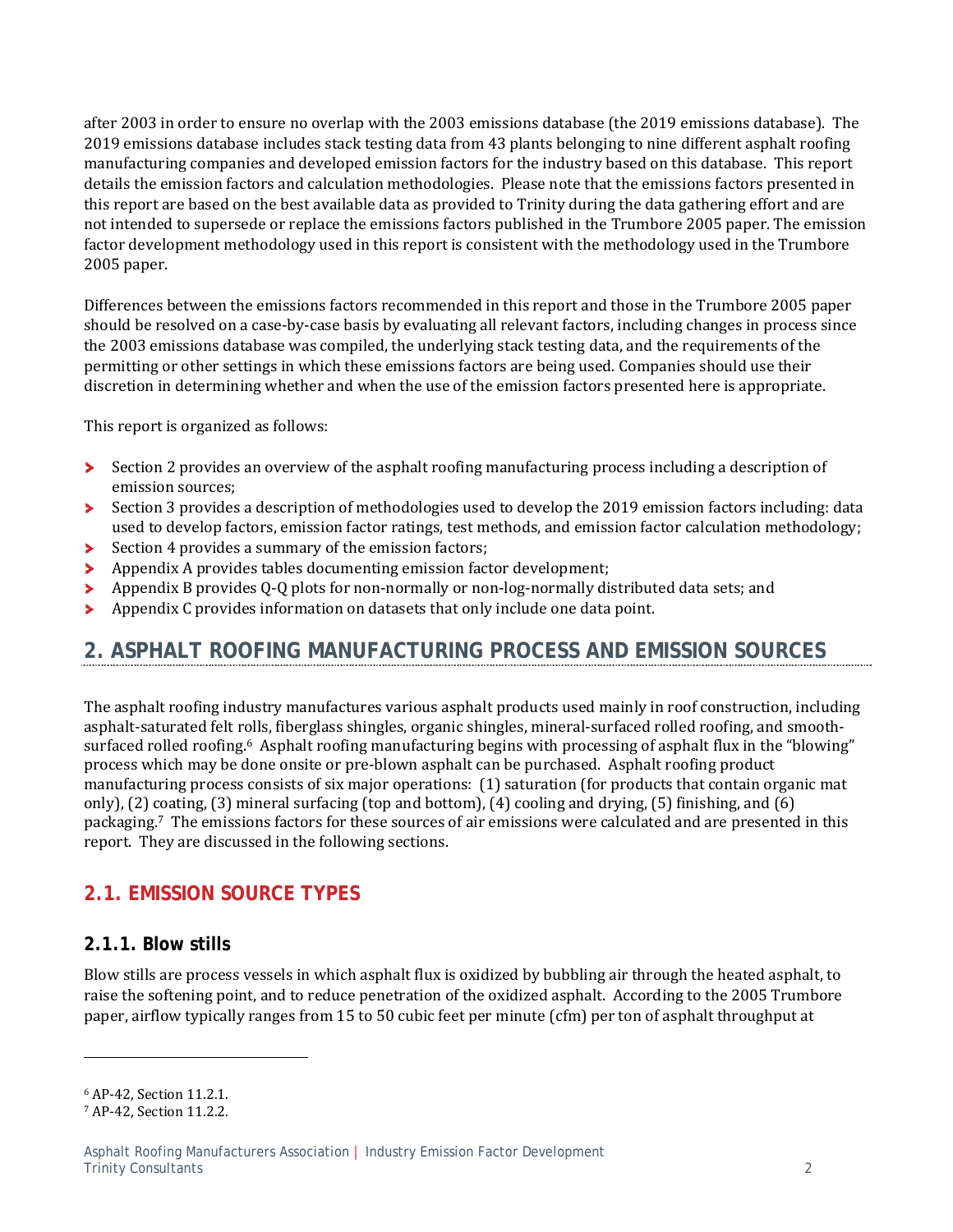asphalt temperatures ranging from 400 to 540 degrees Fahrenheit  $(^{\circ}F)$ .<sup>8</sup> Blow stills may operate with or without a metal chloride catalyst such as ferric chloride or ferrous chloride and amendments including polyphosphoric acid, and Recycled Engine Oil Bottoms.

The oxidation reactions which occur, generally yield compounds of higher apparent molecular weight through increased polarity and dehydrogenation.<sup>9</sup> Emissions generated during the oxidation process include particulate matter (PM), sulfur dioxide  $(SO_2)$ , carbon monoxide  $(CO)$ , nitrogen oxide  $(NO<sub>X</sub>)$ , and organic compound emissions. The 2019 emissions database includes emissions from blow stills controlled with direct fired thermal oxidizers (DFTOs) and regenerative thermal oxidizers (RTOs). Emission factors are based on available data for blow stills operating with and without catalyst.

### **2.1.2. Applicators**

Various applicator processes are used in asphalt roofing manufacturing including coaters, laminate applicators, sealant applicators, and saturators. Coaters apply oxidized asphalt with various mineral fillers to shingles and other roofing products. Laminators apply a mixture of asphalt flux, mineral fillers and polymers to shingles to form layered shingle products.<sup>10</sup> Sealant applicators apply a mixture of asphalt flux and polymers to the shingle. Saturators are used to impregnate organic felt with asphalt to make underlayment and rolled roofing products. Emissions from applicators can include PM,  $SO<sub>2</sub>$ , CO, and organic compounds. Emissions data for the 2019 emissions database were provided for applicators controlled with RTOs, DFTOs, and fume filters, alone or in combination with RTOs, cartridge filters, or high efficiency air filters (HEAF). The 2019 emissions factors include factors for representative applicator types controlled with and without add-on controls. Emission factors for applicators are provided by process type, including coaters, saturators, and other saturators/coaters<sup>11</sup>. One source test result was provided for laminators. Due to lack of sufficient data, no factors are calculated for laminators.

### **2.1.3. Wet Loopers**

Wet loopers allow the roofing product to continuously move while asphalt has time to penetrate onto the felt.<sup>12</sup> The 2019 emissions database includes wet loopers controlled with fume filters. Emissions from wet loopers can include PM. AP-42 emission factors for saturators include emissions from wet loopers. Since test results for wet loopers are provided, emission factors for this emission source alone are included. Wet loopers are not addressed in the Trumbore 2005 paper.

### **2.1.4. Tanks**

Asphalt flux and finished coating are typically stored in fixed roof tanks operating at temperatures ranging from 250 to 475°F.<sup>13</sup> Emissions from tanks may be controlled by a variety of methods, including RTO, thermal

<sup>9</sup> Ibid.

<sup>&</sup>lt;sup>8</sup> Trumbore, et. al., "Emission Factors for Asphalt-Related Emissions in Roofing Manufacturing," Environmental Progress, Volume 24, Issue 3, October 2005, pp. 268-278.

<sup>&</sup>lt;sup>10</sup> AP-42, Section 11.2.2.

 $11$  Other saturators/coaters include those units identified as "Organic Saturator/Coater," "Other Saturator/Coater," or "Organic Saturator/mat coater" in data provided by industry. Since no further defining characters were provided, these units were grouped together in this other saturators/coaters category.

<sup>12</sup> AP-42, Section 11.2.2.

<sup>13</sup> Ibid.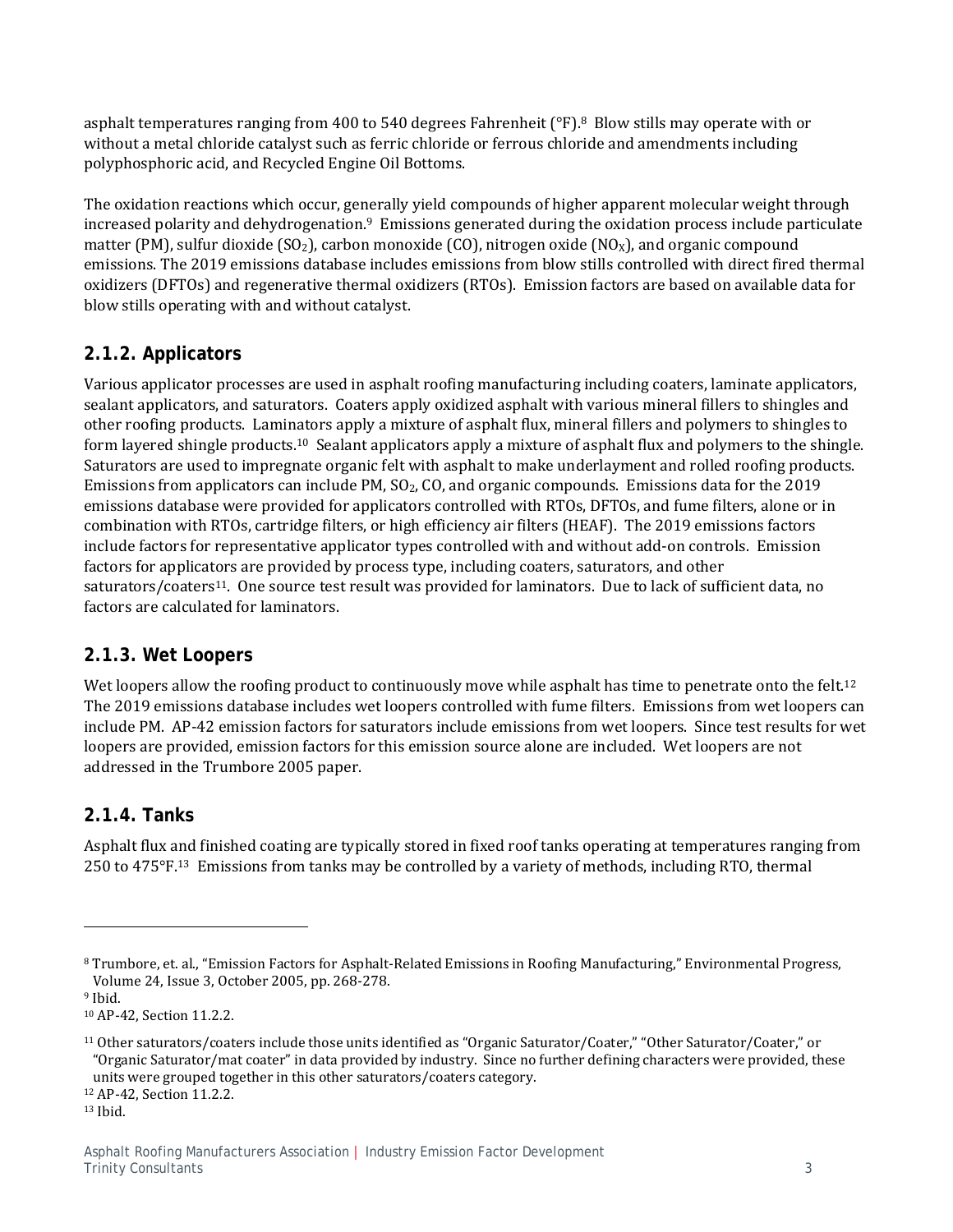oxidation and filters, or may be uncontrolled. This report presents organic compound factors for coating and flux tanks.

### **2.1.5. Mixers**

Mixers are used to combine asphalt, polymers, and mineral stabilizers. Emissions from mixers may be controlled with fume or cartridge filters or scrubbers.<sup>14</sup> Emissions from mixers can include PM,  $SO<sub>2</sub>$ , and organic compounds. 

### **2.1.6. Cooling Sections**

After coating and application of mineral surfacing, the hot shingles are cooled using water-cooled rolls and/or water sprays.<sup>15</sup> The cooling process has the potential to generate PM emissions and, based on available industry test data, organic compound emissions. The cooling sections included in the 2019 emissions database are not controlled. Emission factors for cooling sections are not presented in AP-42 or in the Trumbore 2005 paper.

### **2.1.7. Loading Racks**

Loading racks are used to load asphalt onto trucks and/or railcars for delivery. Emissions from loading racks include PM,  $SO_2$ , CO, NO<sub>X</sub>, and organic compounds. Based on available industry test data, emissions from loading racks are typically controlled with RTOs combined with a fume filter. Emission factors for loading racks are not presented in AP-42 or in the Trumbore 2005 paper. Factors are provided for the first time in this paper for this emission source type because sufficient test data are available.

### **2.1.8. Limestone Crushers**

One source test result for filterable particulate were provided for limestone crushers controlled by dust collectors. Due to lack of sufficient data a factor is not calculated for limestone crushers. Emission factors for limestone crushers are not presented in AP-42 or in the Trumbore 2005 paper.

### **2.1.9. Other Potential Sources**

There are other potential sources of emissions at asphalt roofing manufacturing facilities including, but not limited to, granule storage silos, mineral storage silos, mineral run tanks, and granule run tanks. No emissions test data were available for these sources and as such, no emission factors are presented.

## **3. EMISSION FACTOR DEVELOPMENT METHODOLOGIES**

Emission factors were developed for criteria pollutants PM,  $SO_2$ , CO, NO<sub>X</sub>, and organic compounds for the following emission source categories:

Blow still operating with catalyst ×

- Blow still operating without catalyst У
- Applicators (without RTO or DFTO): Coaters ×
- Applicators (with RTO or DFTO): Coaters У

 $14$  Ihid.

<sup>&</sup>lt;sup>15</sup> Ibid.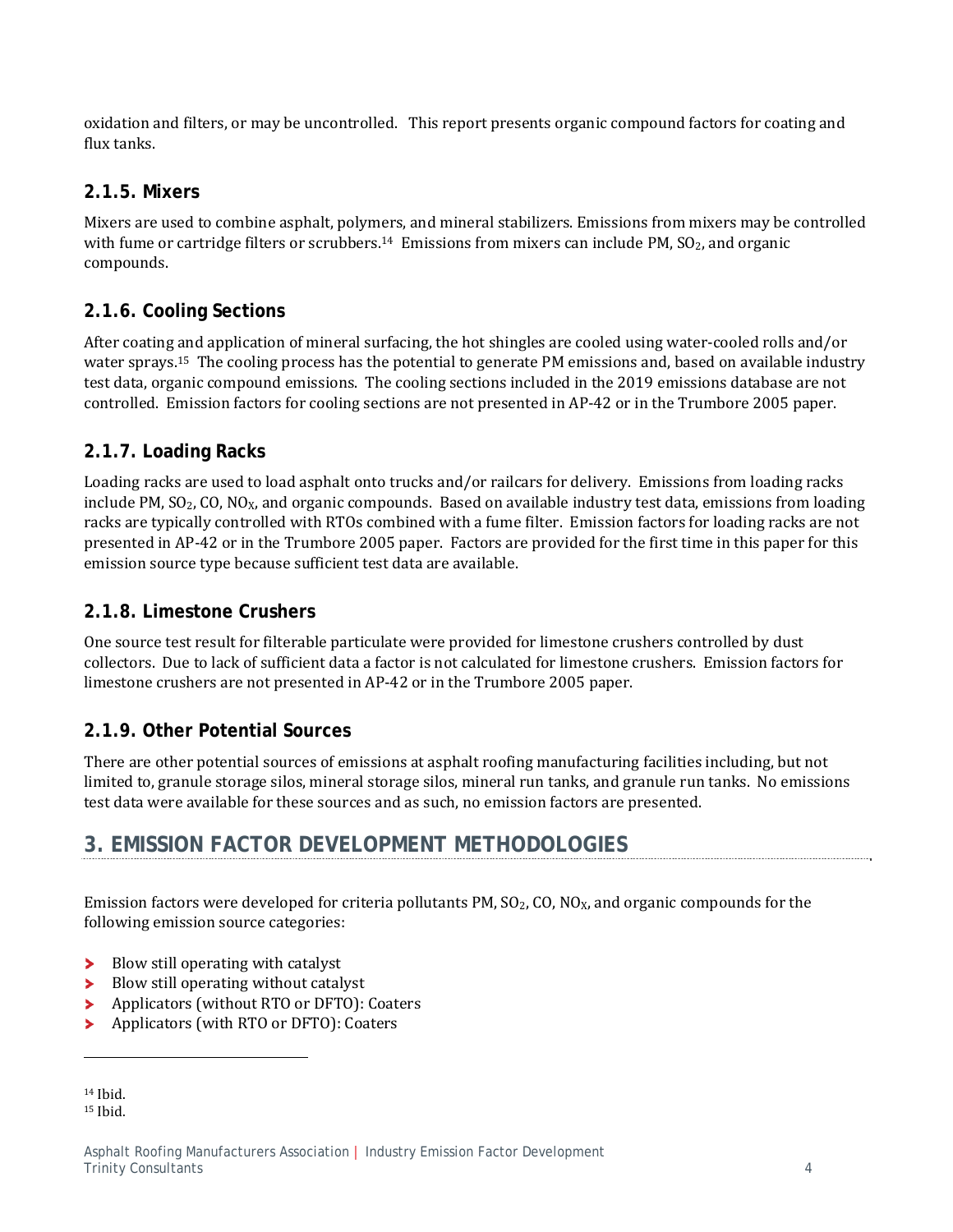- Applicators (without RTO or DFTO): Saturators ⋗
- У Applicators (with RTO or DFTO): Saturators
- Applicators (without RTO or DFTO): Other coaters/saturators ×
- Applicators (with RTO or DFTO): Other coaters/saturators ⋗
- × Wet Looper
- **Coating Tanks** ×
- Flux Tank У
- У Mixers
- × Cooling sections
- Loading Racks (with RTO or DFTO) У

 

Emission factors were developed for HAPs including hydrogen sulfide  $(H_2S)$ , hydrochloric acid (HCl), and benzene where sufficient data were available. Test data was not provided for other HAPs and as such, no emission factors are presented.

## **3.1. TREATMENT OF PARTICULATE EMISSIONS**

This paper provides emissions factors for filterable particulate matter (PM-filt), condensable particulate matter (PM-cond), particulate matter less than 10 microns in diameter (PM<sub>10</sub>), and particulate matter less than 2.5 microns in diameter  $(PM_{2.5})$  where test results are available.<sup>16</sup> The regulated particulate pollutants under air quality regulations are  $PM_{10}$  and  $PM_{2.5}$ , including both filterable and condensable PM. However, where PM<sub>10</sub> and  $PM_{2.5}$  factors are not available, total PM can be used as a conservative estimate of  $PM_{10}$  and  $PM_{2.5}$ . Similarly, in cases where  $PM_{10}$  emissions factors are presented and no  $PM_{2.5}$  emission factor is available, use of the  $PM_{10}$ factor as  $PM_{2.5}$  is suggested as a conservative estimate.

Test methods 5A and 5 provide a measure of the total filterable PM, while test method 202 provides a measure of total condensable PM. Test method 201A provides a measure of filterable-only PM<sub>10</sub> and PM<sub>2.5</sub> emissions. Test method 201A combined with 202 can be used to determine combined, filterable and condensable,  $PM_{10}$  and  $PM_{2.5}$  emissions. Test results for  $PM_{10}$  or  $PM_{2.5}$  which were based on method 201A (filterable) only were excluded from the emission factor determination.<sup>17</sup>

### **3.2. TREATMENT OF ORGANIC COMPOUND EMISSIONS**

This paper provides factors for total organic compounds (TOC) and total non-methane organic compounds (TNMOC), where test results are available. The regulated pollutant under air quality regulations is often volatile organic compounds (VOC). By definition, VOC excludes methane (which is included in TOC) and ethane (which is included in both TOC and TNMOC). However, where VOC factors are not available. TNMOC or TOC can be used as a conservative estimate of VOC. Test method 25A provides a measure of TOC while a combination of test methods 25A and 18 can provide a measure of TNMOC. To ensure consistency and accurate emission factors,

<sup>&</sup>lt;sup>16</sup> A small number of test results are reported as total PM (PM-tot), which would include all filterable and condensable PM. However, the tests which provide PM-tot also provide results for PM-filt and PM-cond. Therefore, emission factors for PM-tot are not presented but can be derived from the proposed PM-filt and PM-cond factors.

<sup>&</sup>lt;sup>17</sup> Filterable only PM<sub>10</sub> and PM<sub>2.5</sub> results were excluded since more test data was available for combined filterable and condensable particulate. In addition, developing emission factors for filterable and another set of factors for total (filterable + condensable) would not be appropriate since they would be based on different data sets and could provide conflicting emission factors.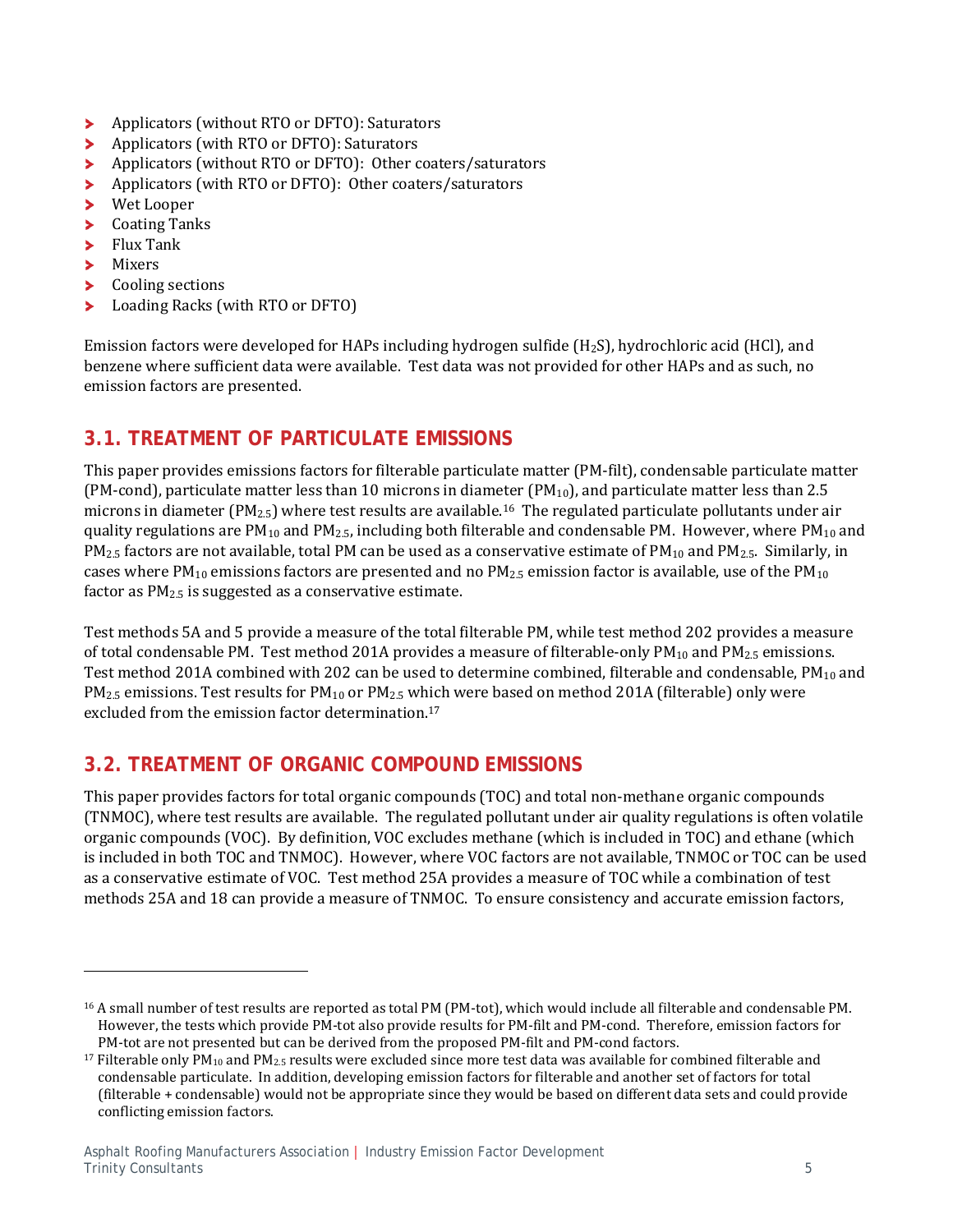test results based on method 25A are assumed to represent TOC and results based on methods 25A and 18 are assumed to represent TNMOC, regardless of the pollutant name under which the result was reported.<sup>18</sup>

### **3.3. DATA USED TO DEVELOP EMISSIONS FACTORS**

Emission test data from 43 plants belonging to nine  $(9)$  different companies in the asphalt roofing manufacturing industry were used to develop emission factors. Test data provided were gathered from stack testing conducted between 1986 and 2018, and only data generated after 2003 were used in the emission factor development.<sup>19</sup> Emission test data were provided as mass-based emission rates, in pounds of emissions per ton of shingles produced (lb/ton shingles) and pounds of emissions per ton asphalt throughput (lb/ton asphalt). It is important to use lb/ton of shingles or lb/ton of asphalt since these emission factors are based on output or input, respectively, and therefore can be used for equipment of varying capacities and operating speeds. Simple pound per hour (lb/hr) emission factors cannot be accurately applied from one piece of equipment since they cannot similarly be scaled for equipment size.

All data provided are post-control technology, when applicable. As such, all developed emission factors are post-control technology when a control technology is utilized.

<sup>&</sup>lt;sup>18</sup> Some test results were originally reported as VOC in the available test data. These results are used to calculate TOC factors if determined with method 25A or TNMOC if determined with method 25A and 18.

 $19$  Data generated in 2003 or earlier were excluded to avoid overlapping of data between the previously developed emission factors and this report.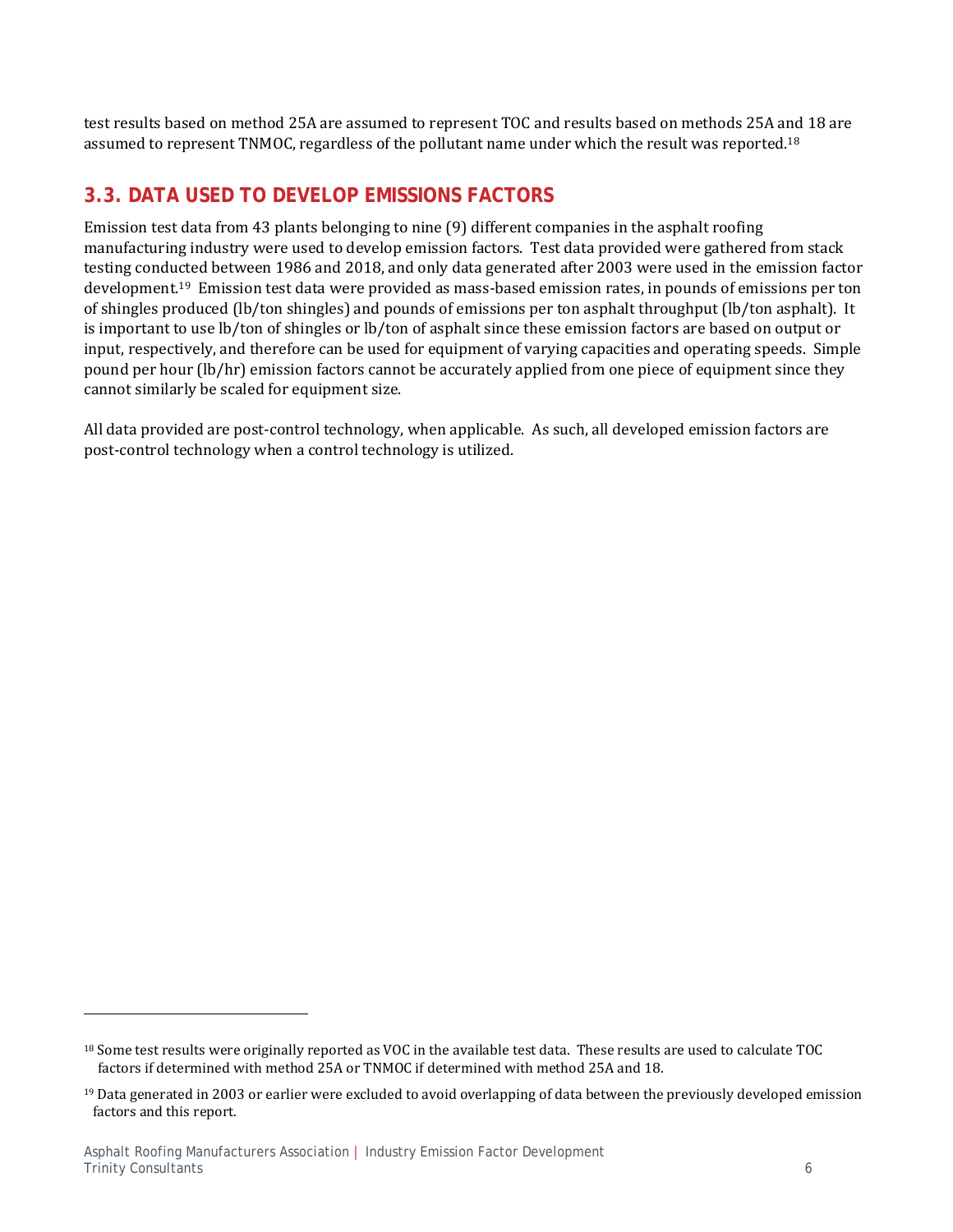### **3.3.1. Test Methods**

Table 3-1 provides a summary of the test methods used to develop the emissions factors.

| Pollutant        | Test Methods Used       |
|------------------|-------------------------|
| PM-filt          | 5A (majority), 5        |
| PM-cond          | 202                     |
| $PM_{10}$        | 201A+202                |
| PM <sub>25</sub> | $201A + 202$            |
| SO <sub>2</sub>  | 6C (majority), 6, 15/16 |
| CO               | 10                      |
| NOx              | 7F.                     |
| <b>TOC</b>       | 25A                     |
| <b>TNMOC</b>     | $25A+18$                |
| $H_2S$           | 15                      |
| <b>HCI</b>       | 26,320                  |
| Benzene          | 0030                    |

**Table 3‐1 Stack Testing Methods**

### **3.3.2. Control Technologies**

Table 3-2 below provides a summary of the control technologies included in the test results used to develop the emissions factors for each emission source type. In most cases, the emission factor developed was based on results from representative units with various control types. Applicators are the one exception. Separate emission factors were developed for applicators with and without RTOs or DFTOs, as use of an RTO or DFTO is expected to have a significant impact on emissions and sufficient data were available to support two sets of factors. 

Note control technologies shown in Table 3-2 only represent those indicated in data submissions for the 2019 emissions database and may not be inclusive of all control technologies used by industry. For example, the data for tanks in the 2019 emission database was from a single participating company with tanks with uncontrolled emissions. Industry practice demonstrates that tank emissions may be controlled by a variety of methods, including RTO, thermal oxidation and filters, or may be uncontrolled.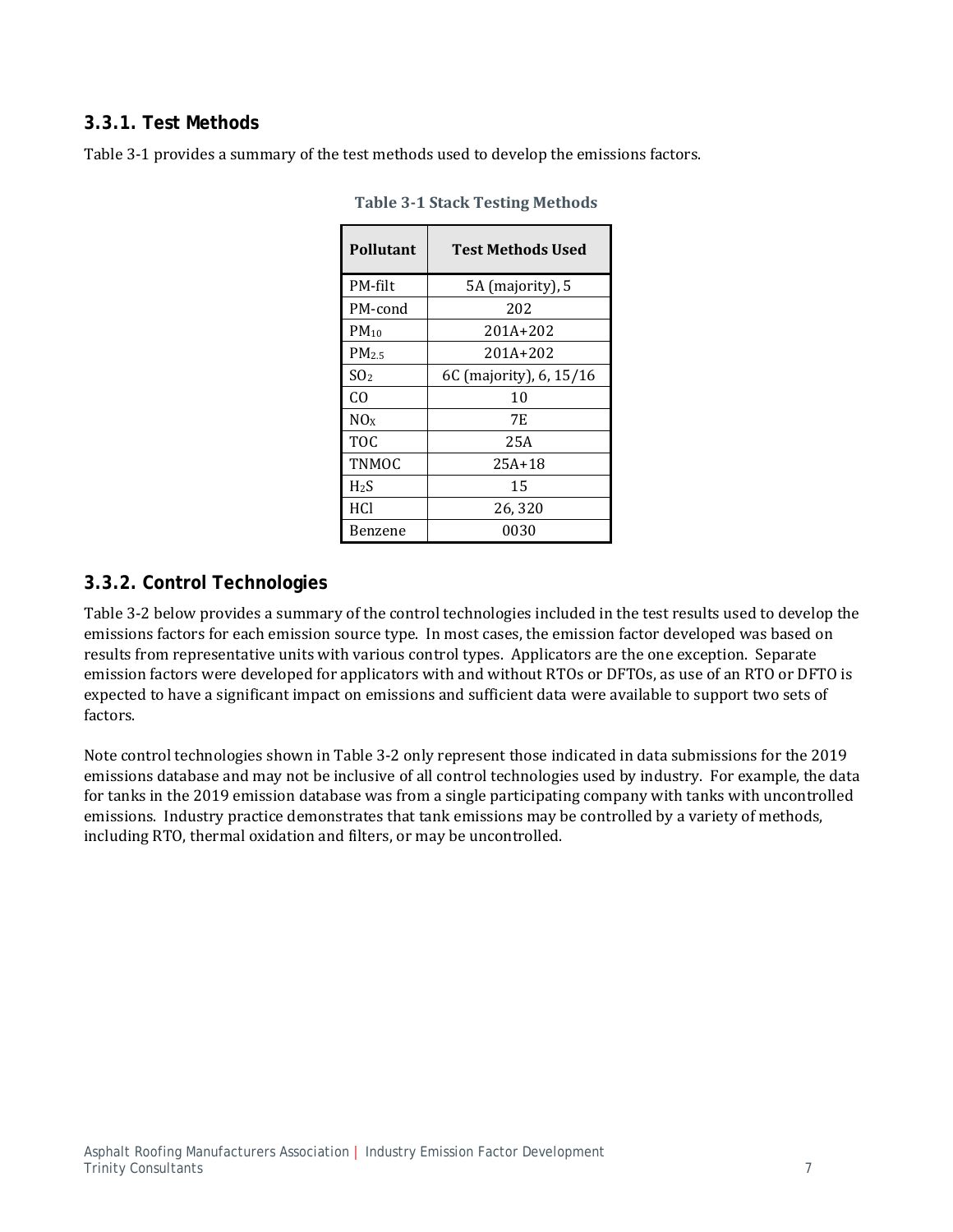| <b>Emission Source Type A</b>                                                                | <b>Control Technologies</b>                            |
|----------------------------------------------------------------------------------------------|--------------------------------------------------------|
| Blow still operating with<br>metal chloride catalyst                                         | DFTO, DFTO/knockout tank                               |
| Blow still operating without<br>metal chloride catalyst                                      | DFTO, DFTO/knockout tank,<br>RTO/fume filter, other    |
| Applicators (asphalt-based<br>factors, without RTO or<br>DFTO): Coaters                      | Fume filter/cartridge filter, fume<br>filter           |
| Applicators (shingles-based<br>factors, without RTO or<br>DFTO): Coaters                     | Fume filter                                            |
| Applicators (shingles-based<br>factors, with RTO or DFTO):<br>Coaters                        | RTO, RTO/fume filter                                   |
| Applicators (shingles-based<br>factors, without RTO or<br>DFTO): Saturators                  | Fume filter                                            |
| Applicators (shingles-based<br>factors, with RTO or DFTO):<br>Saturators                     | <b>DFTO</b>                                            |
| Applicators (shingles-based<br>factors, without RTO or<br>DFTO): Other<br>saturators/coaters | Fume filter                                            |
| Applicators (shingles-based<br>factors, with RTO or DFTO):<br>Other saturators/coaters       | <b>RTO</b>                                             |
| Wet Looper                                                                                   | Fume filter                                            |
| Coating Tank (asphalt-based<br>factors)                                                      | None for data included in this study                   |
| Flux Tank (asphalt-based<br>factors)                                                         | None for data included in this study                   |
| Mixers (shingles-based<br>factors)                                                           | Fume filter                                            |
| Mixers (asphalt-based<br>factors)                                                            | Scrubber, fume filter/cartridge filter,<br>fume filter |
| Cooling sections (shingles-<br>based factors)                                                | None for data included in this study                   |
| Loading Racks (asphalt-based<br>factors)                                                     | RTO/fume filter                                        |

### **Table 3‐2 Control Technologies in the 2019 Emissions Database by Source Type**

A Refer to Section 3.3 for discussion of asphalt-based and shingle-based factors.

### **3.3.3. Test Result Units**

Test data were provided in units of lb/ton asphalt and lb/ton shingles depending on whether the test information allowed conversion from one unit to the other. Therefore, where both units were provided, separate factors were developed for each. Test results provided in other units (e.g., mg/dscfm) could not be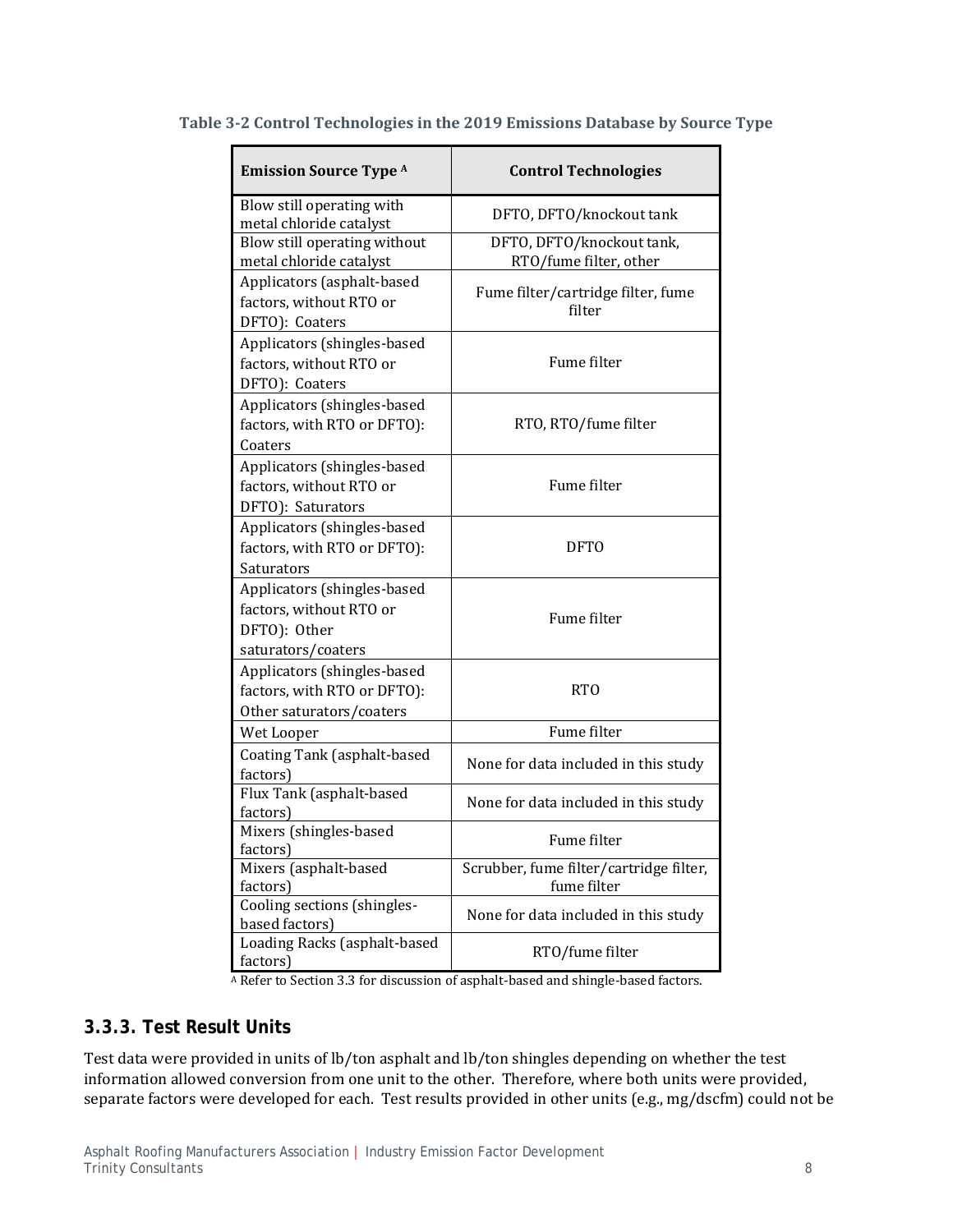used in development of emission factors, because sufficient data was not available to convert these tests to lb/ton asphalt or lb/ton shingles.

## **3.4. EMISSION FACTOR CALCULATION METHODOLOGY**

Emission factors were calculated based on available data for each pollutant, unit of measure, and emission source type combination. In cases where multiple test results are available from a plant for a given pollutant, an emission factor for the plant is first determined by averaging test data provided from the plant. Then, the 2019 emission factor is calculated as the average of the available plant emission factors in the 2019 emissions database. This methodology is consistent with the Trumbore 2005 paper, which generated average emission factors for each plant and then calculated emission factors based on the average of the plant factors.

### **3.4.1. Non-Detects**

The Trumbore 2005 paper handles non-detect emission results in accordance with recommendations in EPA's procedures for preparing emission factor documents, from AP-42. Due to the nature of the test results provided (in lb/ton asphalt or shingles) for the 2019 emissions database, Trinity was unable to determine whether any results were non-detect. Mass-based emission rates provided are used in the development of factors unless otherwise noted in this section.

### **3.4.2. Data Assumptions Used**

For particulate emissions and organic compounds, where the test method was not consistent with the form of the pollutant listed, Trinity assumed that the test method was correct and updated the pollutant accordingly. Test results based on method 25A are assumed to represent TOC and results based on methods 25A and 18 are assumed to represent TNMOC, regardless of the pollutant name under which the result was reported. Test results based on methods 5A and 5 are assumed to represent total filterable PM, test method 202 is assumed to represent total condensable PM, and test method 201A is assumed to represent filterable-only  $PM_{10}$  and  $PM_{2.5}$ emissions. 

### **3.4.3. Data Excluded from Emission Factor Development**

The following methods were used to exclude data from the development of emission factors:

- *Outliers.* Outliers are determined in accordance with Appendix C of the EPA's Draft Final Recommended ≻ Procedures for Development of Emission Factors and Use of the WebFIRE Database20 using ProUCL, an EPA-developed statistical package. The outlier test is applied to log-transformed data sets in an iterative process until outliers identified with a 95% confidence level have been removed.<sup>21</sup> The Rosner outlier test is used for data sets containing twenty five (25) or more values, and the Dixon outlier test is used for data sets containing less than 25 values and more than two  $(2)$  values. A total of eighteen  $(18)$  outliers were identified in this study.
- *Test results listed as zero or results with no pollutant or method specified.* **Test results listed as zero (0)**  $\blacktriangleright$ were excluded. Sufficient information was not available to determine whether zero entries were below the

<sup>&</sup>lt;sup>20</sup> U.S. EPA Office of Air Quality Planning and Standards, Sectors Policies & Programs Division, Measurement Policy Group, Draft Final *Recommended Procedures for Development of Emission Factors and Use of the WebFIRE Database*, EPA‐453/D‐ 13-001 (August 2013).

<sup>21</sup> Ibid.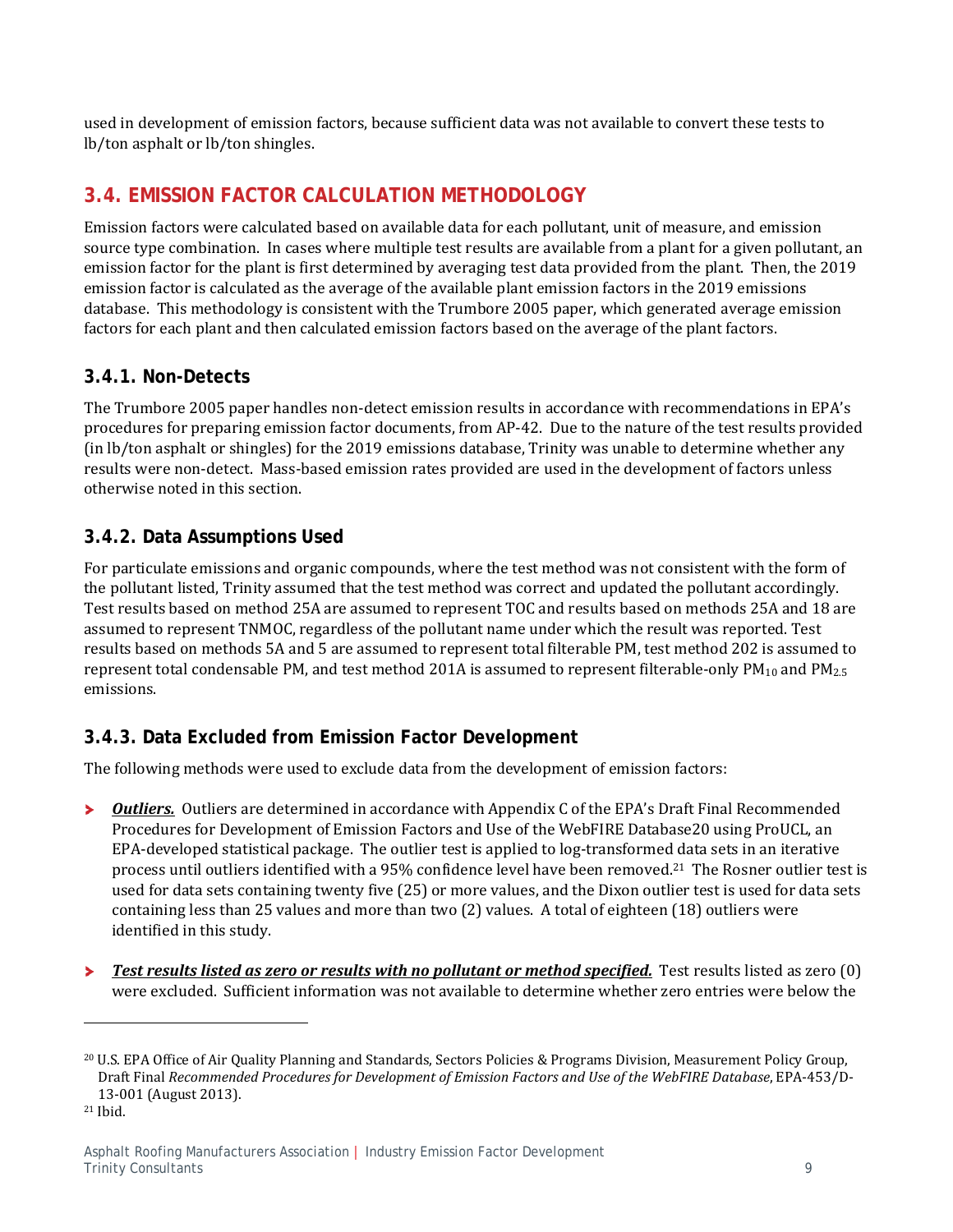detection limit, an omission in data entry, or no test result was obtained for some reason. Additionally, where a pollutant or test method is not specified, test results are not used, as sufficient information was not available to assign a pollutant.

- *PM<sub>10</sub>* and PM<sub>2.5</sub> calculated using Method 201A only. As previously discussed, the PM<sub>10</sub> and PM<sub>2.5</sub> emission  $\blacktriangleright$ factors developed and presented in this report include both filterable and condensable PM. Therefore, test results based on Method 201A (filterable only) were excluded from factor development.
- *Data sets containing only one (1) test result.* Emission factors were determined only for those data sets × for which at least two  $(2)$  valid test results are available. The table in Appendix C contains a list of emission source type and pollutant combinations that were excluded for this reason.
- У *Test results generated in or before 2003.* Test results generated in or before the year 2003 were excluded from the emission factor calculation.

### **3.4.4. Normality Test**

Each set of test results with at least three data points was reviewed for normality using the Anderson Darling test, similar to the normality test conducted in the Trumbore 2005 paper.<sup>22</sup> A data set which has probability values (p values) less than the significance level of 0.05 is assumed to be normally distributed. Additionally, each set of test results was also log-transformed and then again tested for normality. A log-transformed data set which has p values less than 0.05 is assumed to be log-normally distributed. In most cases, the test data was at least log-normally distributed. EPA supports the acceptance of log-normally distributed data for environmental data in its Data Quality Assessment Guidance, noting that "the lognormal is an important probability distribution when analyzing environmental data where normality cannot be assumed."<sup>23</sup> P values for each data set are provided in the tables in Appendix A.

Table 3-3 provides a summary of the results of the Anderson-Darling tests for the emission test data sets.

<sup>&</sup>lt;sup>22</sup> Normality test conducted using excel formulas from www.spcforexcel.com.

<sup>&</sup>lt;sup>23</sup> U.S. EPA Office of Environmental Information. "Guidance document, Data Quality Assessment: Statistical Methods for Practitioners EPA QA/G-9S," EPA/240/B-06/003, February 2006, page 27.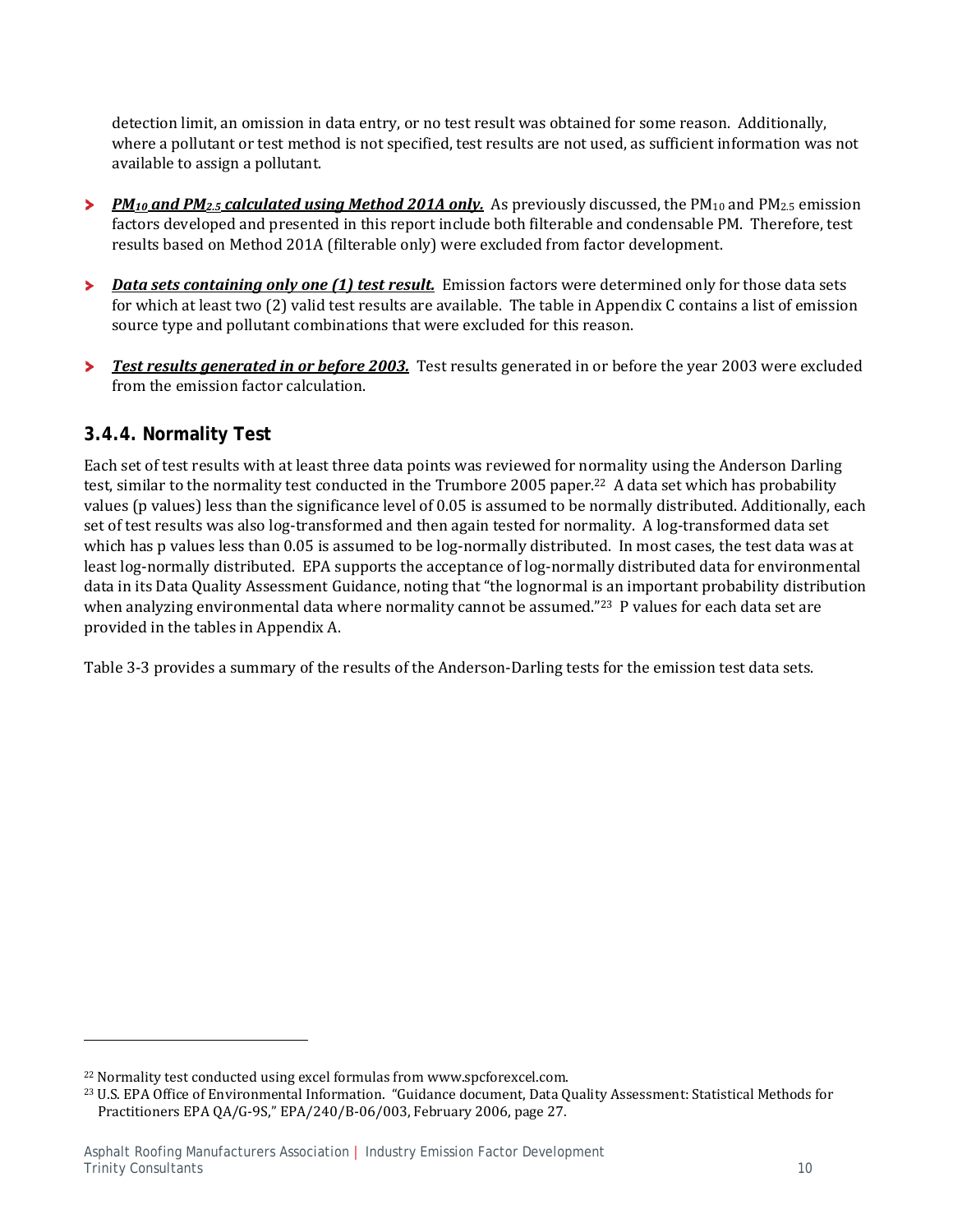| <b>Emission Source Type</b> c                                                             | <b>Normally or log-normally</b><br>distributed data sets                                                    | Data sets not normally or log-normally<br>distributed |
|-------------------------------------------------------------------------------------------|-------------------------------------------------------------------------------------------------------------|-------------------------------------------------------|
| Blow still operating with metal<br>chloride catalyst                                      | PM-filt, PM-cond, SO <sub>2</sub> , CO, NO <sub>X</sub> ,<br>TOC, TNMOC, HCl                                | H <sub>2</sub> S                                      |
| Blow still operating without metal<br>chloride catalyst                                   | PM-cond, PM <sub>10</sub> , PM <sub>2.5</sub> , SO <sub>2</sub> , NO <sub>X</sub> ,<br>TOC, HCl, Benzene    | PM-filt, CO, TNMOC                                    |
| Applicators (asphalt-based factors,<br>without RTO or DFTO): Coaters                      | PM-filt                                                                                                     | None                                                  |
| Applicators (shingles-based<br>factors, without RTO or DFTO):<br>Coaters                  | PM-cond, PM <sub>2.5</sub> a, CO, TOC,<br>Benzene <sup>a</sup>                                              | PM-filt, SO <sub>2</sub> , TNMOC, H <sub>2</sub> S    |
| Applicators (shingles-based<br>factors, with RTO or DFTO):<br>Coaters                     | PM <sub>2.5</sub> , TOC <sup>a</sup> , H <sub>2</sub> S <sup>b</sup> , SO <sub>2</sub> <sup>a</sup> , TNMOC | PM-filt, PM-cond, CO                                  |
| Applicators (shingles-based<br>factors, without RTO or DFTO):<br>Saturators               | PM-filt                                                                                                     | none                                                  |
| Applicators (shingles-based<br>factors, with RTO or DFTO):<br>Saturators                  | PM-filt                                                                                                     | none                                                  |
| Applicators (shingles-based<br>factors, without RTO or DFTO):<br>Other saturators/coaters | PM-filt                                                                                                     | none                                                  |
| Applicators (shingles-based<br>factors, with RTO or DFTO): Other<br>saturators/coaters    | PM-filta                                                                                                    | none                                                  |
| Wet Loopers                                                                               | PM-filt                                                                                                     | none                                                  |
| Coating Tank (asphalt-based<br>factors)                                                   | <b>TNMOC</b>                                                                                                | none                                                  |
| Flux Tank (asphalt-based factors)                                                         | <b>TNMOC</b>                                                                                                | none                                                  |
| Mixers (shingles-based factors)                                                           | PM-filtb                                                                                                    | none                                                  |
| Mixers (asphalt-based factors)                                                            | PM-filt <sup>a</sup> , TOC, SO <sub>2</sub>                                                                 | none                                                  |
| Cooling sections (shingles-based<br>factors)                                              | PM-filt, PM-cond, PM2.5                                                                                     | <b>TOC</b>                                            |
| Loading Racks (asphalt-based<br>factors)                                                  | PM <sub>10</sub> , SO <sub>2</sub> , CO, NO <sub>x</sub> <sup>a</sup> , TOC, TNMOC                          | none                                                  |

### **Table 3‐3 Results of Anderson‐Darling Normality Tests**

a Distribution of data set could not be determined using the Anderson-Darling test because the data set contained only two values. **b** Distribution of data set could not be determined using the Anderson-Darling test because values in the data set were the same.

c Refer to Section 3.3 for discussion of asphalt-based and shingle-based factors.

Appendix B provides Q-Q plots for the log-transformed data sets which were determined to not be normally or log-normally distributed using the Anderson Darling test. A Q-Q plot provides a visual method to assess lognormality. A linear pattern displayed by the majority of the data suggests approximate log-normality and a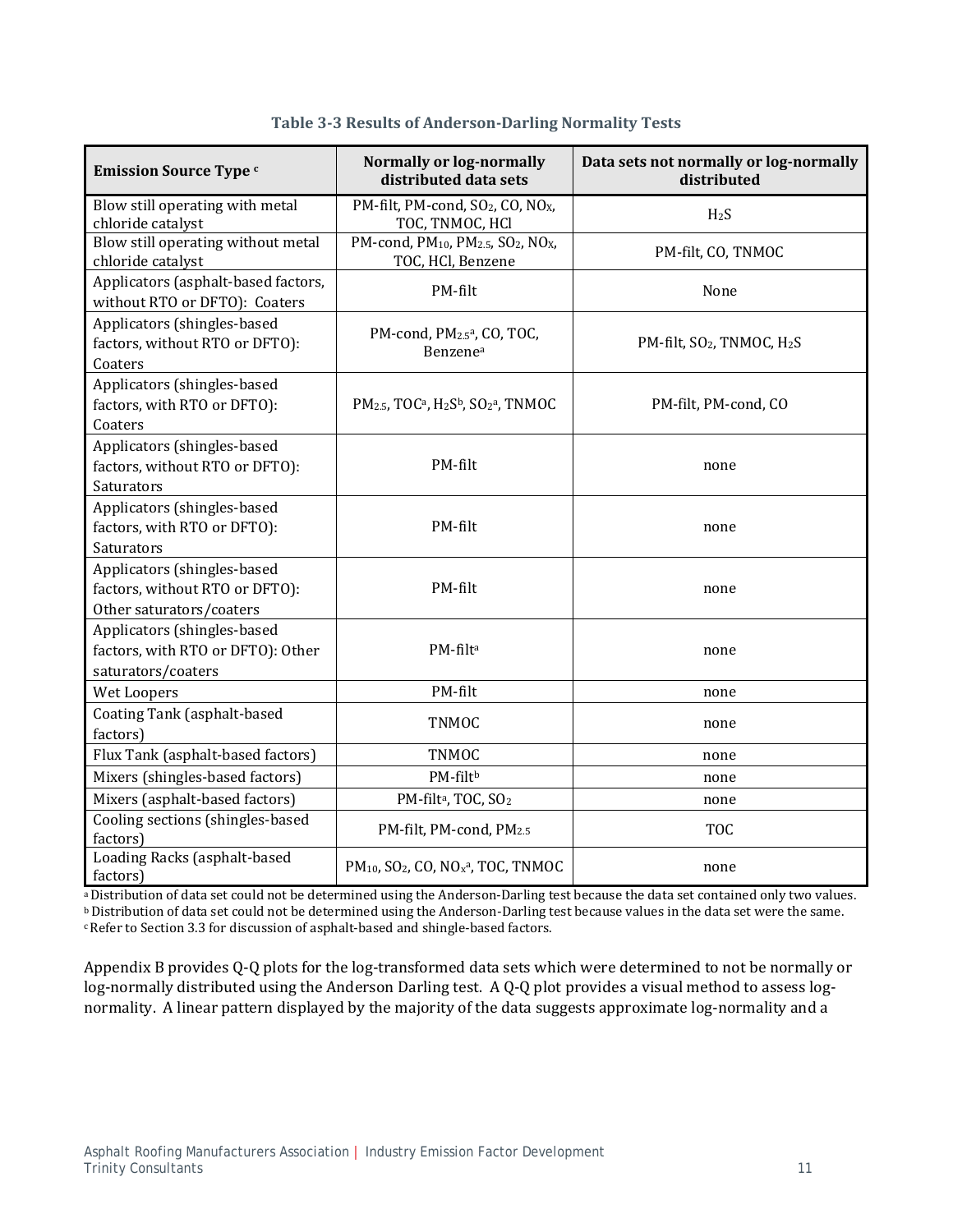correlation coefficient of 0.95 or greater suggests  $log-normality<sup>24</sup>$  Of the twelve (12) data sets which were not normally or log-normally distributed under Anderson Darling, four (4) have a correlation coefficient greater than 0.95. Twelve data sets visually appear to have a generally linear pattern. As such, no data is excluded on the basis of distribution, and emission factors were developed for all data sets for which at least two valid data points are available.

### **3.5. EMISSION FACTOR RATINGS**

Ratings are assigned to each emission factor. To maintain consistency with previously developed factors, EPA's rating system, which is also used in the Trumbore 2005 paper is used in this analysis. EPA's rating descriptions for AP-42 factors are provided in Table 3-4 below. The table also provides a translation of how the ratings were quantitatively assigned to the emission factors.

<sup>&</sup>lt;sup>24</sup> U.S. EPA ORD Site Characterization and Monitoring Technical Support Center "ProUCL Version 5.1.002 Technical Guide; Statistical Software for Environmental Applications for Data Sets with and without Nondetect Observations." EPA/600/R-07/041, October 2015, page 48.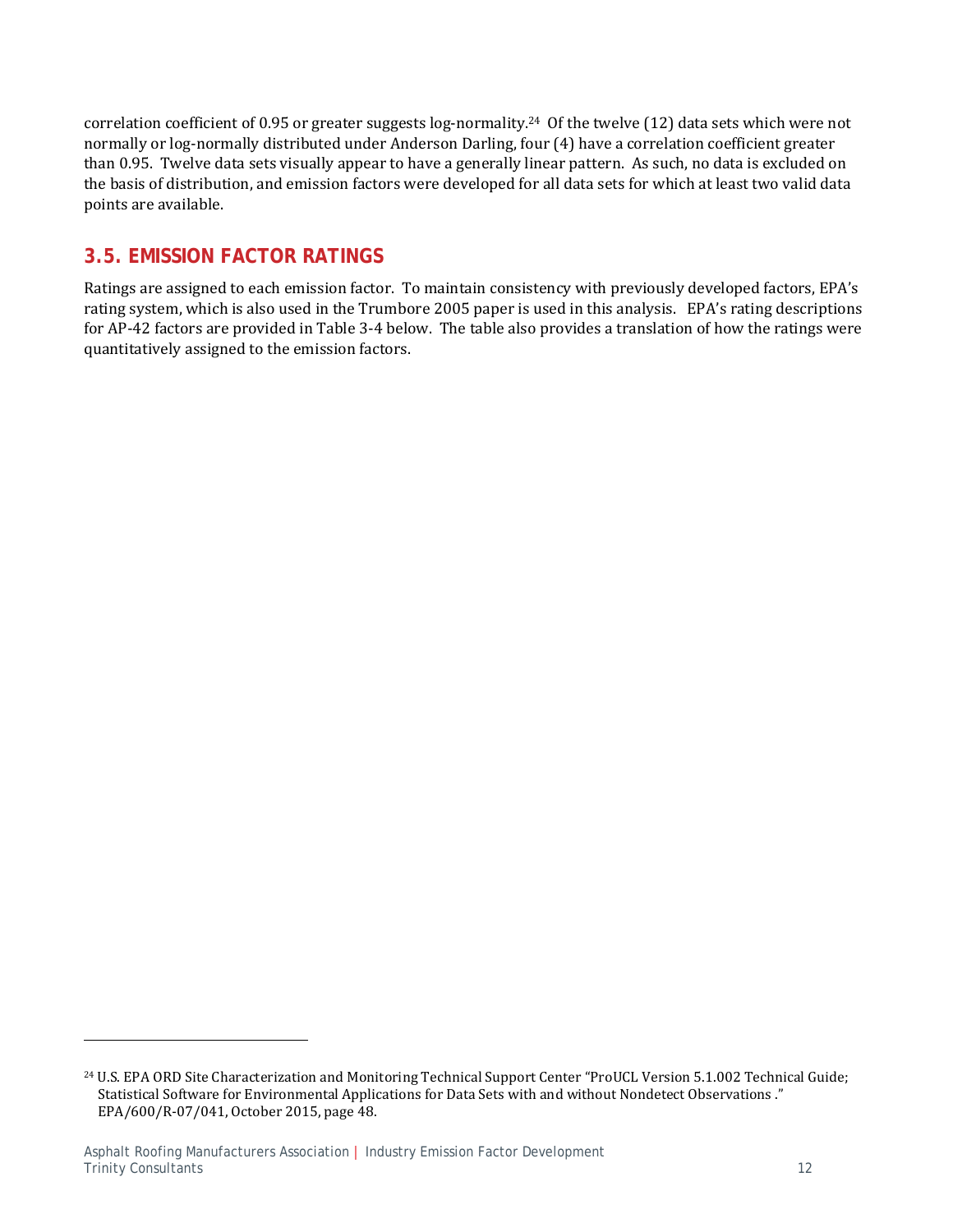| Rating      | EPA Description <sup>25, 26</sup>                                                                                                                                                                                                                                                                                                                                                                                                                           | <b>Application of Rating</b>               |
|-------------|-------------------------------------------------------------------------------------------------------------------------------------------------------------------------------------------------------------------------------------------------------------------------------------------------------------------------------------------------------------------------------------------------------------------------------------------------------------|--------------------------------------------|
| A           | Excellent. Emission factor is developed primarily from A and B rated<br>source test data taken from many randomly chosen facilities in the<br>industry population. The source category population is sufficiently<br>specific to minimize variability.                                                                                                                                                                                                      | > 10 plant sampled and ><br>20 data points |
| B           | Above average. Emission factor is developed primarily from $\overline{A}$ or $\overline{B}$<br>rated test data from a moderate number of facilities. Although no<br>specific bias is evident, is not clear if the facilities tested represent a<br>random sample of the industry. As with the A rating, the source<br>category population is sufficiently specific to minimize variability.                                                                 | > 5 plant sampled and ><br>10 data points  |
| C           | Average. Emission factor is developed primarily from A, B, and C<br>rated test data from a reasonable number of facilities. Although no<br>specific bias is evident, it is not clear if the facilities tested represent a<br>random sample of the industry. As with the A rating, the source<br>category population is sufficiently specific to minimize variability.                                                                                       | > 1 plant sampled and > 5<br>data points   |
| D           | Below average. Emission factor is developed primarily from A, B and<br>C rated test data from a small number of facilities, and there may be<br>reason to suspect that these facilities do not represent a random<br>sample of the industry. There also may be evidence of variability<br>within the source population.                                                                                                                                     | > 1 plant sampled or > 5<br>data points    |
| ${\bf E}$   | Poor. Factor is developed from C and D rated test data from a very<br>few number of facilities, and there may be reason to suspect that the<br>facilities tested do not represent a random sample of the industry.<br>There also may be evidence of variability within the source category<br>population.                                                                                                                                                   | 1 plant and $\leq$ 5 data<br>points        |
| $\mathbf U$ | Unrated (Only used in the L&E documents). Emission factor is<br>developed from source tests which have not been thoroughly<br>evaluated, research papers, modeling data, or other sources that may<br>lack supporting documentation. The data are not necessarily "poor,"<br>but there is not enough information to rate the factors according to<br>the rating protocol. "U" ratings are commonly found in L&E<br>documents and FIRE rather than in AP 42. | N/A                                        |

### **Table 3‐4 Emission Factor Ratings**

## **4. EMISSION FACTORS**

 

Tables 4-1 through 4-4 provide summaries of the developed criteria pollutant emission factors developed for each emission source type in the asphalt roofing manufacturing industry. Table 4-5 provides a summary of developed HAP emission factors.

<sup>&</sup>lt;sup>25</sup> From AP-42 FAQS (https://www3.epa.gov/ttnchie1/faq/ap42faq.html#ratings).

<sup>&</sup>lt;sup>26</sup> Trinity assumed that emissions test data provided was of high-quality and would be considered either A or B rated source test data under the EPA rating methodology.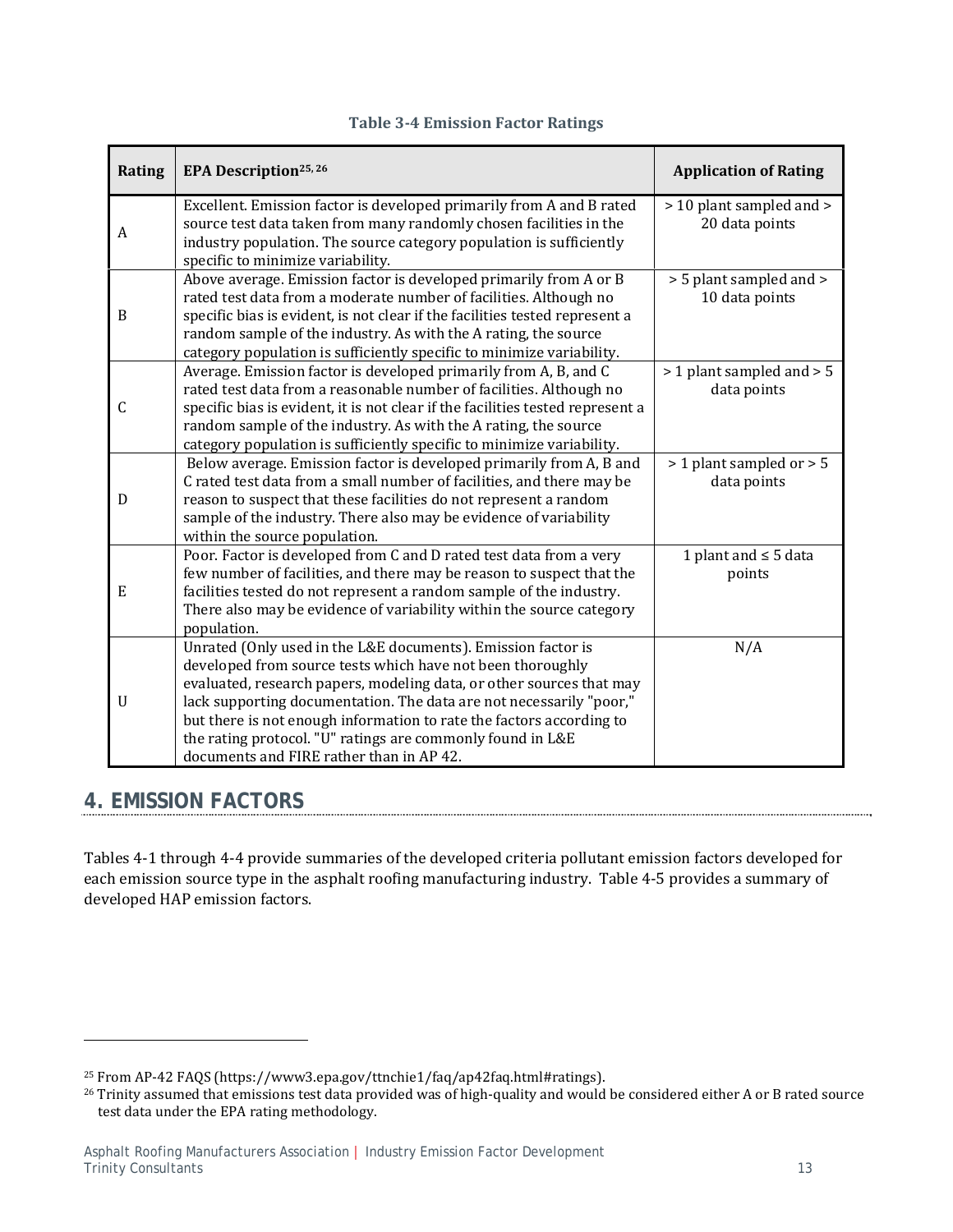| <b>Source Type</b>                                            | <b>Units</b>          | <b>PM-filt</b> | PM-<br>cond | $PM_{10}$ | PM <sub>2.5</sub> | SO <sub>2</sub> | CO    | NOx   | <b>TOC</b> | <b>TNMOC</b> |
|---------------------------------------------------------------|-----------------------|----------------|-------------|-----------|-------------------|-----------------|-------|-------|------------|--------------|
| Blow still                                                    | lb/ton asphalt        | 0.025          | 0.038       |           |                   | 0.587           | 0.255 | 0.074 | 0.004      | 0.035        |
| operating with<br>metal chloride<br>catalyst                  | Standard<br>Deviation | 0.02           | 0.03        | No Data   | No Data           | 0.09            | 0.20  | 0.01  | 0.003      | 0.03         |
|                                                               | Rating                | B              | C           |           |                   | C               | C     | C     | C          | D            |
| Blow still<br>operating<br>without metal<br>chloride catalyst | lb/ton asphalt        | 0.068          | 0.028       | 0.090     | 0.072             | 1.074           | 0.315 | 0.079 | 0.025      | 0.009        |
|                                                               | Standard<br>Deviation | 0.09           | 0.03        | 0.03      | 0.03              | 0.37            | 0.63  | 0.05  | 0.033      | 0.008        |
|                                                               | Rating                | A              | B           | E         | E                 | C               | B     | C     | C          | C            |

**Table 4‐1 Criteria Pollutant Emission Factors – Blow Stills**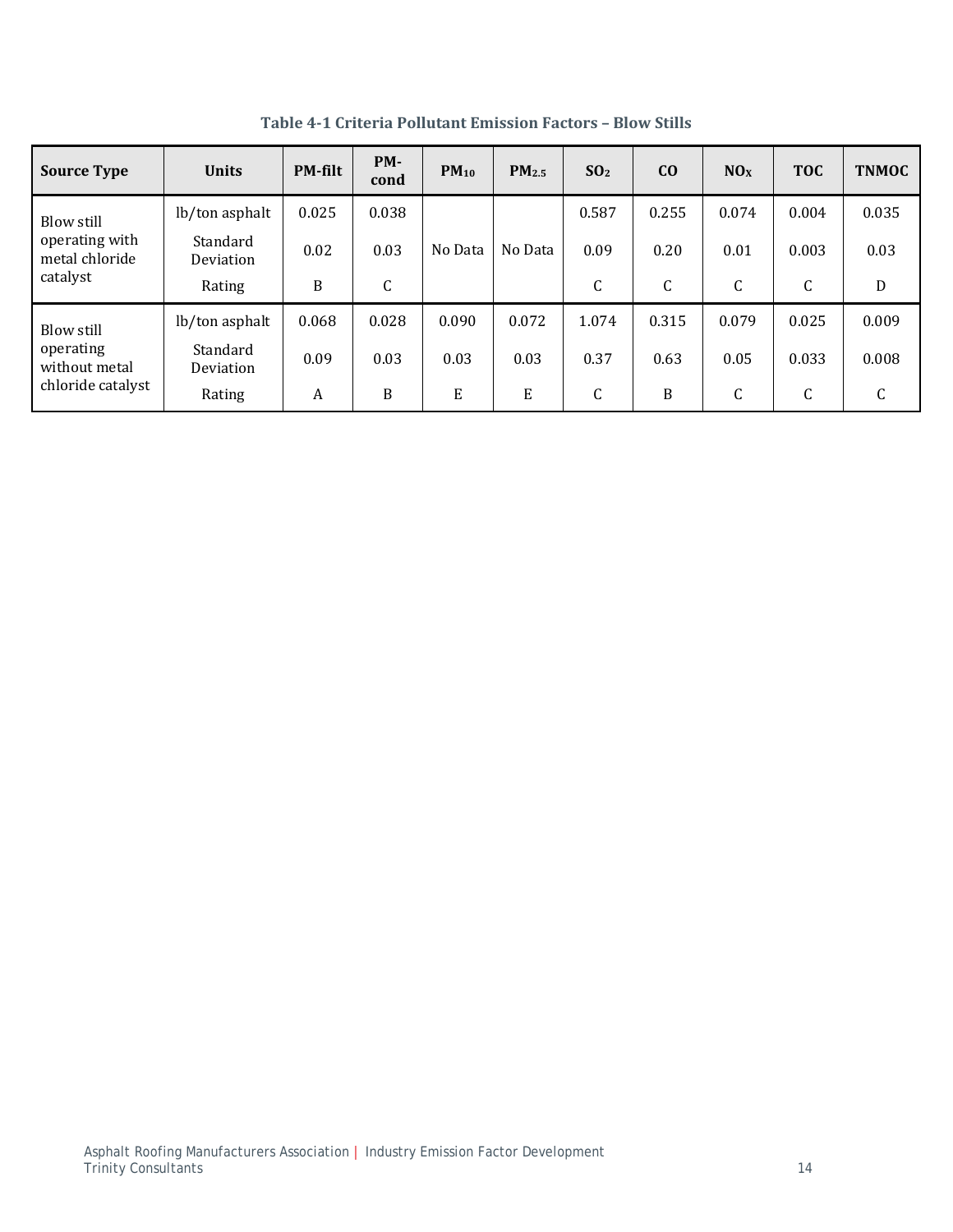| <b>Source Type</b>                                                              | <b>Units</b>          | <b>PM-filt</b> | PM-<br>cond  | PM <sub>2.5</sub> | SO <sub>2</sub> | C <sub>0</sub> | <b>TOC</b> | <b>TNMOC</b> |
|---------------------------------------------------------------------------------|-----------------------|----------------|--------------|-------------------|-----------------|----------------|------------|--------------|
| Applicators (asphalt-                                                           | lb/ton asphalt        | 0.011          |              |                   |                 |                |            |              |
| based factors, without<br>RTO or DFTO):                                         | Standard<br>Deviation | 0.004          | No Data      | No Data           | No Data         | No Data        | No Data    | No Data      |
| Coaters                                                                         | Rating                | D              |              |                   |                 |                |            |              |
| Applicators (shingles-                                                          | lb/ton shingle        | 0.005          | 0.002        | 0.001             | 0.002           | 0.005          | 0.024      | 0.052        |
| based factors, without<br>RTO or DFTO):                                         | Standard<br>Deviation | 0.01           | 0.001        | 0.0001            | 0.004           | 0.003          | 0.005      | 0.02         |
| Coaters                                                                         | Rating                | A              | B            | E                 | C               | $\mathsf C$    | D          | $\mathsf{C}$ |
| Applicators (shingles-                                                          | lb/ton shingle        | 0.004          | 0.001        | 0.001             | 0.005           | 0.010          | 0.014      | 0.003        |
| based factors, with<br>RTO or DFTO):                                            | Standard<br>Deviation | 0.004          | $3E-4$       | $2E-4$            | 6E-5            | 0.007          | N/A        | 0.004        |
| Coaters                                                                         | Rating                | $\mathsf C$    | $\mathsf{C}$ | D                 | E               | $\mathsf{C}$   | E          | D            |
| Applicators (shingles-<br>based factors, without<br>RTO or DFTO):<br>Saturators | lb/ton shingle        | 0.036          |              |                   |                 |                |            |              |
|                                                                                 | Standard<br>Deviation | 0.04           | No Data      | No Data           | No Data         | No Data        | No Data    | No Data      |
|                                                                                 | Rating                | $\mathsf C$    |              |                   |                 |                |            |              |
| Applicators (shingles-                                                          | lb/ton shingle        | 0.004          |              |                   |                 |                |            |              |
| based factors, with<br>RTO or DFTO):                                            | Standard<br>Deviation | 0.002          | No Data      | No Data           | No Data         | No Data        | No Data    | No Data      |
| Saturators                                                                      | Rating                | E              |              |                   |                 |                |            |              |
| Applicators (shingles-                                                          | lb/ton shingle        | 0.005          |              |                   |                 |                |            |              |
| based factors, without<br>RTO or DFTO): Other                                   | Standard<br>Deviation | 0.003          | No Data      | No Data           | No Data         | No Data        | No Data    | No Data      |
| saturators/coaters                                                              | Rating                | D              |              |                   |                 |                |            |              |
| Applicators (shingles-                                                          | lb/ton shingle        | 0.054          |              |                   |                 |                |            |              |
| based factors, with<br>RTO or DFTO): Other                                      | Standard<br>Deviation | 0.03           | No Data      | No Data           | No Data         | No Data        | No Data    | No Data      |
| saturators/coaters                                                              | Rating                | E              |              |                   |                 |                |            |              |
|                                                                                 | lb/ton shingle        | 0.004          |              |                   |                 |                |            |              |
| Wet Loopers                                                                     | Standard<br>Deviation | 0.004          | No Data      | No Data           | No Data         | No Data        | No Data    | No Data      |
|                                                                                 | Rating                | D              |              |                   |                 |                |            |              |

**Table 4‐2 Criteria Pollutant Emission Factors – Applicators and Wet Loopers**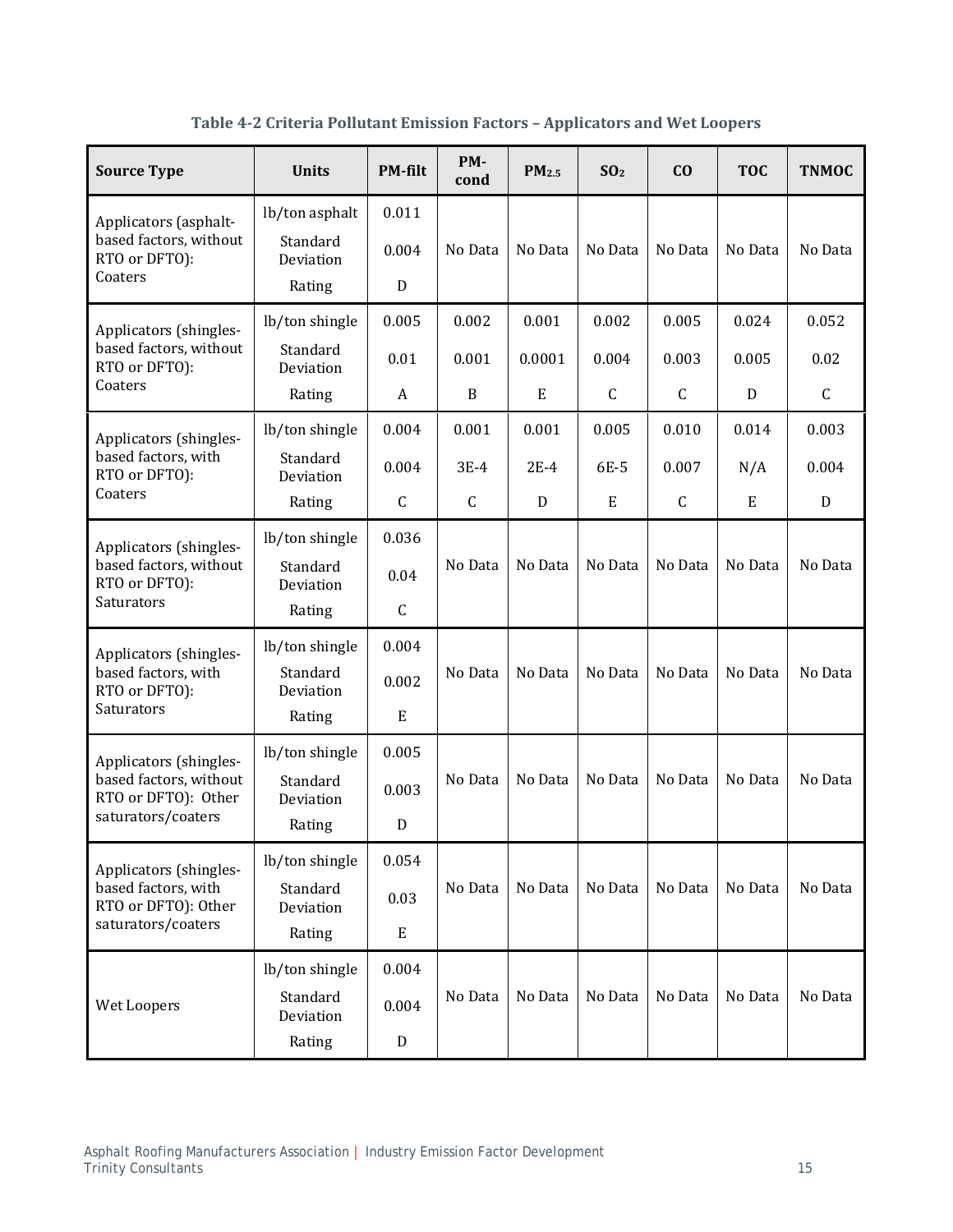| <b>Source Type</b>                                     | <b>Units</b>          | <b>PM-filt</b> | SO <sub>2</sub> | <b>TOC</b> | <b>TNMOC</b> |
|--------------------------------------------------------|-----------------------|----------------|-----------------|------------|--------------|
|                                                        | lb/ton asphalt        |                |                 |            | 0.069        |
| Coating Tank (asphalt-<br>based factors) <sup>27</sup> | Standard<br>Deviation | No Data        | No Data         | No Data    | 0.05         |
|                                                        | Rating                |                |                 |            | E            |
|                                                        | lb/ton asphalt        |                |                 |            | 0.022        |
| Flux Tank (asphalt-<br>based factors) <sup>28</sup>    | Standard<br>Deviation | No Data        | No Data         | No Data    | 0.02         |
|                                                        | Rating                |                |                 |            | E            |
|                                                        | lb/ton shingle        | 0.001          |                 |            |              |
| Mixers (shingles-based<br>factors)                     | Standard<br>Deviation | 2E-19          | No Data         | No Data    | No Data      |
|                                                        | Rating                | C              |                 |            |              |
|                                                        | lb/ton asphalt        | 0.135          | 0.027           | 0.049      |              |
| Mixers (asphalt-based<br>factors)                      | Standard<br>Deviation | 0.19           | 0.02            | 0.04       | No Data      |
|                                                        | Rating                | D              | D               | E          |              |

**Table 4‐3 Criteria Pollutant Emission Factors –Tanks and Mixers**

| Table 4-4 Criteria Pollutant Emission Factors - Cooling Sections and Loading Racks |  |  |
|------------------------------------------------------------------------------------|--|--|
|------------------------------------------------------------------------------------|--|--|

| <b>Source Type</b>                                 | <b>Units</b>          | <b>PM-filt</b> | PM-<br>cond | $PM_{10}$ | PM <sub>2.5</sub> | SO <sub>2</sub> | C <sub>O</sub> | NOx     | <b>TOC</b> | <b>TNMOC</b> |
|----------------------------------------------------|-----------------------|----------------|-------------|-----------|-------------------|-----------------|----------------|---------|------------|--------------|
|                                                    | lb/ton shingle        | 0.024          | 0.006       |           | 0.010             |                 |                |         | 0.004      |              |
| Cooling sections<br>(shingles-based<br>factors)    | Standard<br>Deviation | 0.02           | 0.01        | No Data   | N/A               | No Data         | No Data        | No Data | 0.004      | No Data      |
|                                                    | Rating                | C              | D           |           | E                 |                 |                |         | C          |              |
|                                                    | lb/ton asphalt        |                |             | 0.002     |                   | 0.005           | 0.0005         | 0.0003  | 0.021      | 0.0014       |
| <b>Loading Racks</b><br>(asphalt-based<br>factors) | Standard<br>Deviation | No Data        | No Data     | 0.0005    | No Data           | 0.003           | 0.001          | $2E-5$  | 0.02       | 0.0002       |
|                                                    | Rating                |                |             | E         |                   | D               | E              | E       | D          | E            |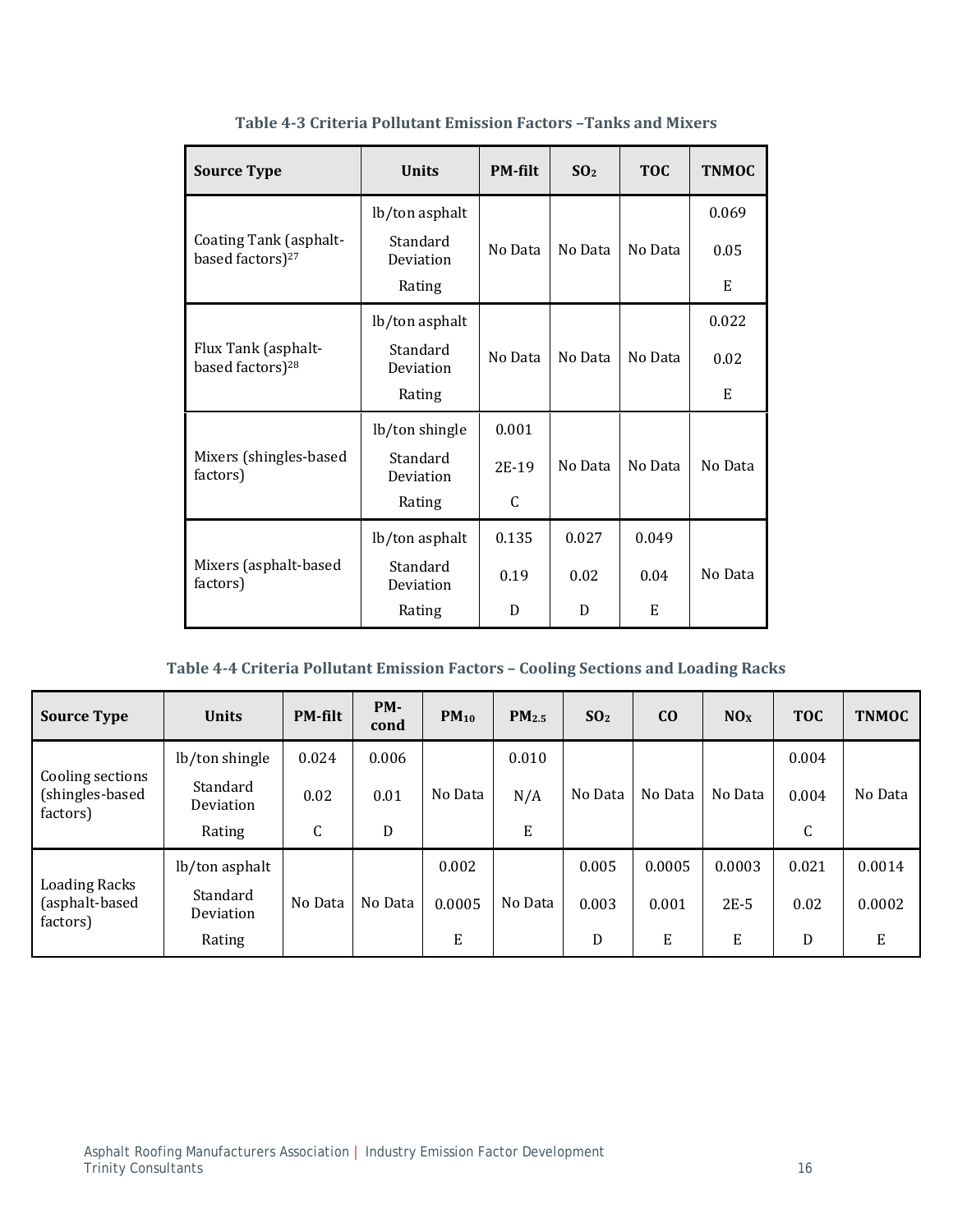| <b>Source Type</b>                                         | Units                 | H <sub>2</sub> S | <b>HCI</b> | <b>Benzene</b> |
|------------------------------------------------------------|-----------------------|------------------|------------|----------------|
|                                                            | lb/ton asphalt        | 0.0006           | 0.429      |                |
| Blow still operating<br>with metal chloride<br>catalyst    | Standard<br>Deviation | 0.0003           | 0.44       | No Data        |
|                                                            | Rating                | C                | C          |                |
|                                                            | lb/ton asphalt        |                  | 0.014      | 0.001          |
| Blow still operating<br>without metal<br>chloride catalyst | Standard<br>Deviation | No Data          | 0.01       | 0.0003         |
|                                                            | Rating                |                  | C          | E              |
| Applicators (shingles-                                     | lb/ton shingle        | 0.0001           |            | 0.0004         |
| based factors, without<br>RTO or DFTO):                    | Standard<br>Deviation | 4E-5             | No Data    | N/A            |
| Coaters                                                    | Rating                | D                |            | E              |
| Applicators (shingles-                                     | lb/ton shingle        | 0.008            |            |                |
| based factors, with<br>RTO or DFTO):                       | Standard<br>Deviation | N/A              | No Data    | No Data        |
| Coaters                                                    | Rating                | E                |            |                |

### **Table 4‐5 HAP Emission Factor Summary**

Tables showing the development of each factor, including number of data points, normality test results, etc., are provided in Appendix A. Additionally, Appendix B provides Q-Q plots for the log-transformed data sets which were determined to not be normally or log-normally distributed using the Anderson Darling test.

<sup>&</sup>lt;sup>27</sup> The emission factor for coating tanks was based on stack testing for tank liquid temperatures ranging from approximately 360 °F to 490 °F.

 $28$  The emission factor for flux tanks was based on stack testing for tank liquid temperatures ranging from approximately 355 °F to 495 °F.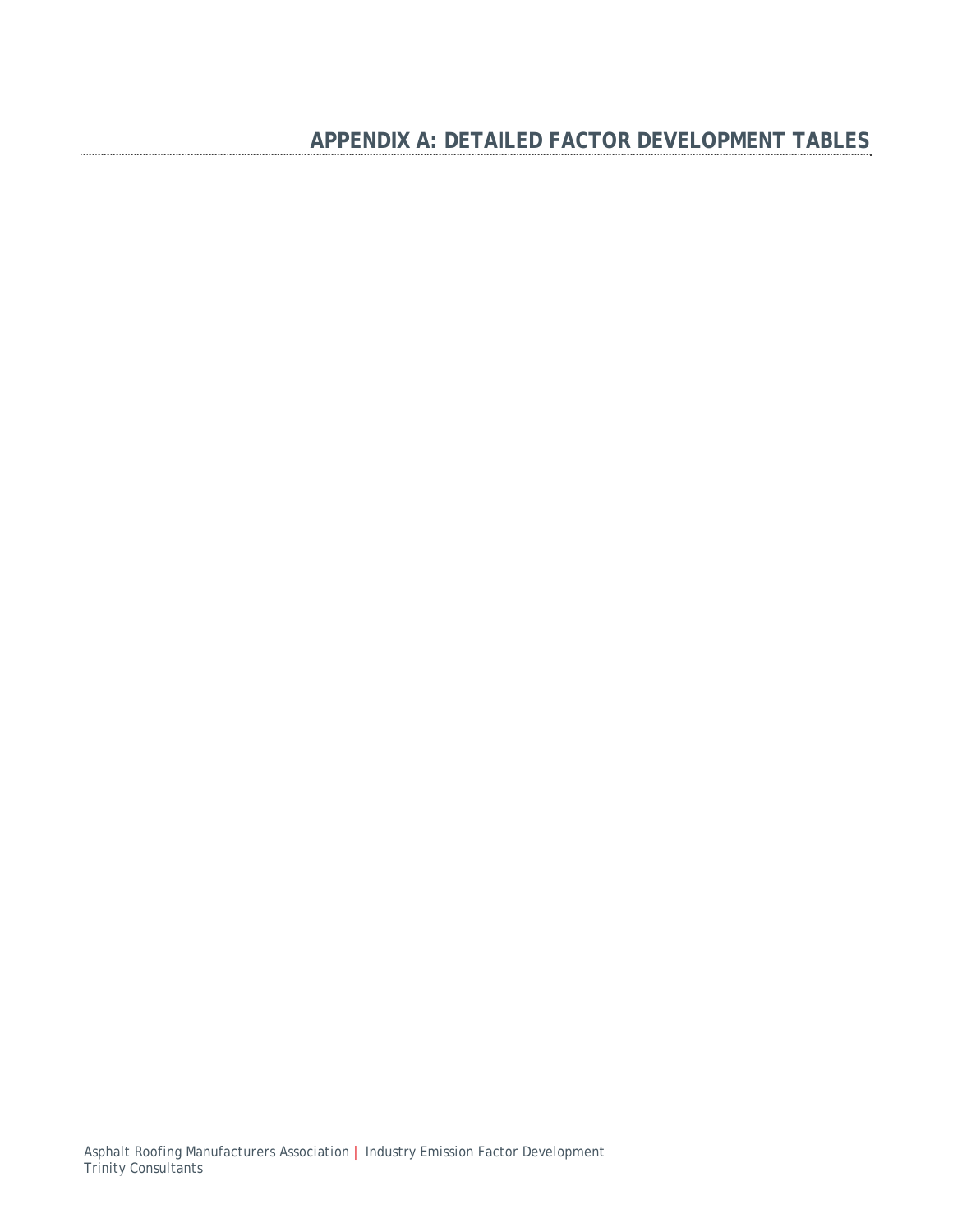| <b>Source</b>        | <b>Units</b>                                                                                                          | <b>PM-filt</b>                 | <b>PM-cond</b>                | SO <sub>2</sub>                           | co                           | NO <sub>x</sub>                          | <b>TOC</b>                           | <b>TNMOC</b>                             | H2S                                          | HCl                 |
|----------------------|-----------------------------------------------------------------------------------------------------------------------|--------------------------------|-------------------------------|-------------------------------------------|------------------------------|------------------------------------------|--------------------------------------|------------------------------------------|----------------------------------------------|---------------------|
| Proposed             | Proposed EF (lb/ton asphalt)<br># data points<br># plants sampled<br>std deviation<br>Proposed EF rating              | 0.025<br>22<br>9<br>0.02<br>B  | 0.038<br>10<br>3<br>0.03<br>C | 0.59<br>11<br>$\overline{c}$<br>0.09<br>C | 0.26<br>12<br>2<br>0.20<br>C | 0.07<br>8<br>$\overline{2}$<br>0.01<br>C | 0.004<br>8<br>2<br>0.003<br>C        | 0.03<br>4<br>$\overline{c}$<br>0.03<br>D | 0.0006<br>9<br>$\overline{c}$<br>0.0003<br>C | 0.429<br>0.44<br>C  |
| Change in<br>Factors | Change from 1995 to 2005<br>Change from 2005 to 2019<br>Change from 1995 to 2019                                      | $\sim$<br>$-65%$<br>$\sim$     | --<br>--<br>--                | --<br>31%<br>$\sim$                       | $\sim$ $\sim$<br>--          | --<br>$\sim$<br>$\sim$                   | $ -$<br>$ -$<br>$\sim$ $\sim$        | $- -$<br>$- -$<br>--                     | --<br>$\overline{a}$<br>$-$                  | 87%                 |
| Trumbore -<br>2005   | Proposed EF (lb/ton asphalt) <sup>2</sup><br># data points<br># plants sampled<br>std deviation<br>Proposed EF rating | 0.072<br>3<br>--<br>0.045<br>C | --<br>$- -$<br>--<br>--       | 0.45<br>$\overline{c}$<br>--<br>0.11<br>D | $\sim$                       | --<br>$\sim$                             | --<br>$- -$<br>$\sim$ $\sim$<br>$ -$ | --<br>$- -$<br>--                        | $\frac{1}{2}$<br>$-$                         | 0.230<br>0.035<br>B |
| AP-42 -<br>1995      | EF (lb/ton asphalt) $3$<br># plants sampled<br>EF rating                                                              | --                             | --                            | --<br>--                                  | --                           | --                                       | --<br>$- -$                          |                                          |                                              |                     |

#### **Table A‐1.1: Blow still operating with catalyst ‐ comparison**

 $<sup>1</sup>$  PM10 and PM2.5 emission factors, if provided, include filterable and condensable particulate emissions.</sup>

 $^2$  Emission factors for blow still operating with catalyst from Tables 4 and 5 of Trumbore, et. al., "Emission Factors for Asphalt-Related Emissions in Roofing Manufacturing," Environmental Progress, Volume 24, Issue 3, October 2005, pp. 268-278. The Trumbore paper does not clarify whether the PM emission factor is PM-filterable or PM-total (filterable + condensable). Test methods used to develop the factor are not provided. Since the PM factor is compared to the AP-42 factor, which includes filterable only, it is assumed that the PM factor in the Trumbore paper is PM-filterable. The Trumbore paper provides an emission factor for naphthalene which is not considered in this analysis because naphthalene test results were not available.

 $3$  AP-42 Table 11.2-2 (1/95) does not provide emission factors for this source type. AP-42 Tables 11.2-2 and 11.2-4 provide PM and TOC factors for asphalt blowing with an afterburner. These factors are provided in the "Blow still operating without catalyst" table.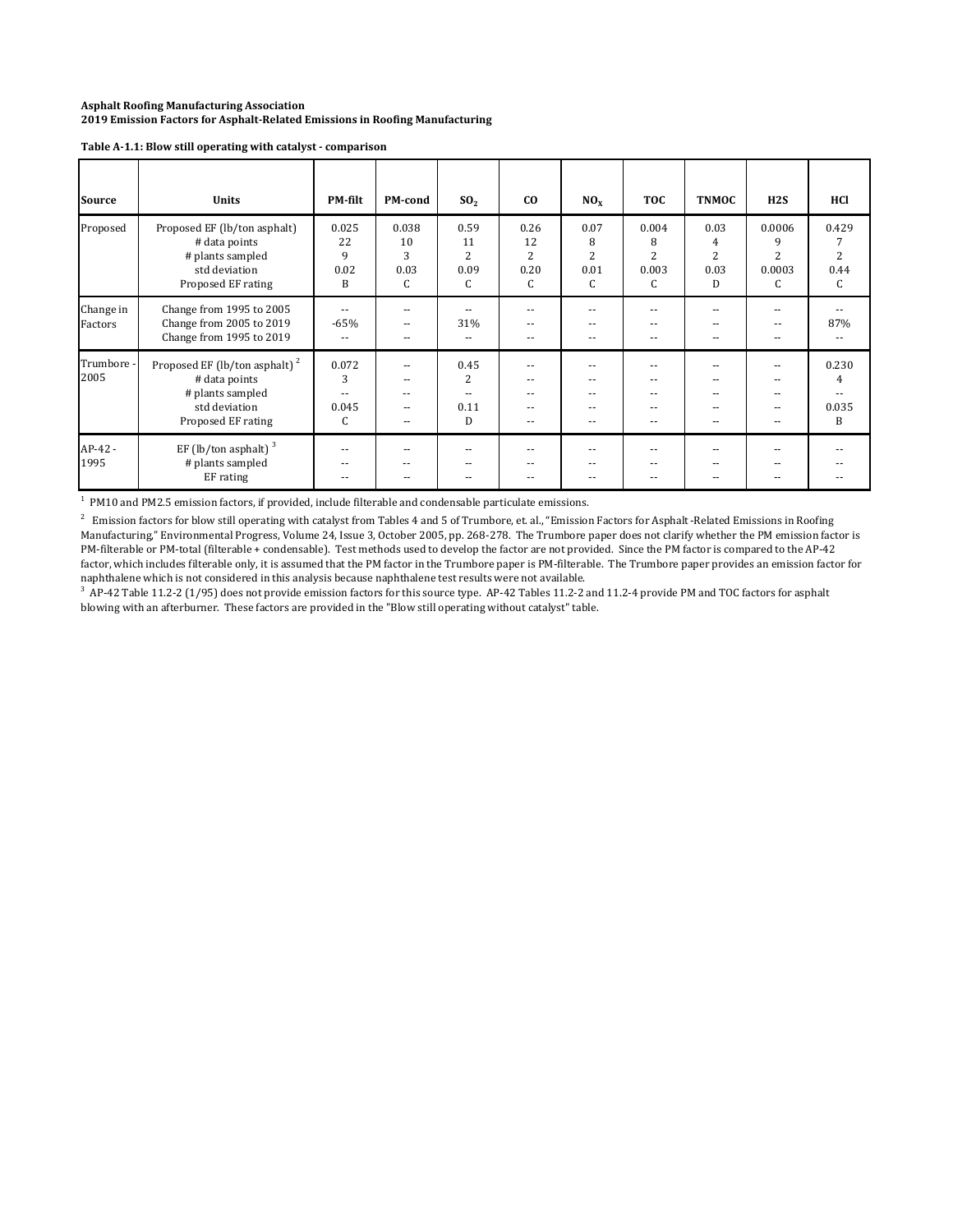**Table A‐1.2: Blow still operating with catalyst ‐ factor development**

| Plant                                                                                                                                                                                                                                                                                                       | PM-filt                                                                       | PM-cond                                                                                   | SO <sub>2</sub>                                                                             | co                                                                                          | NO <sub>x</sub>                                                                             | <b>TOC</b>                                                                                  | <b>TNMOC</b>                                                                                | H2S                                                                                         | HCl                                                                                         |
|-------------------------------------------------------------------------------------------------------------------------------------------------------------------------------------------------------------------------------------------------------------------------------------------------------------|-------------------------------------------------------------------------------|-------------------------------------------------------------------------------------------|---------------------------------------------------------------------------------------------|---------------------------------------------------------------------------------------------|---------------------------------------------------------------------------------------------|---------------------------------------------------------------------------------------------|---------------------------------------------------------------------------------------------|---------------------------------------------------------------------------------------------|---------------------------------------------------------------------------------------------|
| 5<br>6<br>8<br>11<br>21<br>26<br>28<br>29<br>40                                                                                                                                                                                                                                                             | 0.006<br>0.027<br>0.023<br>0.030<br>0.024<br>0.010<br>0.050<br>0.023<br>0.032 | no data<br>no data<br>no data<br>no data<br>no data<br>0.010<br>no data<br>0.064<br>0.040 | no data<br>no data<br>no data<br>no data<br>no data<br>no data<br>no data<br>0.633<br>0.542 | no data<br>no data<br>no data<br>no data<br>no data<br>no data<br>no data<br>0.298<br>0.213 | no data<br>no data<br>no data<br>no data<br>no data<br>no data<br>no data<br>0.069<br>0.078 | no data<br>no data<br>no data<br>no data<br>no data<br>no data<br>no data<br>0.003<br>0.005 | no data<br>no data<br>no data<br>no data<br>0.060<br>no data<br>no data<br>0.009<br>no data | no data<br>no data<br>no data<br>no data<br>no data<br>no data<br>no data<br>0.000<br>0.001 | no data<br>0.120<br>no data<br>no data<br>no data<br>no data<br>no data<br>0.739<br>no data |
| Calculated Emission Factor <sup>1</sup><br>Propose Factor? <sup>2</sup><br># data points available<br># data points used<br>$\#$ data points excluded $^3$<br># plants sampled based on data used                                                                                                           | 0.025<br>Yes<br>22<br>22<br>$\mathbf{0}$<br>9                                 | 0.038<br>Yes<br>10<br>10<br>$\mathbf{0}$<br>3                                             | 0.587<br>Yes<br>13<br>11<br>$\overline{c}$<br>$\overline{2}$                                | 0.255<br>Yes<br>12<br>12<br>$\mathbf{0}$<br>$\overline{2}$                                  | 0.074<br>Yes<br>8<br>8<br>$\bf{0}$<br>$\overline{2}$                                        | 0.004<br>Yes<br>9<br>8<br>$\mathbf{1}$<br>$\overline{2}$                                    | 0.035<br>Yes<br>4<br>4<br>$\mathbf{0}$<br>$\overline{2}$                                    | 0.001<br>Yes<br>9<br>9<br>$\bf{0}$<br>$\overline{2}$                                        | 0.429<br>Yes<br>8<br>7<br>$\mathbf{1}$<br>$\mathbf{2}$                                      |
| Test Method(s) Used<br>Control Device(s)                                                                                                                                                                                                                                                                    | 5, 5A<br>DFTO.<br>Knockout<br>Tank                                            | 202<br><b>DFTO</b>                                                                        | 6C<br><b>DFTO</b>                                                                           | 10<br><b>DFTO</b>                                                                           | <b>7E</b><br><b>DFTO</b>                                                                    | 25A<br><b>DFTO</b>                                                                          | $25A+18$<br><b>DFTO</b>                                                                     | 15<br><b>DFTO</b>                                                                           | 26,320<br><b>DFTO</b>                                                                       |
| Standard Deviation<br>Anderson-Darling Normality Test p-Value - Test<br>Results <sup>4</sup><br>Is Data Normally Distributed? <sup>5</sup><br>Anderson-Darling Normality Test p-Value -<br>LN(Test Results) <sup>4</sup><br>Is Data Log-Normally Distributed? <sup>5</sup><br>Minimum<br>Maximum<br>Average | 0.021<br>0.06<br>Yes<br>0.50<br>Yes<br>0.002<br>0.078<br>0.028                | 0.028<br>0.83<br>Yes<br>0.54<br>Yes<br>0.010<br>0.096<br>0.044                            | 0.094<br>0.35<br>Yes<br>0.38<br>Yes<br>0.461<br>0.781<br>0.583                              | 0.203<br>0.16<br>Yes<br>0.22<br>Yes<br>0.039<br>0.663<br>0.255                              | 0.008<br>0.96<br>Yes<br>0.98<br>Yes<br>0.061<br>0.086<br>0.072                              | 0.003<br>0.16<br>Yes<br>0.40<br>Yes<br>0.001<br>0.008<br>0.004                              | 0.026<br>0.07<br>Yes<br>0.54<br>Yes<br>0.005<br>0.060<br>0.022                              | 0.0003<br>0.04<br>No<br>0.11<br>Yes<br>0.000<br>0.001<br>0.001                              | 0.438<br>0.29<br>Yes<br>0.46<br>Yes<br>0.120<br>1.270<br>0.650                              |

 $1$  Units for all emission factors are lb/ton asphalt.

 $2^2$  A factor is not proposed for the following:

- Any pollutants which have no test results.

- Any pollutants which have only one test result. Sufficient data to calculate these factors is not available.

 $3$  Data points are excluded for the following reasons:

- Test result identified as an outlier in accordance with Rosner's Outlier Test (for data sets containing greater than 24 results) or Dixon's Outlier Test (for data sets containing less than or equal to 24 results).

- Test result is blank or zero.

<sup>4</sup> SPC for Excel Anderson Darling test spreadsheet (June 2011), developed by BPI Consulting, LLC is used to calculate a p-value for each data set and logtransformed data set. Spreadsheet available here: https://www.spcforexcel.com/knowledge/basic-statistics/anderson-darling-test-for-normality.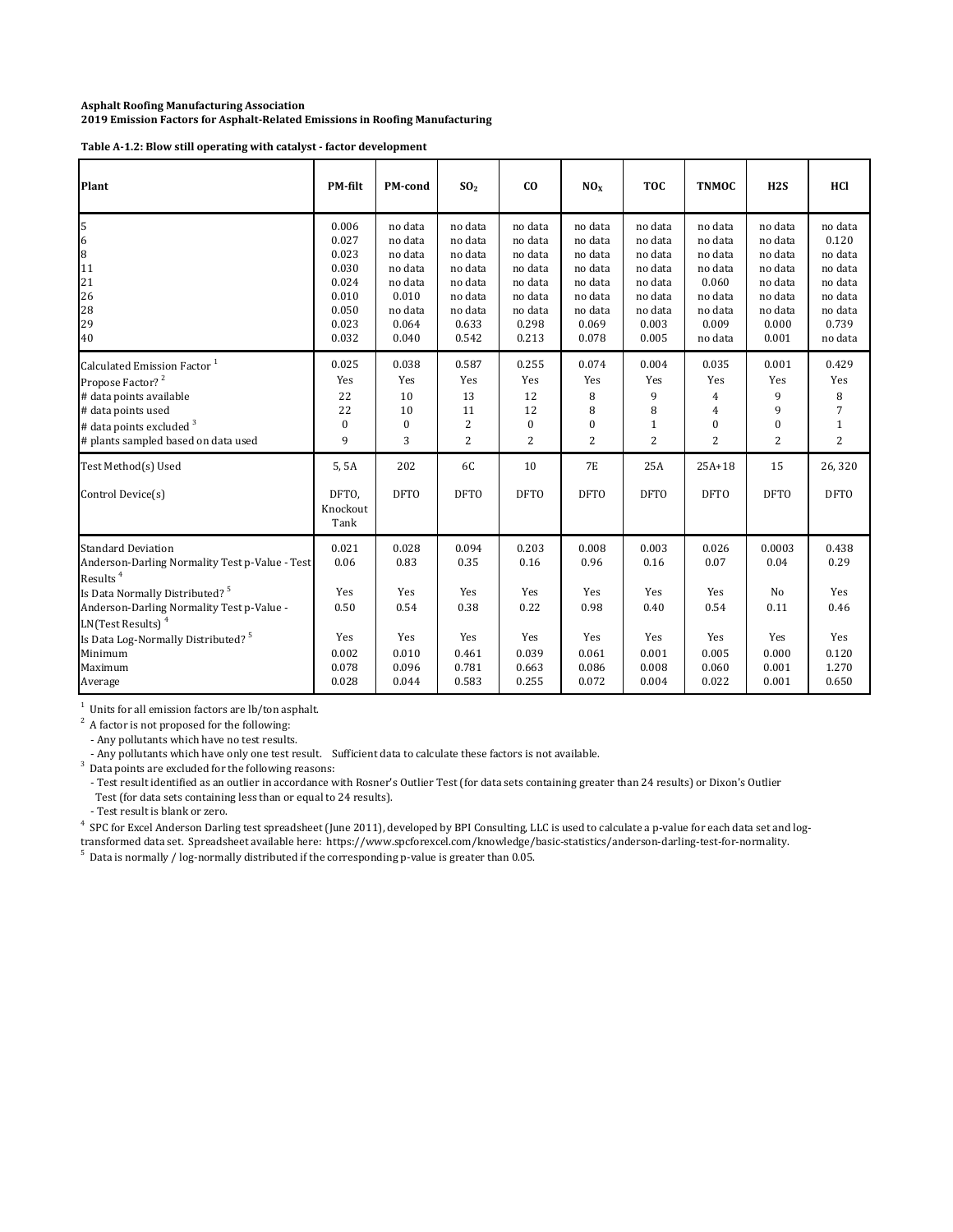**Table A‐2.1: Blow still operating without catalyst ‐ comparison**

| Source               | Units                                                                                                                 | <b>PM-filt</b>                 | PM-cond                                                        | PM10 <sup>1</sup>                                 | PM2.5 <sup>1</sup>                                  | SO <sub>2</sub>                | co                                 | NO <sub>x</sub>                            | <b>TOC</b>                                                | <b>TNMOC</b>                                                                | HCl                               | Benzene                    |
|----------------------|-----------------------------------------------------------------------------------------------------------------------|--------------------------------|----------------------------------------------------------------|---------------------------------------------------|-----------------------------------------------------|--------------------------------|------------------------------------|--------------------------------------------|-----------------------------------------------------------|-----------------------------------------------------------------------------|-----------------------------------|----------------------------|
| Proposed             | Proposed EF (lb/ton asphalt)<br># data points<br># plants sampled<br>std deviation<br>Proposed EF rating              | 0.068<br>95<br>18<br>0.09<br>Α | 0.028<br>39<br>8<br>0.03<br>B                                  | 0.090<br>0.03<br>E                                | 0.072<br>3<br>0.03<br>E                             | 1.074<br>23<br>5<br>0.37<br>C  | 0.315<br>47<br>8<br>0.63<br>B      | 0.079<br>21<br>$\overline{4}$<br>0.05<br>C | 0.025<br>15<br>$\overline{4}$<br>0.033<br>$\sqrt{2}$<br>U | 0.009<br>24<br>4<br>0.008<br>C                                              | 0.014<br>6<br>2<br>0.01<br>C      | 0.001<br>3<br>0.0003<br>E  |
| Change in<br>Factors | Change from 1995 to 2005<br>Change from 2005 to 2019<br>Change from 1995 to 2019                                      | $-90%$<br>$-15%$<br>$-92%$     | $-1$<br>$\overline{\phantom{a}}$<br>--                         | $-$<br>$\overline{\phantom{a}}$<br>--             | --<br>$-$<br>--                                     | $-$<br>19%<br>$- -$            | $- -$<br>$-55%$<br>$- -$           | $- -$<br>32%<br>$\frac{1}{2}$              | $-76%$<br>$-38%$<br>$-85%$                                | $-$<br>$\overline{\phantom{a}}$<br>$- -$                                    | $-$<br>142%<br>$- -$              | --<br>$-84%$               |
| Trumbore<br>2005     | Proposed EF (lb/ton asphalt) <sup>2</sup><br># data points<br># plants sampled<br>std deviation<br>Proposed EF rating | 0.08<br>112<br>17<br>0.05<br>A | $-$<br>$\sim$ $\sim$<br>$\overline{\phantom{a}}$<br>$-$<br>$-$ | $-$<br>$\overline{\phantom{a}}$<br>--<br>--<br>-- | --<br>$\overline{\phantom{a}}$<br>$- -$<br>--<br>-- | 0.9<br>14<br>11<br>0.29<br>А   | 0.7<br>22<br>14<br>0.58<br>B       | 0.06<br>13<br>10<br>0.03<br>A              | 0.04<br>17<br>13<br>0.04<br>A                             | $-$<br>$\overline{\phantom{a}}$<br>$\overline{\phantom{a}}$<br>$-$<br>$- -$ | 0.0056<br>$-$<br>3<br>0.0043<br>B | 0.0033<br>5<br>0.0054<br>B |
| $AP-42 -$<br>1995    | EF (lb/ton asphalt) $3$<br># plants sampled<br>EF rating                                                              | 0.81<br>D                      | $-$<br>$-$<br>--                                               | $-$<br>$- -$<br>--                                | --<br>--                                            | $\qquad \qquad -$<br>$-$<br>٠. | No Data<br>$\overline{a}$<br>$- -$ | $\frac{1}{2}$<br>$- -$<br>$- -$            | 0.17<br>$\mathbf{1}$<br>D                                 | $-$<br>$- -$<br>--                                                          | $-$<br>$-$<br>--                  |                            |

<sup>1</sup> PM10 and PM2.5 emission factors, if provided, include filterable and condensable particulate emissions.<br><sup>4</sup> Emission factors for blow still operating without catalyst from Tables 2 and 3 of Trumbore, et. al., "Emissio includes filterable only, it is assumed that the PM factor in the Trumbore paper is PM-filterable. The Trumbore paper provides emission factors for other hazardous air pollutants (HAP) which are not considered in this analysis because test results were not available.

<sup>3</sup> AP-42 factors from AP-42 Table 11.2-2 and 11.2-4 (1/95) for asphalt blowing, coating asphalt with afterburner. There is a conversion error in the TOC values for Controlled Blow Stills in<br>AP-42, Process SCC 3-05-001-02 assumed the metric number is correct and in that case, this should be 0.17 lb/ton because of the following analysis: 0.085 kg/Mg x (2,000 lbs/ton)/(1,000 kg/Mg) = 0.17 lb/ton.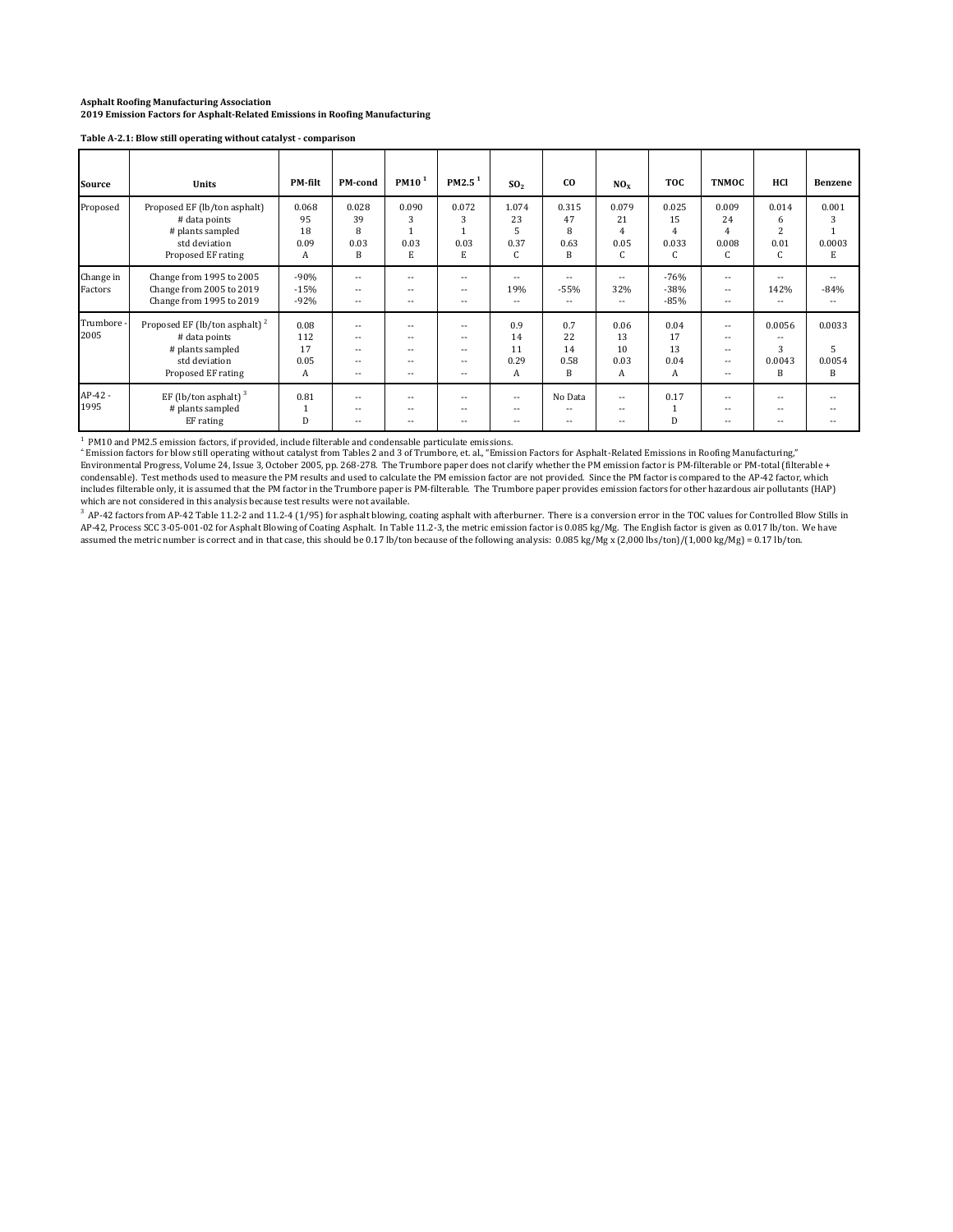**Table A‐2.2: Blow still operating without catalyst ‐ factor development**

| Plant                                                                                                                                                                                                                                                                                      | PM-filt                                                             | <b>PM-cond</b>                                                     | <b>PM10</b>                                                      | PM2.5                                                            | SO <sub>2</sub>                                                 | <b>CO</b>                                                          | NO <sub>x</sub>                                                 | <b>TOC</b>                                                         | <b>TNMOC</b>                                                      | HCl                                                              | <b>Benzene</b>                                                    |
|--------------------------------------------------------------------------------------------------------------------------------------------------------------------------------------------------------------------------------------------------------------------------------------------|---------------------------------------------------------------------|--------------------------------------------------------------------|------------------------------------------------------------------|------------------------------------------------------------------|-----------------------------------------------------------------|--------------------------------------------------------------------|-----------------------------------------------------------------|--------------------------------------------------------------------|-------------------------------------------------------------------|------------------------------------------------------------------|-------------------------------------------------------------------|
| $\mathbf{1}$                                                                                                                                                                                                                                                                               | 0.066                                                               | 0.014                                                              | no data                                                          | no data                                                          | no data                                                         | 0.001                                                              | no data                                                         | no data                                                            | no data                                                           | no data                                                          | no data                                                           |
| 9                                                                                                                                                                                                                                                                                          | no data                                                             | no data                                                            | no data                                                          | no data                                                          | no data                                                         | no data                                                            | no data                                                         | 0.025                                                              | no data                                                           | no data                                                          | no data                                                           |
| 10                                                                                                                                                                                                                                                                                         | 0.021                                                               | 0.023                                                              | no data                                                          | no data                                                          | no data                                                         | no data                                                            | no data                                                         | no data                                                            | no data                                                           | no data                                                          | no data                                                           |
| 13                                                                                                                                                                                                                                                                                         | 0.032                                                               | 0.006                                                              | no data                                                          | no data                                                          | no data                                                         | no data                                                            | no data                                                         | no data                                                            | no data                                                           | no data                                                          | no data                                                           |
| 14                                                                                                                                                                                                                                                                                         | 0.030                                                               | no data                                                            | no data                                                          | no data                                                          | no data                                                         | no data                                                            | no data                                                         | no data                                                            | no data                                                           | no data                                                          | no data                                                           |
| 16                                                                                                                                                                                                                                                                                         | 0.046                                                               | 0.056                                                              | no data                                                          | no data                                                          | no data                                                         | no data                                                            | no data                                                         | no data                                                            | no data                                                           | no data                                                          | no data                                                           |
| 17                                                                                                                                                                                                                                                                                         | 0.026                                                               | 0.018                                                              | no data                                                          | no data                                                          | 0.708                                                           | 0.580                                                              | no data                                                         | no data                                                            | 0.012                                                             | no data                                                          | no data                                                           |
| 19                                                                                                                                                                                                                                                                                         | 0.150                                                               | no data                                                            | no data                                                          | no data                                                          | no data                                                         | no data                                                            | no data                                                         | no data                                                            | 0.010                                                             | no data                                                          | no data                                                           |
| 22                                                                                                                                                                                                                                                                                         | 0.029                                                               | 0.074                                                              | no data                                                          | 0.072                                                            | 0.909                                                           | 0.001                                                              | 0.068                                                           | 0.033                                                              | no data                                                           | no data                                                          | no data                                                           |
| 23                                                                                                                                                                                                                                                                                         | 0.300                                                               | no data                                                            | no data                                                          | no data                                                          | no data                                                         | no data                                                            | no data                                                         | no data                                                            | no data                                                           | no data                                                          | no data                                                           |
| 24                                                                                                                                                                                                                                                                                         | no data                                                             | no data                                                            | no data                                                          | no data                                                          | no data                                                         | 0.026                                                              | 0.111                                                           | no data                                                            | 0.003                                                             | no data                                                          | no data                                                           |
| 25                                                                                                                                                                                                                                                                                         | 0.020                                                               | no data                                                            | no data                                                          | no data                                                          | no data                                                         | no data                                                            | no data                                                         | no data                                                            | no data                                                           | no data                                                          | no data                                                           |
| 27                                                                                                                                                                                                                                                                                         | 0.068                                                               | no data                                                            | no data                                                          | no data                                                          | no data                                                         | no data                                                            | no data                                                         | no data                                                            | no data                                                           | no data                                                          | no data                                                           |
| 28                                                                                                                                                                                                                                                                                         | 0.038                                                               | no data                                                            | no data                                                          | no data                                                          | no data                                                         | 0.710                                                              | no data                                                         | no data                                                            | no data                                                           | no data                                                          | no data                                                           |
| 29                                                                                                                                                                                                                                                                                         | 0.036                                                               | 0.014                                                              | no data                                                          | no data                                                          | 1.383                                                           | 0.330                                                              | no data                                                         | 0.038                                                              | no data                                                           | 0.017                                                            | no data                                                           |
| 30                                                                                                                                                                                                                                                                                         | 0.092                                                               | no data                                                            | no data                                                          | no data                                                          | 1.490                                                           | 0.732                                                              | 0.091                                                           | 0.003                                                              | no data                                                           | no data                                                          | no data                                                           |
| 33                                                                                                                                                                                                                                                                                         | 0.030                                                               | no data                                                            | no data                                                          | no data                                                          | no data                                                         | no data                                                            | no data                                                         | no data                                                            | no data                                                           | no data                                                          | no data                                                           |
| 38                                                                                                                                                                                                                                                                                         | 0.040                                                               | no data                                                            | no data                                                          | no data                                                          | no data                                                         | no data                                                            | no data                                                         | no data                                                            | no data                                                           | no data                                                          | no data                                                           |
| 41                                                                                                                                                                                                                                                                                         | 0.071                                                               | 0.023                                                              | 0.090                                                            | no data                                                          | 0.880                                                           | 0.140                                                              | 0.047                                                           | no data                                                            | 0.010                                                             | 0.010                                                            | 0.001                                                             |
| 42                                                                                                                                                                                                                                                                                         | 0.127                                                               | no data                                                            | no data                                                          | no data                                                          | no data                                                         | no data                                                            | no data                                                         | no data                                                            | no data                                                           | no data                                                          | no data                                                           |
| Calculated Emission Factor <sup>1</sup>                                                                                                                                                                                                                                                    | 0.068                                                               | 0.028                                                              | 0.090                                                            | 0.072                                                            | 1.074                                                           | 0.315                                                              | 0.079                                                           | 0.025                                                              | 0.009                                                             | 0.014                                                            | 0.001                                                             |
| Propose Factor? <sup>2</sup>                                                                                                                                                                                                                                                               | Yes                                                                 | Yes                                                                | Yes                                                              | Yes                                                              | Yes                                                             | Yes                                                                | Yes                                                             | Yes                                                                | Yes                                                               | Yes                                                              | Yes                                                               |
| # data points available                                                                                                                                                                                                                                                                    | 103                                                                 | 41                                                                 | 3                                                                | 3                                                                | 24                                                              | 47                                                                 | 21                                                              | 16                                                                 | 24                                                                | 6                                                                | 3                                                                 |
| # data points used                                                                                                                                                                                                                                                                         | 95                                                                  | 39                                                                 | 3                                                                | 3                                                                | 23                                                              | 47                                                                 | 21                                                              | 15                                                                 | 24                                                                | 6                                                                | 3                                                                 |
| # data points excluded $3$                                                                                                                                                                                                                                                                 | 8                                                                   | $\overline{c}$                                                     | 0                                                                | $\bf{0}$                                                         | $\mathbf{1}$                                                    | 0                                                                  | 0                                                               | $\mathbf 1$                                                        | $\bf{0}$                                                          | 0                                                                | 0                                                                 |
| # plants sampled based on data used                                                                                                                                                                                                                                                        | 18                                                                  | 8                                                                  | $\mathbf 1$                                                      | $1\,$                                                            | 5                                                               | 8                                                                  | $\overline{4}$                                                  | $\overline{4}$                                                     | $\overline{4}$                                                    | $\overline{c}$                                                   | $\mathbf{1}$                                                      |
| Test Method(s) Used<br>Control Device(s)                                                                                                                                                                                                                                                   | <b>5A</b><br>DFTO,<br>Knockout<br>Tank<br>RTO/Fume<br>filter        | 202<br>DFTO,<br>RTO/Fume<br>filter                                 | 201A+202<br><b>DFTO</b>                                          | 201A+202<br><b>DFTO</b>                                          | 6,6C<br><b>DFTO</b>                                             | 10<br><b>DFTO</b>                                                  | <b>7E</b><br><b>DFTO</b>                                        | 25A<br><b>DFTO</b>                                                 | $25A + 18$<br><b>DFTO</b>                                         | 26<br><b>DFTO</b>                                                | Not<br>Provided<br><b>DFTO</b>                                    |
| <b>Standard Deviation</b><br>Anderson-Darling Normality Test p-Value - Test<br>Is Data Normally Distributed? <sup>5</sup><br>Anderson-Darling Normality Test p-Value -<br>LN(Test Results) <sup>4</sup><br>Is Data Log-Normally Distributed? <sup>5</sup><br>Minimum<br>Maximum<br>Average | 0.091<br>7.40E-31<br>No<br>0.00094<br>No<br>0.000<br>0.670<br>0.062 | 0.030<br>1.50E-10<br>No<br>0.142<br>Yes<br>0.005<br>0.151<br>0.027 | 0.029<br>0.215<br>Yes<br>0.160<br>Yes<br>0.057<br>0.112<br>0.090 | 0.026<br>0.565<br>Yes<br>0.448<br>Yes<br>0.044<br>0.096<br>0.072 | 0.373<br>0.047<br>No<br>0.061<br>Yes<br>0.530<br>1.727<br>1.151 | 0.625<br>6.35E-14<br>No<br>0.0003<br>No<br>0.000<br>2.800<br>0.384 | 0.052<br>0.038<br>No<br>0.492<br>Yes<br>0.024<br>0.208<br>0.090 | 0.033<br>1.20E-05<br>No<br>0.063<br>Yes<br>0.000<br>0.091<br>0.023 | 0.008<br>6.67E-04<br>No<br>0.002<br>No<br>0.000<br>0.029<br>0.008 | 0.005<br>0.643<br>Yes<br>0.491<br>Yes<br>0.007<br>0.021<br>0.014 | 0.0003<br>0.148<br>Yes<br>0.264<br>Yes<br>0.000<br>0.001<br>0.001 |

<sup>1</sup> Units for all emission factors are lb/ton asphalt.

 $2^2$  A factor is not proposed for the following:

- Any pollutants which have no test results.

- PM-Tot. PM-Tot is provided only for Stills - No Cat. In all cases when a PM-Tot value is provided, PM-filt and PM-cond is also provided. However, PM-filt + PM-cond is < PM-Tot in all cases. PM‐filt + PM‐cond should = PM‐tot, since the test methods provided for PM‐tot are the same test methods used for PM‐filt and PM‐cond. As such, separate factors for PM‐filt and PM‐

cond are provided.<br> $3.$  Data naints are a Data points are excluded for the following reasons:

- Test result identified as an outlier in accordance with Rosner's Outlier Test (for data sets containing greater than 24 results) or Dixon's Outlier Test (for data sets containing less than or equal to 24 results).<br>Test result is blank or zero.

- PM2.5 test results for which Method 201A only is listed. Method 201A provides filterable PM emissions only. PM2.5 and PM10 factors calculated and proposed are filterable +<br>condensable, so only results based on 201A (filt

4 SPC for Excel Anderson Darling test spreadsheet (June 2011), developed by BPI Consulting, LLC is used to calculate a p-value for each data set and log-transformed data set. Spreadsheet available here: https://www.spcforexcel.com/knowledge/basic-statistics/anderson-darling-test-for-normality.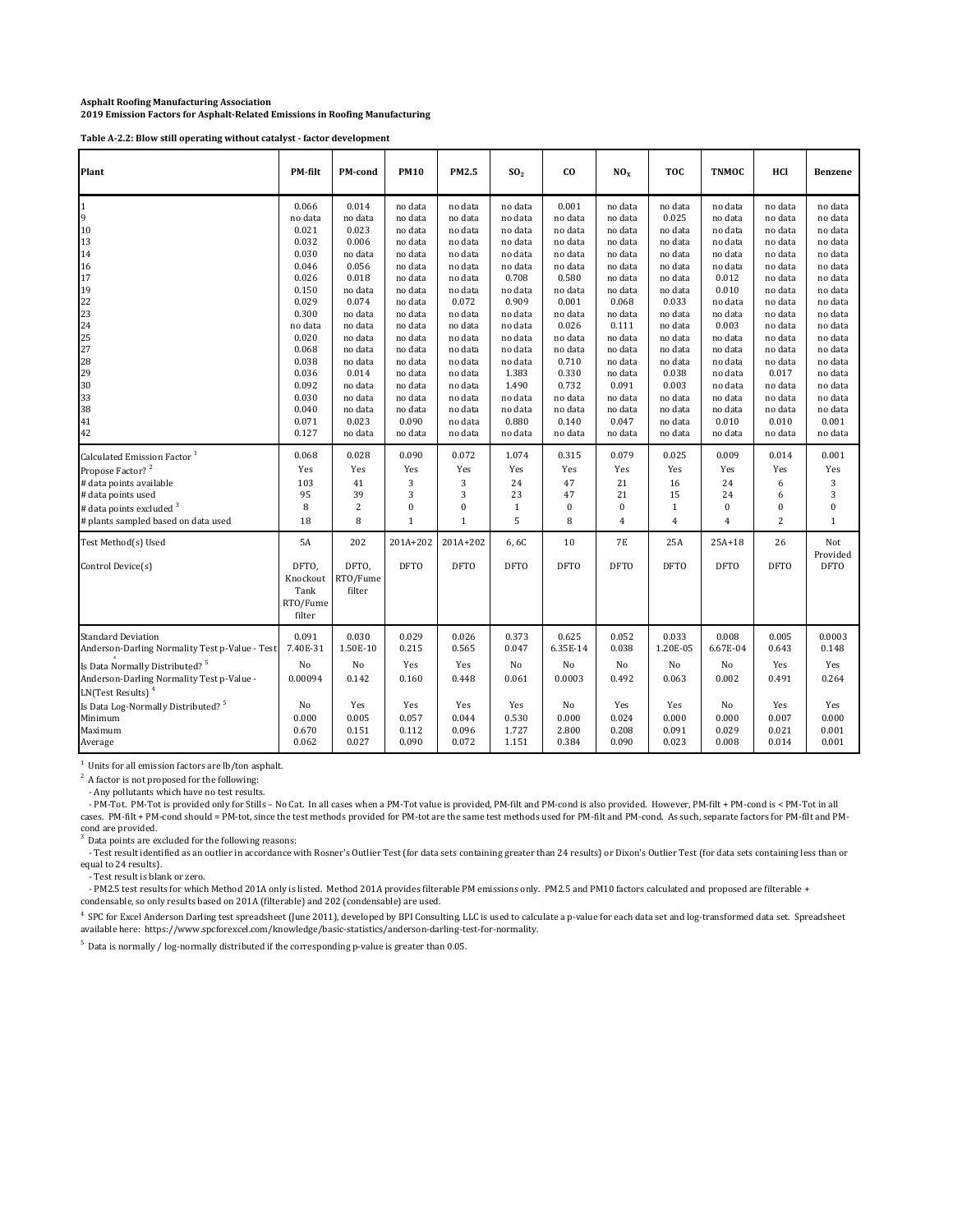| <b>Source</b>        | <b>Units</b>                                                                                                          | <b>PM-filt</b>                |
|----------------------|-----------------------------------------------------------------------------------------------------------------------|-------------------------------|
| Proposed             | Proposed EF (lb/ton asphalt)<br># data points<br># plants sampled<br>std deviation<br>Proposed EF rating              | 0.011<br>5<br>4<br>0.004<br>D |
| Change in<br>Factors | Change from 1995 to 2005<br>Change from 2005 to 2019<br>Change from 1995 to 2019                                      |                               |
| Trumbore -<br>2005   | Proposed EF (lb/ton asphalt) <sup>2</sup><br># data points<br># plants sampled<br>std deviation<br>Proposed EF rating |                               |
| $AP-42 -$<br>1995    | EF (lb/ton asphalt) $3$<br># plants sampled<br>EF rating                                                              |                               |

### **Table A‐3.1: Applicators (asphalt‐based factors): Coaters ‐ comparison**

<sup>1</sup> PM10 and PM2.5 emission factors, if provided, include filterable

and condensable particulate emissions.<br><sup>2</sup> Fiberglass coater emission factors in lb/ton asphalt are provided in Tables 10 and 11 of Trumbore, et. al., "Emission Factors for Asphalt-Related Emissions in Roofing Manufacturing," Environmental Progress, Volume 24, Issue 3, October 2005, pp. 268-278. However, the paper notes that the factors are for coaters with no post-control. All applicators for which test data was provided for this analysis have post control. Therefore, the Trumbore factors are not comparable and are not included in the table.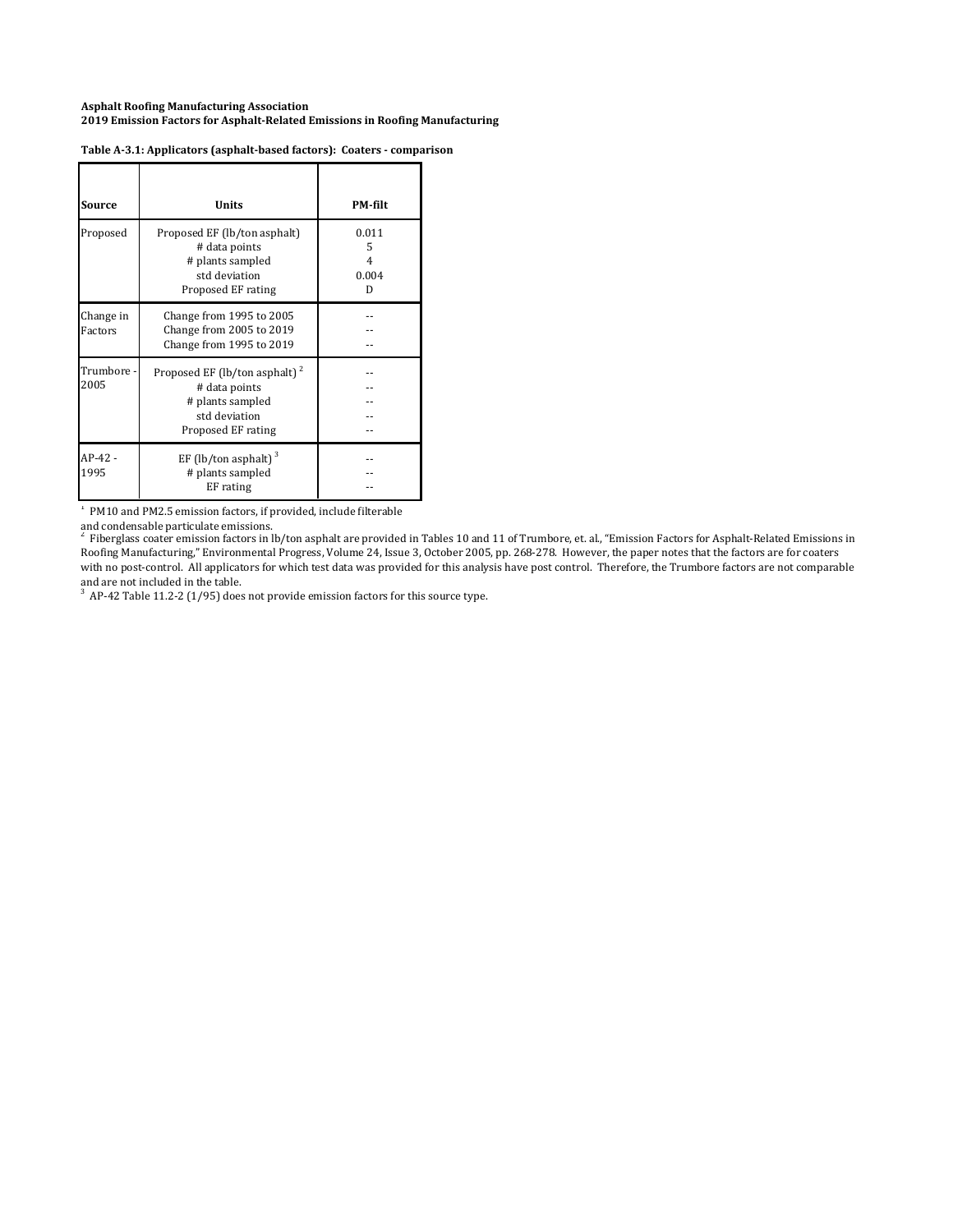| Plant                                                                                                                                                                                                                  | <b>PM-filt</b>                         |
|------------------------------------------------------------------------------------------------------------------------------------------------------------------------------------------------------------------------|----------------------------------------|
| 3                                                                                                                                                                                                                      | 0.015                                  |
| 18                                                                                                                                                                                                                     | 0.005                                  |
| 34                                                                                                                                                                                                                     | 0.014                                  |
| 37                                                                                                                                                                                                                     | 0.010                                  |
| Calculated Emission Factor <sup>1</sup>                                                                                                                                                                                | 0.011                                  |
| Propose Factor? <sup>2</sup>                                                                                                                                                                                           | Yes                                    |
| # data points available                                                                                                                                                                                                | 6                                      |
| # data points used                                                                                                                                                                                                     | 5                                      |
| # data points excluded <sup>3</sup>                                                                                                                                                                                    | 1                                      |
| # plants sampled based on data used                                                                                                                                                                                    | 4                                      |
| Test Method(s) Used<br>Control Device(s)                                                                                                                                                                               | 5A<br>Fume Filter.<br>Cartridge Filter |
| <b>Standard Deviation</b><br>Anderson-Darling Normality Test p-Value - Test<br>Results $4$<br>Is Data Normally Distributed? <sup>5</sup><br>Anderson-Darling Normality Test p-Value -<br>LN(Test Results) <sup>4</sup> | 0.004<br>0.580<br><b>Yes</b><br>0.227  |
| Is Data Log-Normally Distributed? <sup>5</sup>                                                                                                                                                                         | <b>Yes</b>                             |
| Minimum                                                                                                                                                                                                                | 0.005                                  |
| Maximum                                                                                                                                                                                                                | 0.016                                  |
| Average                                                                                                                                                                                                                | 0.012                                  |

 $1$  Units for all emission factors are lb/ton asphalt.

 $2^2$  A factor is not proposed for the following:

- Any pollutants which have no test results.

- Any pollutants which have only one test result. Sufficient data to calculate these factors is not available.

 $3$  Data points are excluded for the following reasons:

- Test result identified as an outlier in accordance with Rosner's Outlier Test (for data sets containing greater than 24 results) or Dixon's Outlier Test (for data sets containing less than or equal to 24 results).

- Test result is blank or zero.

<sup>4</sup> SPC for Excel Anderson Darling test spreadsheet (June 2011), developed by BPI Consulting, LLC is used to calculate a p-value for each data set and logtransformed data set. Spreadsheet available here: https://www.spcforexcel.com/knowledge/basic‐statistics/anderson‐darling‐test‐for‐normality.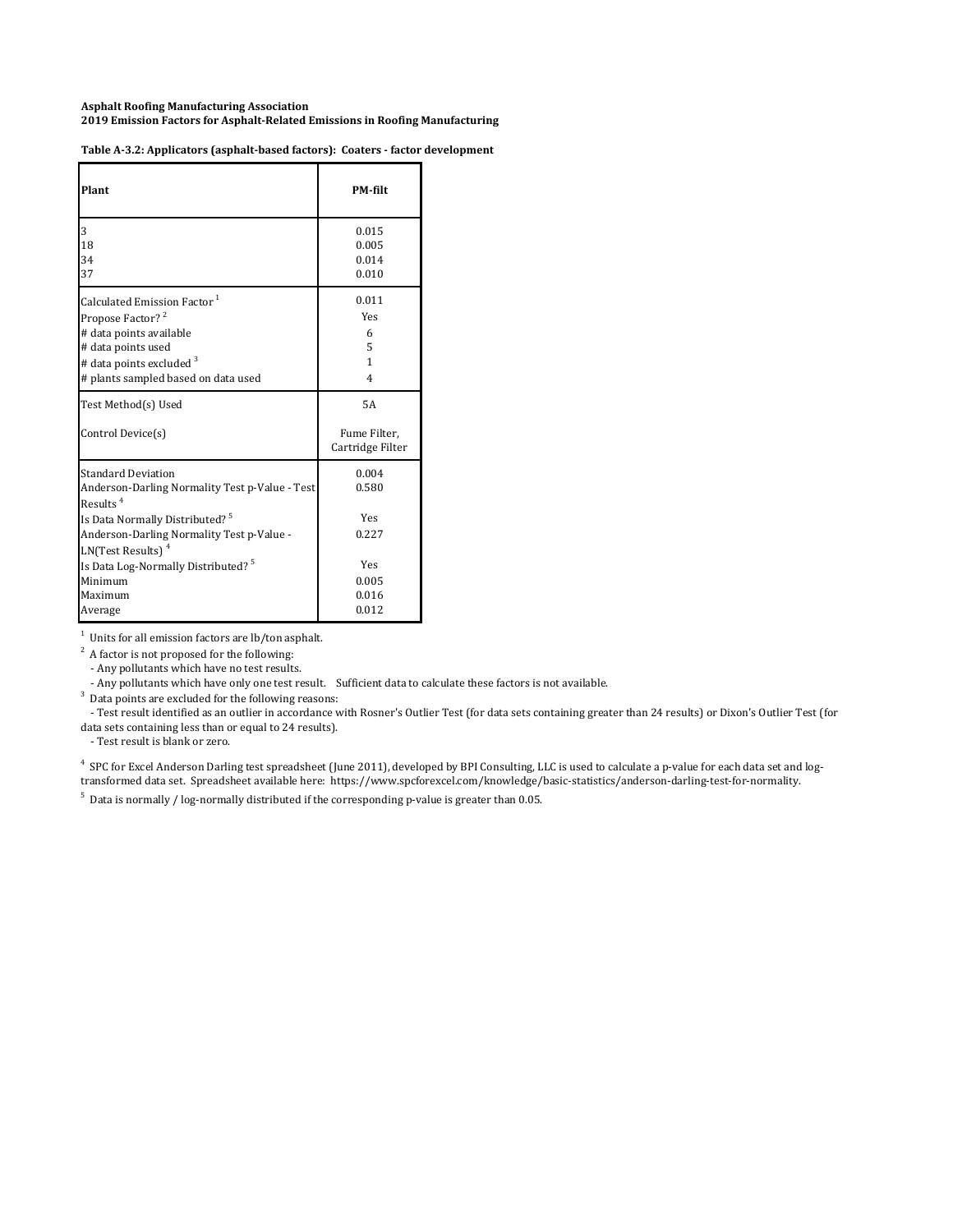| <b>Source</b>        | <b>Units</b>                                                                                                           | <b>PM-filt</b>                                               | PM-cond                        | PM2.5 <sup>1</sup>        | SO <sub>2</sub>                          | co                                            | <b>TOC</b>                    | <b>TNMOC</b>                              | H2S                       | <b>Benzene</b>      |
|----------------------|------------------------------------------------------------------------------------------------------------------------|--------------------------------------------------------------|--------------------------------|---------------------------|------------------------------------------|-----------------------------------------------|-------------------------------|-------------------------------------------|---------------------------|---------------------|
| Proposed             | Proposed EF (lb/ton shingles)<br># data points<br># plants sampled<br>std deviation<br>Proposed EF rating              | 0.005<br>199<br>18<br>0.01<br>A                              | 0.002<br>32<br>8<br>0.001<br>B | 0.001<br>2<br>0.0001<br>Е | 0.002<br>12<br>3<br>0.004<br>C           | 0.005<br>15<br>3<br>0.003<br>C                | 0.024<br>6<br>0.005<br>D      | 0.052<br>9<br>$\overline{2}$<br>0.02<br>С | 0.0001<br>6<br>4E-05<br>D | 0.0004<br>0.00<br>Е |
| Change in<br>Factors | Change from 1995 to 2005<br>Change from 2005 to 2019<br>Change from 1995 to 2019                                       | $ -$<br>$\overline{\phantom{a}}$<br>$\overline{\phantom{a}}$ | --<br>--<br>۰.                 | --<br>--                  | $\overline{\phantom{a}}$<br>$- -$<br>$-$ | $- -$<br>$\overline{\phantom{a}}$<br>$- -$    | --<br>$\sim$ $-$<br>$- -$     | $\frac{1}{2}$<br>--                       | $-$<br>$- -$              |                     |
| Trumbore -<br>2005   | Proposed EF (lb/ton shingles) <sup>2</sup><br># data points<br># plants sampled<br>std deviation<br>Proposed EF rating | $\sim$<br>$-$<br>$-$<br>--<br>۰.                             | --<br>--<br>--<br>--           | --<br>--                  | $\sim$<br>$\sim$ $\sim$<br>--            | $\sim$ $\sim$<br>$\sim$<br>--<br>$-$<br>$- -$ | $-1$<br>$-$<br>--<br>--<br>۰. | $-$<br>--                                 |                           |                     |
| $AP-42-$<br>1995     | EF (lb/ton shingles) $3$<br># plants sampled<br>EF rating                                                              | $ -$<br>$ -$<br>--                                           | --<br>--<br>--                 | --<br>--                  | --<br>$- -$                              | $- -$<br>$\overline{\phantom{a}}$<br>$- -$    | $- -$<br>$- -$<br>$- -$       | --<br>--<br>--                            | --                        |                     |

#### **Table A‐4.1: Applicators (shingles‐based factors, without RTO or DFTO): Coaters ‐ comparison**

<sup>1</sup> PM10 and PM2.5 emission factors, if provided, include filterable and condensable particulate emissions.<br><sup>2</sup> Fiberglass coater emission factors in lb/ton asphalt are provided in Tables 10 and 11 of Trumbore, et. al., "E Roofing Manufacturing," Environmental Progress, Volume 24, Issue 3, October 2005, pp. 268-278. However, the paper notes that the factors are for coaters with no post-control. All applicators for which test data was provided for this analysis have post control. Therefore, the Trumbore factors are not comparable and are not included in the table.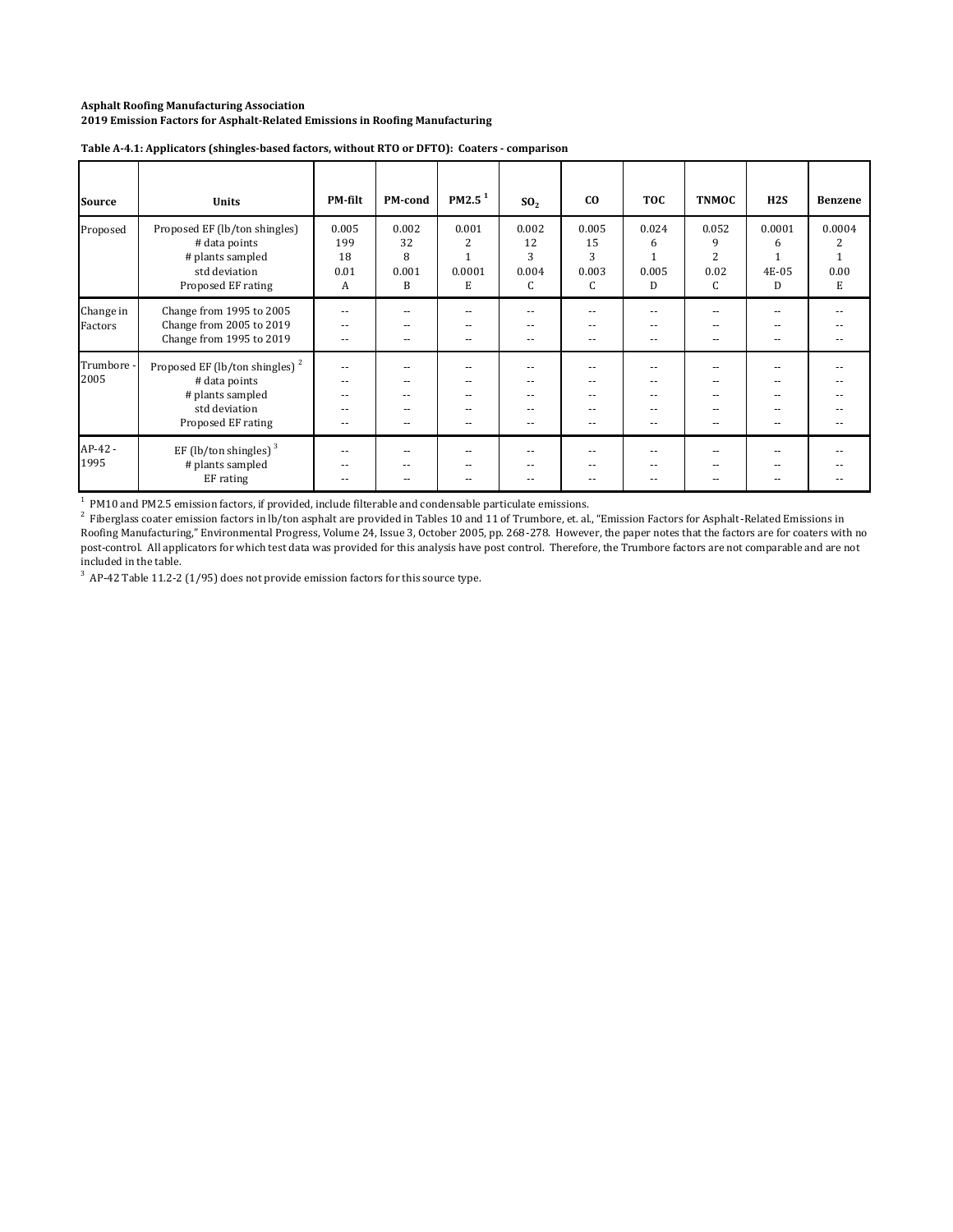Table A-4.2: Applicators (shingles-based factors, without RTO or DFTO): Coaters - factor development

| Plant                                                                                                                                                                                                                                                                                                       | <b>PM-filt</b>                                                           | <b>PM-cond</b>                                                                                         | PM2.5                                                                                                      | SO <sub>2</sub>                                                               | CO.                                                              | <b>TOC</b>                                                       | <b>TNMOC</b>                                                   | H2S                                                              | <b>Benzene</b>                                                                                             |
|-------------------------------------------------------------------------------------------------------------------------------------------------------------------------------------------------------------------------------------------------------------------------------------------------------------|--------------------------------------------------------------------------|--------------------------------------------------------------------------------------------------------|------------------------------------------------------------------------------------------------------------|-------------------------------------------------------------------------------|------------------------------------------------------------------|------------------------------------------------------------------|----------------------------------------------------------------|------------------------------------------------------------------|------------------------------------------------------------------------------------------------------------|
| $\mathbf{1}$                                                                                                                                                                                                                                                                                                | 0.006                                                                    | no data                                                                                                | no data                                                                                                    | no data                                                                       | no data                                                          | no data                                                          | no data                                                        | no data                                                          | no data                                                                                                    |
| 2                                                                                                                                                                                                                                                                                                           | 0.002                                                                    | 0.001                                                                                                  | no data                                                                                                    | no data                                                                       | no data                                                          | no data                                                          | no data                                                        | no data                                                          | no data                                                                                                    |
| 4                                                                                                                                                                                                                                                                                                           | 0.002                                                                    | no data                                                                                                | no data                                                                                                    | no data                                                                       | no data                                                          | no data                                                          | no data                                                        | no data                                                          | no data                                                                                                    |
| $10\,$                                                                                                                                                                                                                                                                                                      | 0.002                                                                    | 0.001                                                                                                  | no data                                                                                                    | no data                                                                       | no data                                                          | no data                                                          | no data                                                        | no data                                                          | no data                                                                                                    |
| 13                                                                                                                                                                                                                                                                                                          | 0.009                                                                    | no data                                                                                                | no data                                                                                                    | 0.004                                                                         | 0.006                                                            | no data                                                          | 0.039                                                          | 0.000                                                            | no data                                                                                                    |
| 16                                                                                                                                                                                                                                                                                                          | 0.003                                                                    | 0.003                                                                                                  | no data                                                                                                    | no data                                                                       | 0.004                                                            | no data                                                          | 0.065                                                          | no data                                                          | 0.000                                                                                                      |
| 17                                                                                                                                                                                                                                                                                                          | 0.001                                                                    | 0.001                                                                                                  | no data                                                                                                    | 0.001                                                                         | no data                                                          | no data                                                          | no data                                                        | no data                                                          | no data                                                                                                    |
| 20                                                                                                                                                                                                                                                                                                          | 0.003                                                                    | 0.001                                                                                                  | 0.001                                                                                                      | no data                                                                       | no data                                                          | no data                                                          | no data                                                        | no data                                                          | no data                                                                                                    |
| 28                                                                                                                                                                                                                                                                                                          | 0.002                                                                    | no data                                                                                                | no data                                                                                                    | no data                                                                       | no data                                                          | no data                                                          | no data                                                        | no data                                                          | no data                                                                                                    |
| 29                                                                                                                                                                                                                                                                                                          | 0.018                                                                    | 0.002                                                                                                  | no data                                                                                                    | 0.000                                                                         | 0.005                                                            | 0.024                                                            | no data                                                        | no data                                                          | no data                                                                                                    |
| 30                                                                                                                                                                                                                                                                                                          | 0.003                                                                    | no data                                                                                                | no data                                                                                                    | no data                                                                       | no data                                                          | no data                                                          | no data                                                        | no data                                                          | no data                                                                                                    |
| 31                                                                                                                                                                                                                                                                                                          | 0.010                                                                    | no data                                                                                                | no data                                                                                                    | no data                                                                       | no data                                                          | no data                                                          | no data                                                        | no data                                                          | no data                                                                                                    |
| 32                                                                                                                                                                                                                                                                                                          | 0.004                                                                    | no data                                                                                                | no data                                                                                                    | no data                                                                       | no data                                                          | no data                                                          | no data                                                        | no data                                                          | no data                                                                                                    |
| 33                                                                                                                                                                                                                                                                                                          | 0.001                                                                    | no data                                                                                                | no data                                                                                                    | no data                                                                       | no data                                                          | no data                                                          | no data                                                        | no data                                                          | no data                                                                                                    |
| 35                                                                                                                                                                                                                                                                                                          | 0.002                                                                    | 0.003                                                                                                  | no data                                                                                                    | no data                                                                       | no data                                                          | no data                                                          | no data                                                        | no data                                                          | no data                                                                                                    |
| 36                                                                                                                                                                                                                                                                                                          | 0.000                                                                    | no data                                                                                                | no data                                                                                                    | no data                                                                       | no data                                                          | no data                                                          | no data                                                        | no data                                                          | no data                                                                                                    |
| 41                                                                                                                                                                                                                                                                                                          | 0.020                                                                    | 0.003                                                                                                  | no data                                                                                                    | no data                                                                       | no data                                                          | no data                                                          | no data                                                        | no data                                                          | no data                                                                                                    |
| 43                                                                                                                                                                                                                                                                                                          | 0.003                                                                    | no data                                                                                                | no data                                                                                                    | no data                                                                       | no data                                                          | no data                                                          | no data                                                        | no data                                                          | no data                                                                                                    |
| Calculated Emission Factor <sup>1</sup>                                                                                                                                                                                                                                                                     | 0.005                                                                    | 0.002                                                                                                  | 0.001                                                                                                      | 0.002                                                                         | 0.005                                                            | 0.024                                                            | 0.052                                                          | 0.0001                                                           | 0.00042                                                                                                    |
| Propose Factor? <sup>2</sup>                                                                                                                                                                                                                                                                                | Yes                                                                      | Yes                                                                                                    | Yes                                                                                                        | Yes                                                                           | Yes                                                              | Yes                                                              | Yes                                                            | Yes                                                              | Yes                                                                                                        |
| # data points available                                                                                                                                                                                                                                                                                     | 200                                                                      | 33                                                                                                     | 2                                                                                                          | 12                                                                            | 15                                                               | 6                                                                | 9                                                              | 6                                                                | 3                                                                                                          |
| # data points used                                                                                                                                                                                                                                                                                          | 199                                                                      | 32                                                                                                     | $\overline{c}$                                                                                             | 12                                                                            | 15                                                               | 6                                                                | 9                                                              | 6                                                                | $\overline{c}$                                                                                             |
| # data points excluded <sup>3</sup>                                                                                                                                                                                                                                                                         | $\mathbf{1}$                                                             | $\mathbf{1}$                                                                                           | $\boldsymbol{0}$                                                                                           | $\boldsymbol{0}$                                                              | $\boldsymbol{0}$                                                 | 0                                                                | $\bf{0}$                                                       | $\boldsymbol{0}$                                                 | $\mathbf{1}$                                                                                               |
| # plants sampled based on data used                                                                                                                                                                                                                                                                         | 18                                                                       | 8                                                                                                      | $\mathbf{1}$                                                                                               | 3                                                                             | 3                                                                | $\mathbf{1}$                                                     | $\overline{2}$                                                 | $\mathbf{1}$                                                     | $\mathbf{1}$                                                                                               |
| Test Method(s) Used<br>Control Device(s)                                                                                                                                                                                                                                                                    | <b>5A</b>                                                                | 202<br>Fume Filter Fume Filter Fume Filter Fume Filter Fume Filter Fume Filter Fume Filter Fume Filter | 201A+202                                                                                                   | 6,6C                                                                          | 10                                                               | 25A                                                              | $25A+18$                                                       | 15                                                               | Not<br>Provided<br>Fume Filter                                                                             |
| Standard Deviation<br>Anderson-Darling Normality Test p-Value - Test<br>Results <sup>4</sup><br>Is Data Normally Distributed? <sup>5</sup><br>Anderson-Darling Normality Test p-Value -<br>LN(Test Results) <sup>4</sup><br>Is Data Log-Normally Distributed? <sup>5</sup><br>Minimum<br>Maximum<br>Average | 0.012<br>$0.00E + 00$<br>No<br>3.50E-09<br>No<br>0.000<br>0.086<br>0.005 | 0.001<br>0.001<br>No<br>0.061<br>Yes<br>0.000<br>0.004<br>0.002                                        | 0.000<br>$N/A$ - two<br>data points<br>N/A<br>$N/A$ - two<br>data points<br>N/A<br>0.001<br>0.001<br>0.001 | 0.004<br>1.44E-06<br>N <sub>o</sub><br>0.014<br>No<br>0.000<br>0.013<br>0.002 | 0.003<br>0.238<br>Yes<br>0.793<br>Yes<br>0.001<br>0.012<br>0.005 | 0.005<br>0.485<br>Yes<br>0.611<br>Yes<br>0.019<br>0.031<br>0.024 | 0.021<br>0.014<br>No<br>0.005<br>No<br>0.019<br>0.067<br>0.047 | 0.00004<br>0.007<br>No<br>0.007<br>No<br>0.000<br>0.000<br>0.000 | 0.000<br>$N/A$ - two<br>data points<br>N/A<br>$N/A$ - two<br>data points<br>N/A<br>0.000<br>0.000<br>0.000 |

 $1$  Units for emission factors are lb/ton shingles.

 $2^2$  A factor is not proposed for the following:

- Any pollutants which have no test results.

 $3$  Data points are excluded for the following reasons:

- Test result identified as an outlier in accordance with Rosner's Outlier Test (for data sets containing greater than 24 results) or Dixon's Outlier Test (for data sets containing less than or equal to 24 results).

- Test result is blank or zero.

- PM2.5 test results for which test method 201A only is listed. Method 201A provides filterable PM emissions only. PM2.5 and PM10 factors calculated and proposed are filterable + condensable, so only results based on 201A (filterable) and 202 (condensable) are used.

4 SPC for Excel Anderson Darling test spreadsheet (June 2011), developed by BPI Consulting, LLC is used to calculate a p-value for each data set and logtransformed data set. Spreadsheet available here: https://www.spcforexcel.com/knowledge/basic-statistics/anderson-darling-test-for-normality.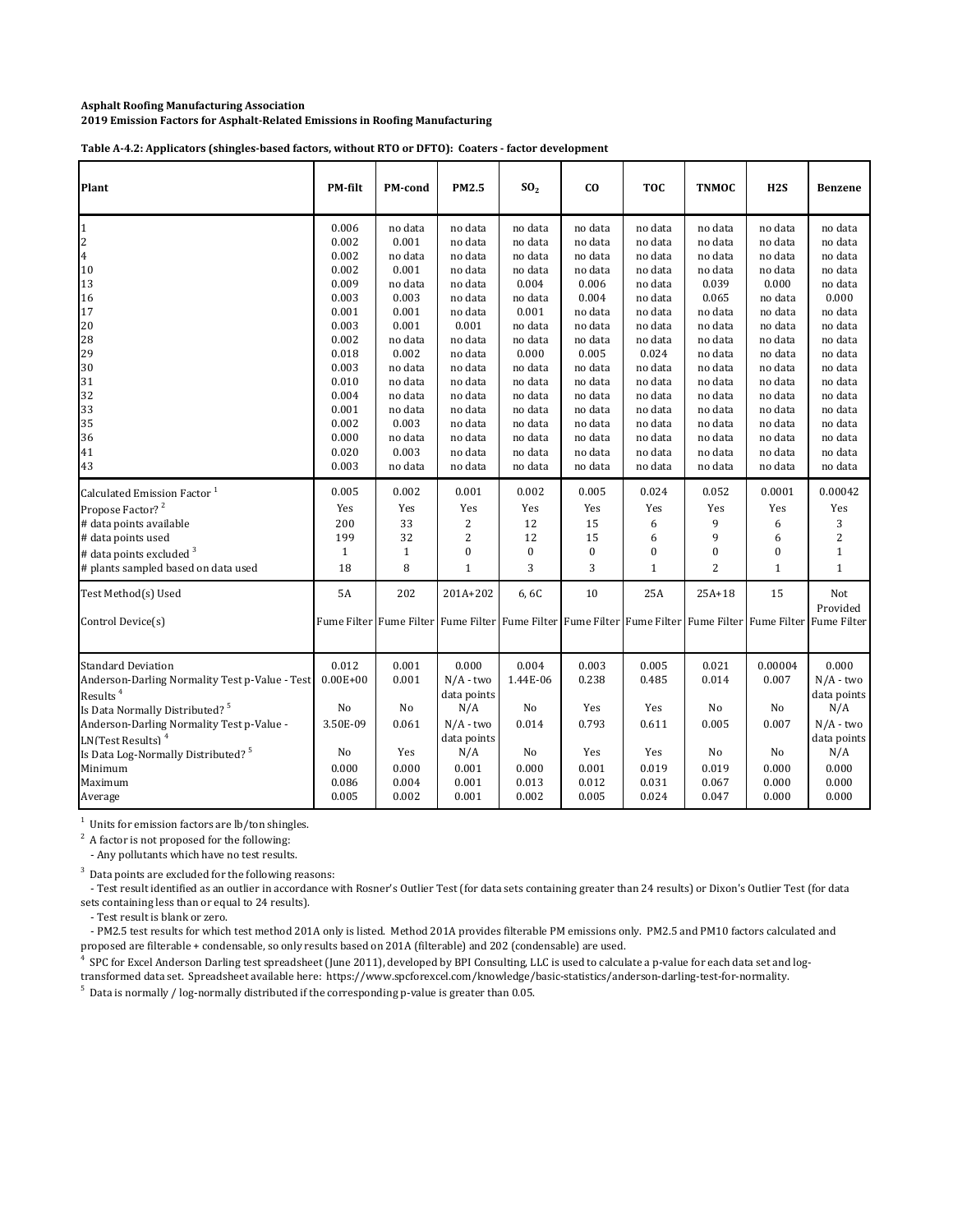| <b>Source</b>        | <b>Units</b>                                                                                                           | <b>PM-filt</b>                      | PM-cond                                      | PM2.5 <sup>1</sup>        | SO <sub>2</sub>                                      | co                                         | <b>TOC</b>              | <b>TNMOC</b>                                                | H2S                     |
|----------------------|------------------------------------------------------------------------------------------------------------------------|-------------------------------------|----------------------------------------------|---------------------------|------------------------------------------------------|--------------------------------------------|-------------------------|-------------------------------------------------------------|-------------------------|
| Proposed             | Proposed EF (lb/ton shingles)<br># data points<br># plants sampled<br>std deviation<br>Proposed EF rating              | 0.004<br>31<br>3<br>0.004<br>C      | 0.001<br>19<br>$\overline{2}$<br>0.0003<br>C | 0.001<br>6<br>0.0002<br>D | 0.005<br>2<br>1<br>0.00006<br>Е                      | 0.010<br>6<br>$\overline{2}$<br>0.007<br>C | 0.014<br>2<br>0.00<br>E | 0.003<br>4<br>2<br>0.004<br>D                               | 0.008<br>3<br>0.00<br>Е |
| Change in<br>Factors | Change from 1995 to 2005<br>Change from 2005 to 2019<br>Change from 1995 to 2019                                       | $-$<br>$-$<br>$- -$                 | --<br>$-$                                    | --                        | $\overline{\phantom{a}}$<br>$\overline{\phantom{a}}$ | $-$<br>$-$                                 | --                      | $\overline{\phantom{a}}$<br>$- -$                           | $-$                     |
| Trumbore<br>2005     | Proposed EF (lb/ton shingles) <sup>2</sup><br># data points<br># plants sampled<br>std deviation<br>Proposed EF rating | $- -$<br>--<br>$- -$<br>$- -$<br>-- | --                                           | --                        | $ -$<br>$-$<br>$\overline{\phantom{a}}$              | $ -$<br>$ -$<br>$- -$<br>$- -$             | --<br>--                | $-$<br>$\overline{\phantom{a}}$<br>$\overline{\phantom{a}}$ | $-$<br>--<br>--         |
| $AP-42-$<br>1995     | EF (lb/ton shingles) $3$<br># plants sampled<br>EF rating                                                              | --                                  |                                              |                           |                                                      | --<br>$-$                                  |                         |                                                             |                         |

#### **Table A‐5.1: Applicators (shingles‐based factors, with RTO or DFTO): Coaters ‐ comparison**

 $<sup>1</sup>$  PM10 and PM2.5 emission factors, if provided, include filterable and condensable particulate emissions.</sup>

 $^2$  Fiberglass coater emission factors in lb/ton asphalt are provided in Tables 10 and 11 of Trumbore, et. al., "Emission Factors for Asphalt-Related Emissions in Roofing Manufacturing," Environmental Progress, Volume 24, Issue 3, October 2005, pp. 268-278. However, the paper notes that the factors are for coaters with no post-control. All applicators for which test data was provided for this analysis have post control. Therefore, the Trumbore factors are not comparable and are not included in the table.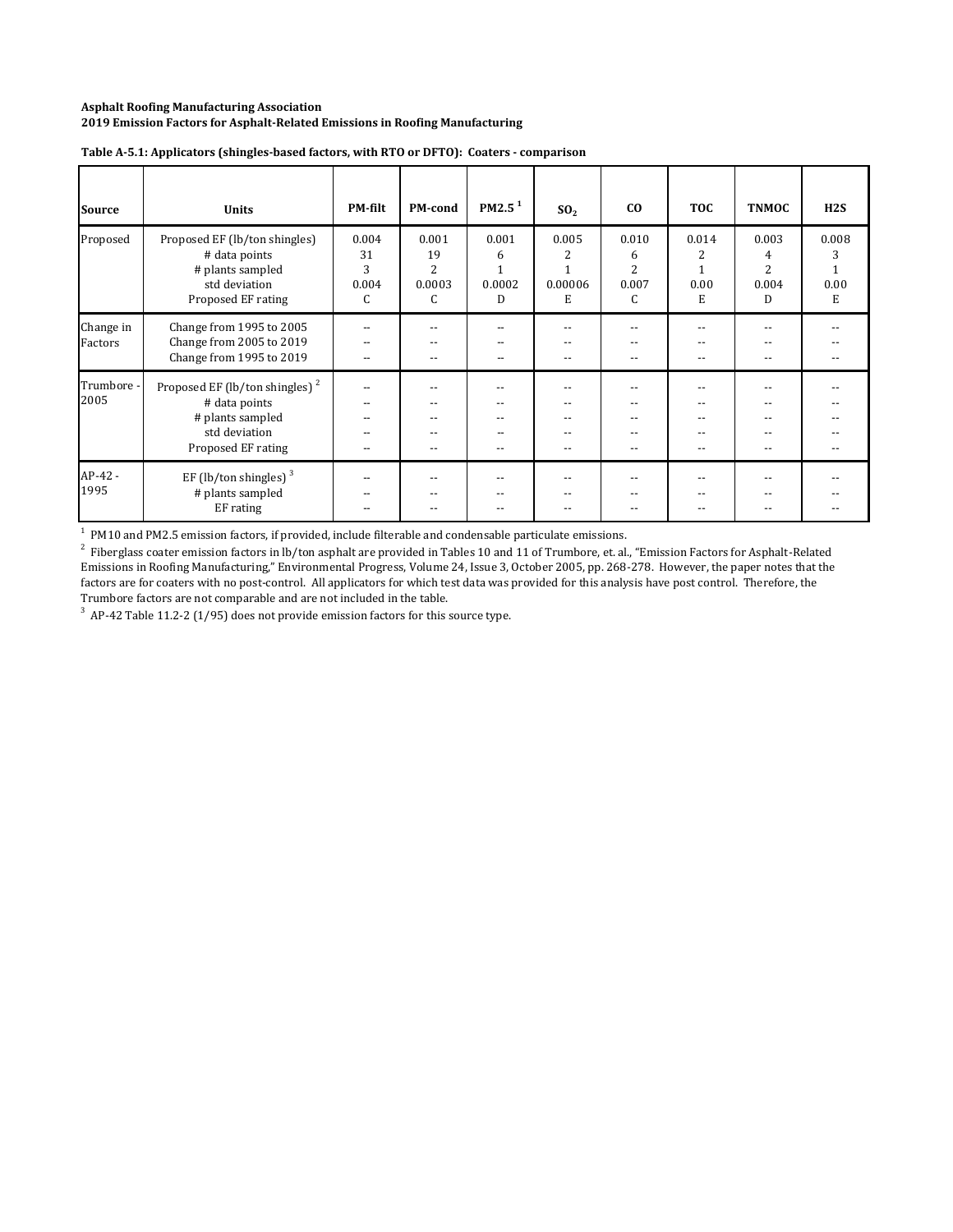| Plant                                                                                                                                                                                                  | <b>PM-filt</b>                                | <b>PM-cond</b>                                             | <b>PM2.5</b>                                       | SO <sub>2</sub>                                                     | C <sub>0</sub>                                  | <b>TOC</b>                                                          | <b>TNMOC</b>                                    | H2S                                                    |
|--------------------------------------------------------------------------------------------------------------------------------------------------------------------------------------------------------|-----------------------------------------------|------------------------------------------------------------|----------------------------------------------------|---------------------------------------------------------------------|-------------------------------------------------|---------------------------------------------------------------------|-------------------------------------------------|--------------------------------------------------------|
| 4<br>9<br>22<br>24<br>40                                                                                                                                                                               | 0.009<br>no data<br>0.000<br>no data<br>0.002 | no data<br>no data<br>0.000<br>no data<br>0.001            | no data<br>no data<br>0.001<br>no data<br>no data  | no data<br>no data<br>no data<br>no data<br>0.005                   | no data<br>no data<br>no data<br>0.004<br>0.016 | no data<br>no data<br>no data<br>no data<br>0.014                   | no data<br>0.002<br>no data<br>0.004<br>no data | no data<br>no data<br>no data<br>no data<br>0.008      |
| Calculated Emission Factor <sup>1</sup><br>Propose Factor? <sup>2</sup><br># data points available<br># data points used<br># data points excluded <sup>3</sup><br># plants sampled based on data used | 0.004<br>Yes<br>31<br>31<br>$\mathbf{0}$<br>3 | 0.001<br>Yes<br>19<br>19<br>$\mathbf{0}$<br>$\overline{2}$ | 0.001<br>Yes<br>6<br>6<br>$\bf{0}$<br>$\mathbf{1}$ | 0.005<br>Yes<br>3<br>$\overline{c}$<br>$\mathbf{1}$<br>$\mathbf{1}$ | 0.010<br>Yes<br>6<br>6<br>$\Omega$<br>2         | 0.014<br>Yes<br>3<br>$\overline{c}$<br>$\mathbf{1}$<br>$\mathbf{1}$ | 0.003<br>Yes<br>4<br>4<br>$\mathbf{0}$<br>2     | 0.008<br>Yes<br>3<br>3<br>$\mathbf{0}$<br>$\mathbf{1}$ |
| Test Method(s) Used<br>Control Device(s)                                                                                                                                                               | 5A<br>RTO/Fume<br>Filter                      | 202<br>RTO/Fume<br>Filter                                  | $201A + 202$<br>RTO/Fume<br>Filter                 | 6C<br>RTO/Fume<br>Filter                                            | 10<br>RTO, Fume<br>Filter                       | 25A<br>RTO/Fume<br>Filter                                           | $25A+18$<br><b>RTO</b>                          | 15<br>RTO/Fume<br>Filter                               |
| <b>Standard Deviation</b><br>Anderson-Darling Normality Test p-Value - Test<br>Results <sup>4</sup><br>Is Data Normally Distributed? <sup>5</sup>                                                      | 0.004<br>8.43E-13<br>No                       | 0.000<br>0.018<br>No                                       | 0.000<br>0.537<br>Yes                              | 0.000<br>$N/A$ - two<br>data points<br>N/A                          | 0.007<br>0.025<br>No                            | 0.000<br>$N/A$ - two<br>data points<br>N/A                          | 0.004<br>0.064<br>Yes                           | 0.000<br>N/A<br>N/A                                    |
| Anderson-Darling Normality Test p-Value -<br>LN(Test Results) <sup>4</sup>                                                                                                                             | 0.012                                         | 0.039                                                      | 0.601                                              | $N/A$ - two<br>data points                                          | 0.017                                           | $N/A$ - two<br>data points                                          | 0.096                                           | N/A                                                    |
| Is Data Log-Normally Distributed? <sup>5</sup><br>Minimum<br>Maximum<br>Average                                                                                                                        | No<br>0.000<br>0.010<br>0.002                 | N <sub>0</sub><br>0.000<br>0.001<br>0.000                  | Yes<br>0.001<br>0.001<br>0.001                     | N/A<br>0.005<br>0.005<br>0.005                                      | No<br>0.004<br>0.017<br>0.010                   | N/A<br>0.014<br>0.014<br>0.014                                      | Yes<br>0.001<br>0.010<br>0.003                  | N/A<br>0.008<br>0.008<br>0.008                         |

**Table A‐5.2: Applicators (shingles‐based factors, with RTO or DFTO): Coaters ‐ factor development**

 $1$  Units for emission factors are lb/ton shingles.

 $2^2$  A factor is not proposed for the following:

- Any pollutants which have no test results.

- Any pollutants which have only one test result. Sufficient data to calculate these factors is not available.

 $3$  Data points are excluded for the following reasons:

- Test result identified as an outlier in accordance with Rosner's Outlier Test (for data sets containing greater than 24 results) or Dixon's Outlier Test (for data sets containing less than or equal to 24 results).

- Test result is blank or zero.

 $5$  Data is normally / log-normally distributed if the corresponding p-value is greater than 0.05. <sup>4</sup> SPC for Excel Anderson Darling test spreadsheet (June 2011), developed by BPI Consulting, LLC is used to calculate a p-value for each data set and logtransformed data set. Spreadsheet available here: https://www.spcforexcel.com/knowledge/basic-statistics/anderson-darling-test-for-normality.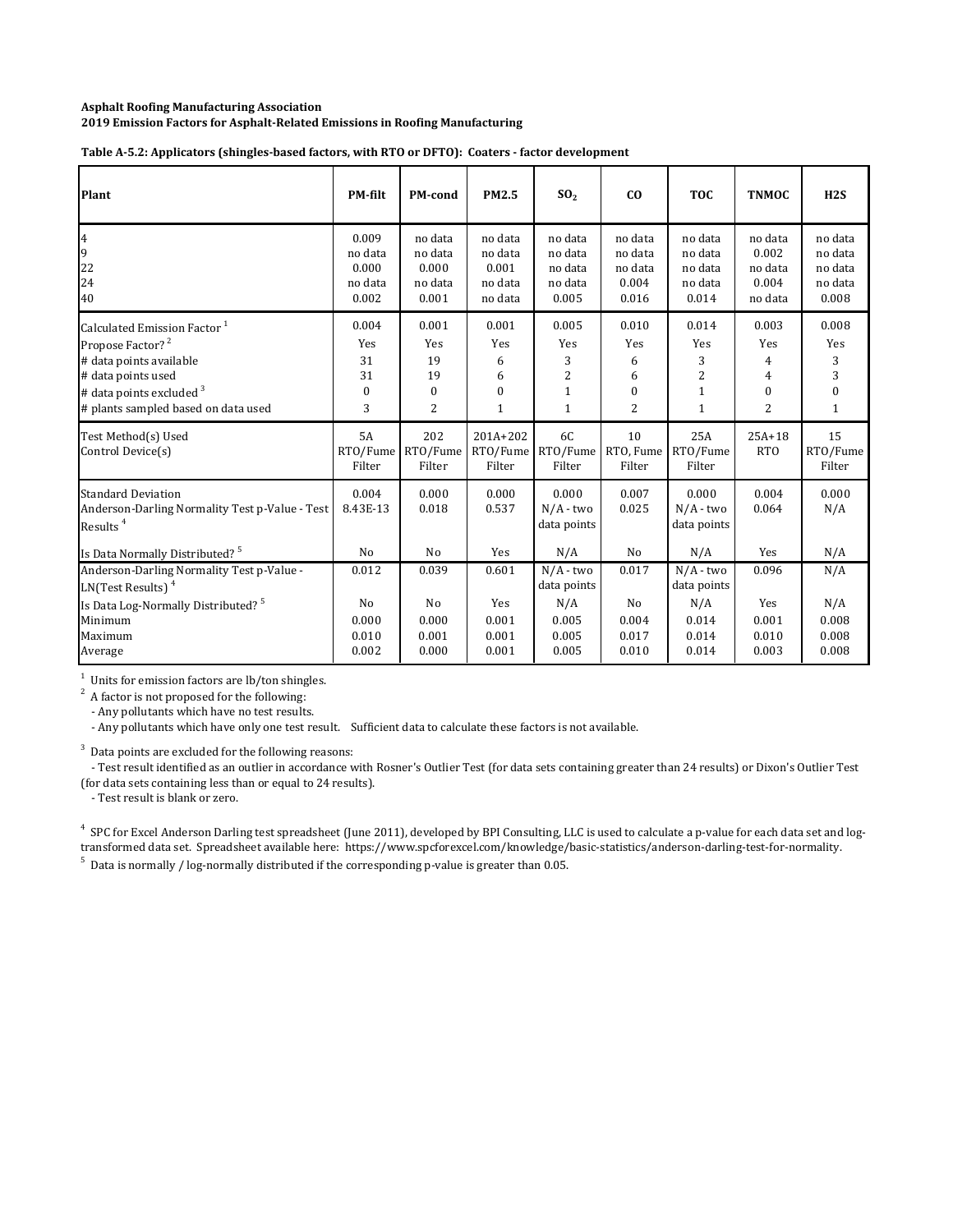| Source               | Units                                                                                                                  | <b>PM-filt</b>                             |
|----------------------|------------------------------------------------------------------------------------------------------------------------|--------------------------------------------|
| Proposed             | Proposed EF (lb/ton shingles)<br># data points<br># plants sampled<br>std deviation<br>Proposed EF rating              | 0.036<br>107<br>4<br>0.04<br>$\mathcal{C}$ |
| Change in<br>Factors | Change from 1995 to 2005<br>Change from 2005 to 2019<br>Change from 1995 to 2019                                       |                                            |
| Trumbore -<br>2005   | Proposed EF (lb/ton shingles) <sup>2</sup><br># data points<br># plants sampled<br>std deviation<br>Proposed EF rating |                                            |
| AP-42 -<br>1995      | EF (lb/ton shingles) $3$<br># plants sampled<br>EF rating                                                              |                                            |

**Table A‐6.1: Applicators (shingles‐based factors, without RTO or DFTO): Saturators ‐ comparison**

 $<sup>1</sup>$  PM10 and PM2.5 emission factors, if provided, include filterable and condensable particulate emissions.</sup>

 $^2$  Trumbore, et. al., "Emission Factors for Asphalt-Related Emissions in Roofing Manufacturing," Environmental Progress, Volume 24, Issue 3, October 2005, pp. 268-278 does not provide emission factors for this source type.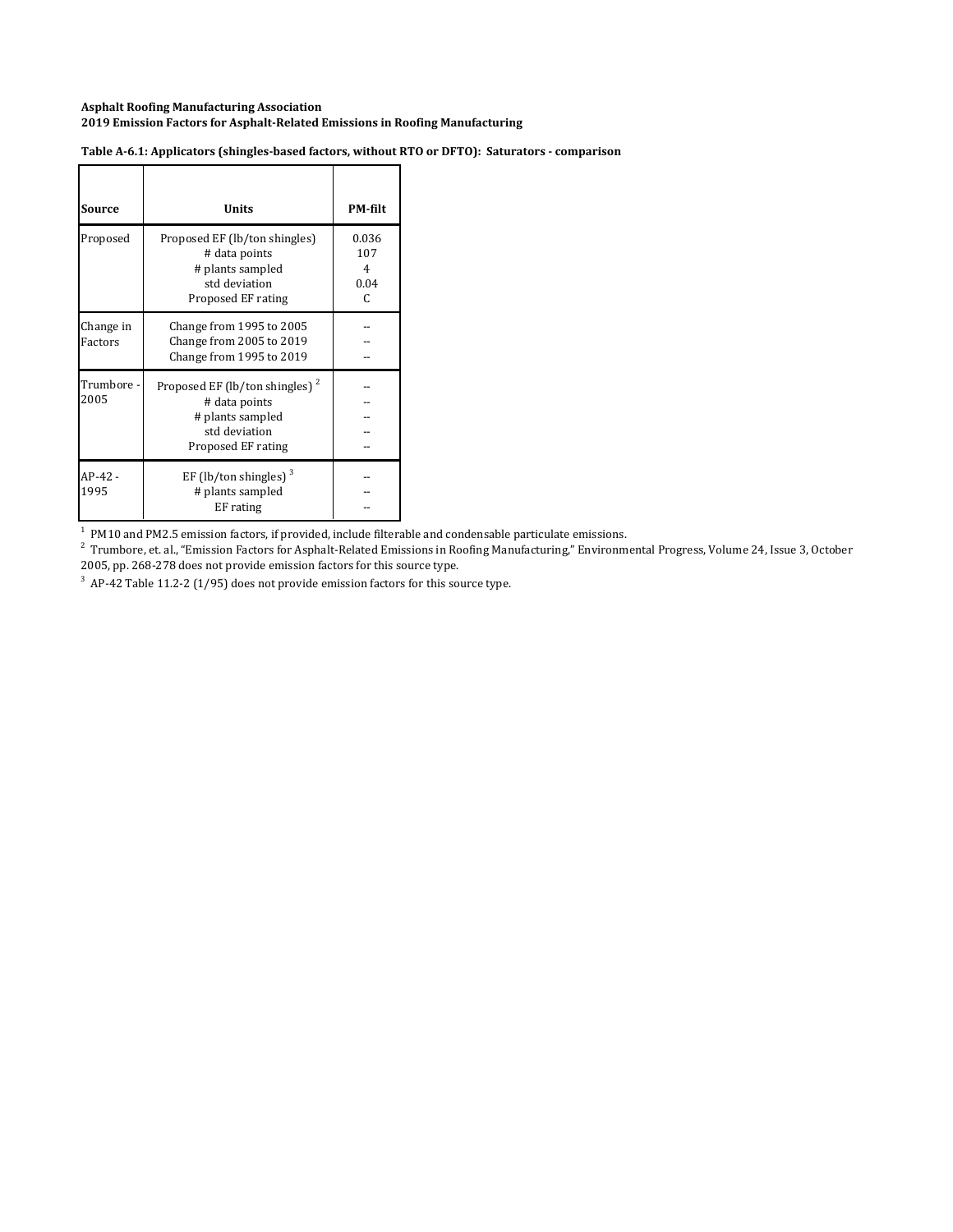Table A-6.2: Applicators (shingles-based factors, without RTO or DFTO): Saturators - factor development

| Plant                                                                                                                                                                                                                           | <b>PM-filt</b>                   |
|---------------------------------------------------------------------------------------------------------------------------------------------------------------------------------------------------------------------------------|----------------------------------|
| 4                                                                                                                                                                                                                               | 0.028                            |
| 30                                                                                                                                                                                                                              | 0.045                            |
| 31                                                                                                                                                                                                                              | 0.037                            |
| 43                                                                                                                                                                                                                              | 0.033                            |
| Calculated Emission Factor <sup>1</sup>                                                                                                                                                                                         | 0.036                            |
| Propose Factor? <sup>2</sup>                                                                                                                                                                                                    | Yes                              |
| # data points available                                                                                                                                                                                                         | 107                              |
| # data points used                                                                                                                                                                                                              | 107                              |
| # data points excluded <sup>3</sup>                                                                                                                                                                                             | $\Omega$                         |
| # plants sampled based on data used                                                                                                                                                                                             | 4                                |
| Test Method(s) Used                                                                                                                                                                                                             | 5A                               |
| Control Device(s)                                                                                                                                                                                                               | <b>Fume Filter</b>               |
| <b>Standard Deviation</b><br>Anderson-Darling Normality Test p-Value - Test<br>Results <sup>4</sup><br>Is Data Normally Distributed? <sup>5</sup><br>Anderson-Darling Normality Test p-Value -<br>LN(Test Results) <sup>4</sup> | 0.036<br>1.77F-21<br>Nο<br>0.117 |
| Is Data Log-Normally Distributed? <sup>5</sup>                                                                                                                                                                                  | Yes                              |
| Minimum                                                                                                                                                                                                                         | 0.002                            |
| Maximum                                                                                                                                                                                                                         | 0.190                            |
| Average                                                                                                                                                                                                                         | 0.034                            |

 $1$  Units for all emission factors are lb/ton shingles.

 $2^2$  A factor is not proposed for the following:

- Any pollutants which have no test results.

- Any pollutants which have only one test result. Sufficient data to calculate these factors is not available.

 $3$  Data points are excluded for the following reasons:

- Test result identified as an outlier in accordance with Rosner's Outlier Test (for data sets containing greater than 24 results) or Dixon's Outlier Test (for data sets containing less than or equal to 24 results).

- Test result is blank or zero.

<sup>4</sup> SPC for Excel Anderson Darling test spreadsheet (June 2011), developed by BPI Consulting, LLC is used to calculate a p-value for each data set and logtransformed data set. Spreadsheet available here: https://www.spcforexcel.com/knowledge/basic-statistics/anderson-darling-test-for-normality.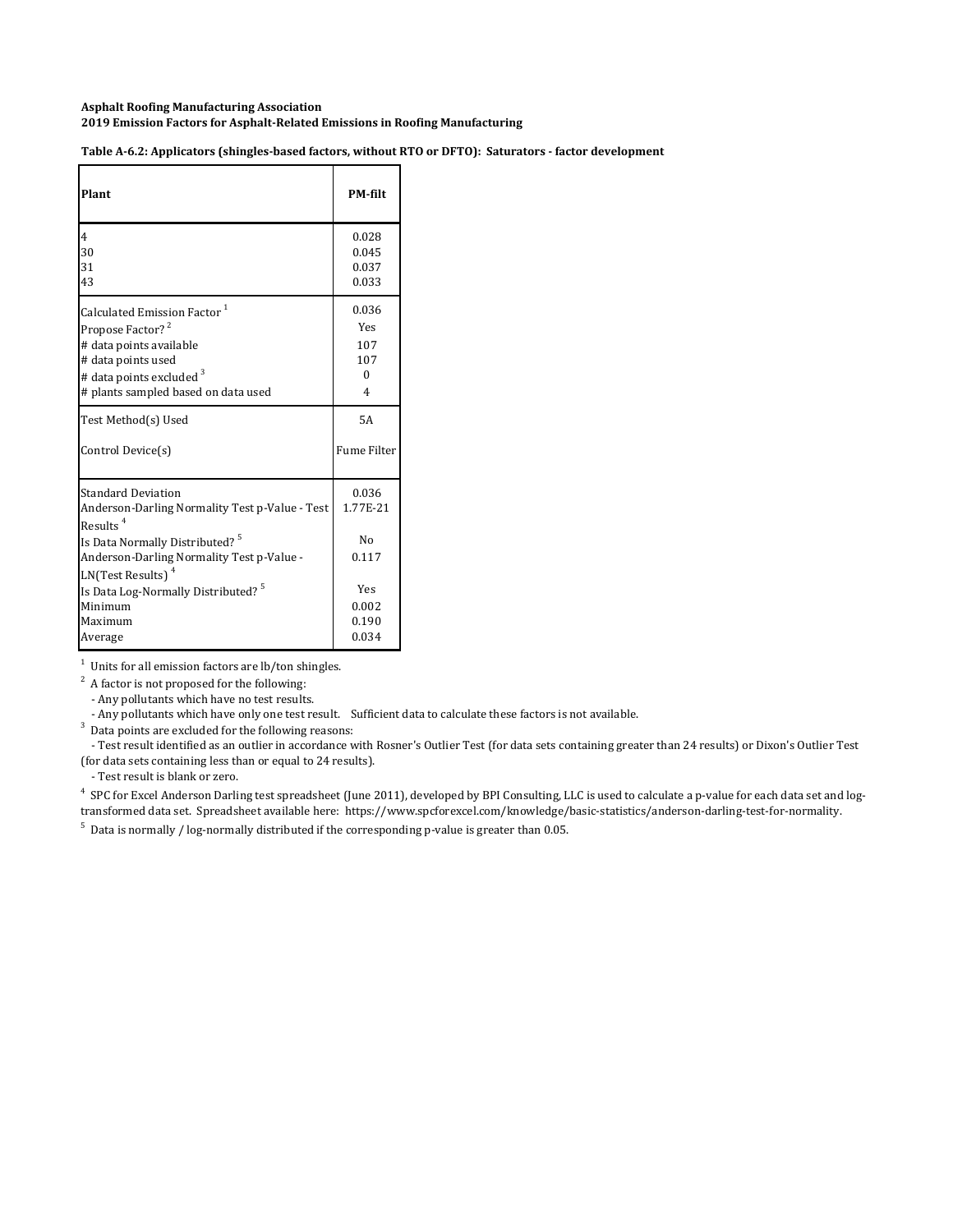| Source               | Units                                                                                                                  | <b>PM-filt</b>                |
|----------------------|------------------------------------------------------------------------------------------------------------------------|-------------------------------|
| Proposed             | Proposed EF (lb/ton shingles)<br># data points<br># plants sampled<br>std deviation<br>Proposed EF rating              | 0.004<br>3<br>1<br>0.002<br>E |
| Change in<br>Factors | Change from 1995 to 2005<br>Change from 2005 to 2019<br>Change from 1995 to 2019                                       |                               |
| Trumbore -<br>2005   | Proposed EF (lb/ton shingles) <sup>2</sup><br># data points<br># plants sampled<br>std deviation<br>Proposed EF rating |                               |
| AP-42 -<br>1995      | EF (lb/ton shingles) $3$<br># plants sampled<br>EF rating                                                              |                               |

#### **Table A‐7.1: Applicators (shingles‐based factors, with RTO or DFTO): Saturators ‐ comparison**

 $<sup>1</sup>$  PM10 and PM2.5 emission factors, if provided, include filterable and condensable particulate emissions.</sup>

 $^2$  Trumbore, et. al., "Emission Factors for Asphalt-Related Emissions in Roofing Manufacturing," Environmental Progress, Volume 24, Issue 3, October 2005, pp. 268-278 does not provide emission factors for this source type.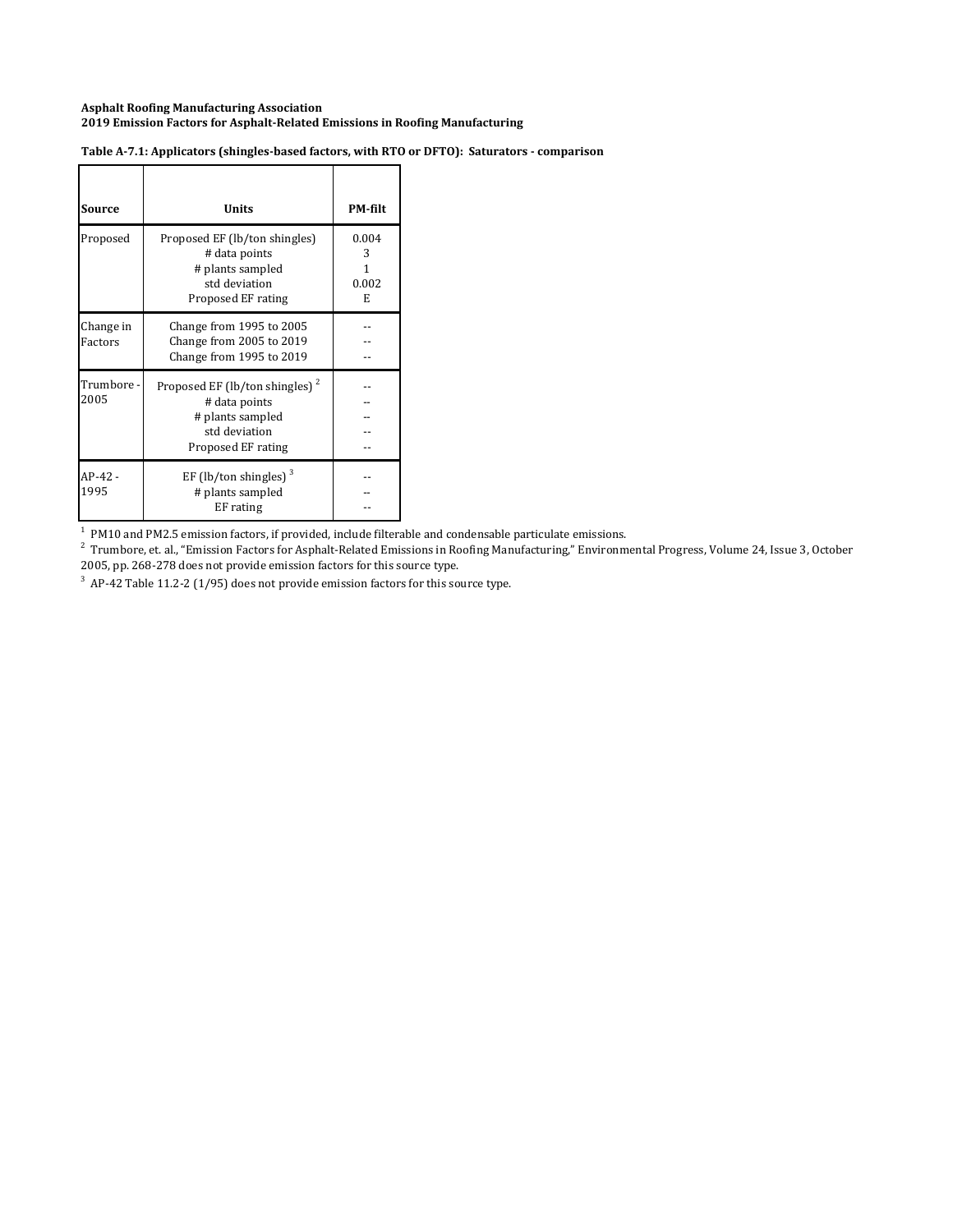Table A-7.2: Applicators (shingles-based factors, with RTO or DFTO): Saturators - factor development

| Plant                                                                                                                                                                                                  | <b>PM-filt</b>                          |
|--------------------------------------------------------------------------------------------------------------------------------------------------------------------------------------------------------|-----------------------------------------|
| 28                                                                                                                                                                                                     | 0.004                                   |
| Calculated Emission Factor <sup>1</sup><br>Propose Factor? <sup>2</sup><br># data points available<br># data points used<br># data points excluded <sup>3</sup><br># plants sampled based on data used | 0.004<br>Yes<br>3<br>3<br>$\Omega$<br>1 |
| Test Method(s) Used                                                                                                                                                                                    | 5A                                      |
| Control Device(s)                                                                                                                                                                                      | <b>DFTO</b>                             |
| <b>Standard Deviation</b><br>Anderson-Darling Normality Test p-Value - Test<br>Results $4$                                                                                                             | 0.002<br>4.87E-01                       |
| Is Data Normally Distributed? <sup>5</sup><br>Anderson-Darling Normality Test p-Value -<br>LN(Test Results) <sup>4</sup>                                                                               | Yes<br>0.582                            |
| Is Data Log-Normally Distributed? <sup>5</sup><br>Minimum<br>Maximum<br>Average                                                                                                                        | Yes<br>0.003<br>0.006<br>0.004          |

 $1$  Units for all emission factors are lb/ton shingles.

 $2^2$  A factor is not proposed for the following:

- Any pollutants which have no test results.

- Any pollutants which have only one test result. Sufficient data to calculate these factors is not available.

 $3$  Data points are excluded for the following reasons:

- Test result identified as an outlier in accordance with Rosner's Outlier Test (for data sets containing greater than 24 results) or Dixon's Outlier Test (for data sets containing less than or equal to 24 results).

- Test result is blank or zero.

<sup>4</sup> SPC for Excel Anderson Darling test spreadsheet (June 2011), developed by BPI Consulting, LLC is used to calculate a p-value for each data set and logtransformed data set. Spreadsheet available here: https://www.spcforexcel.com/knowledge/basic-statistics/anderson-darling-test-for-normality.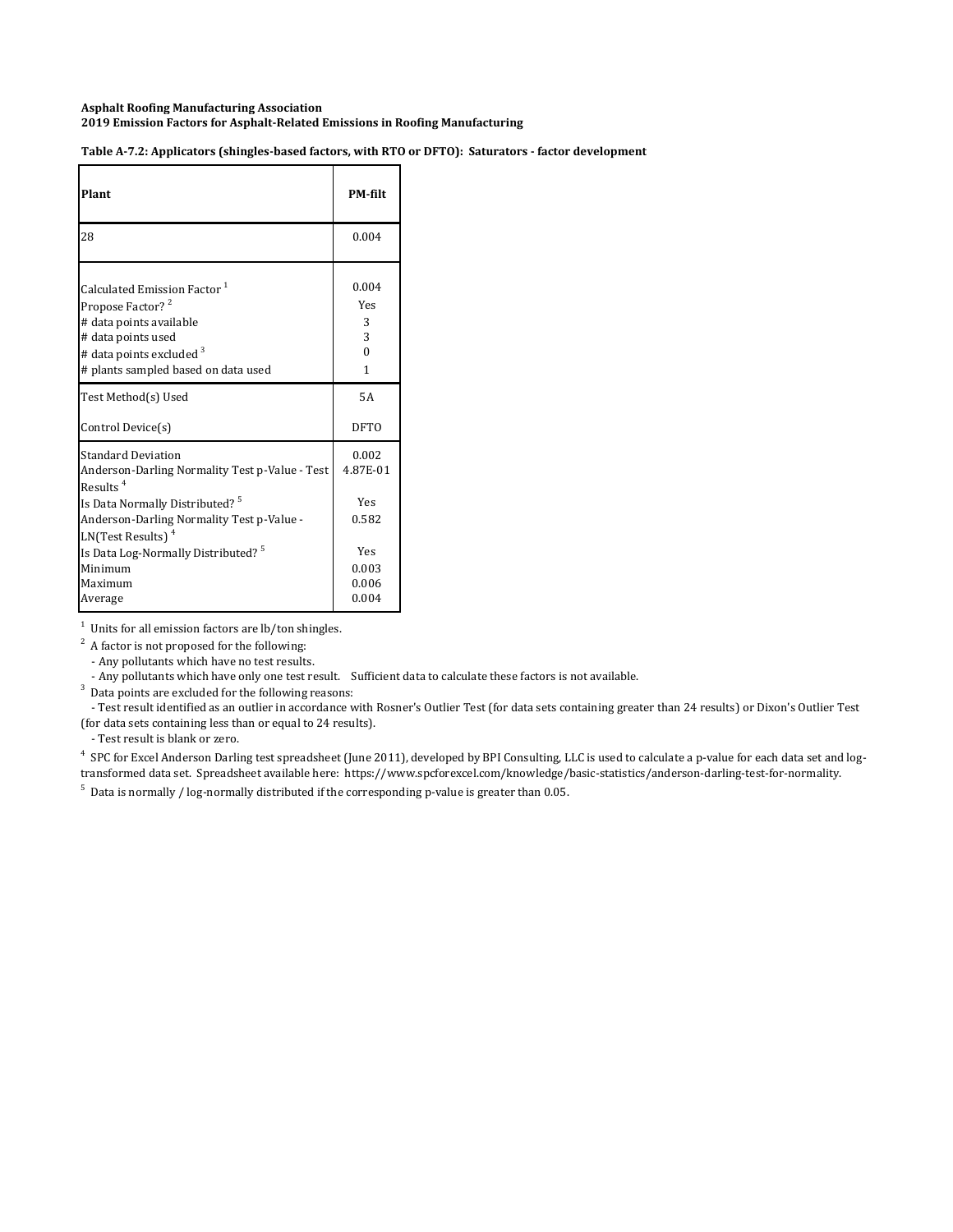Table A-8.1: Applicators (shingles-based factors, without RTO or DFTO): Other Coaters/Saturators - comparison

| Source               | Units                                                                                                                  | <b>PM-filt</b>                |
|----------------------|------------------------------------------------------------------------------------------------------------------------|-------------------------------|
| Proposed             | Proposed EF (lb/ton shingles)<br># data points<br># plants sampled<br>std deviation<br>Proposed EF rating              | 0.005<br>6<br>1<br>0.003<br>D |
| Change in<br>Factors | Change from 1995 to 2005<br>Change from 2005 to 2019<br>Change from 1995 to 2019                                       |                               |
| Trumbore -<br>2005   | Proposed EF (lb/ton shingles) <sup>2</sup><br># data points<br># plants sampled<br>std deviation<br>Proposed EF rating |                               |
| $AP-42-$<br>1995     | EF (lb/ton shingles) $3$<br># plants sampled<br>EF rating                                                              |                               |

 $<sup>1</sup>$  PM10 and PM2.5 emission factors, if provided, include filterable and condensable particulate emissions.</sup>

 $^2$  Trumbore, et. al., "Emission Factors for Asphalt-Related Emissions in Roofing Manufacturing," Environmental Progress, Volume 24, Issue 3, October 2005, pp. 268-278 does not provide emission factors for this source type.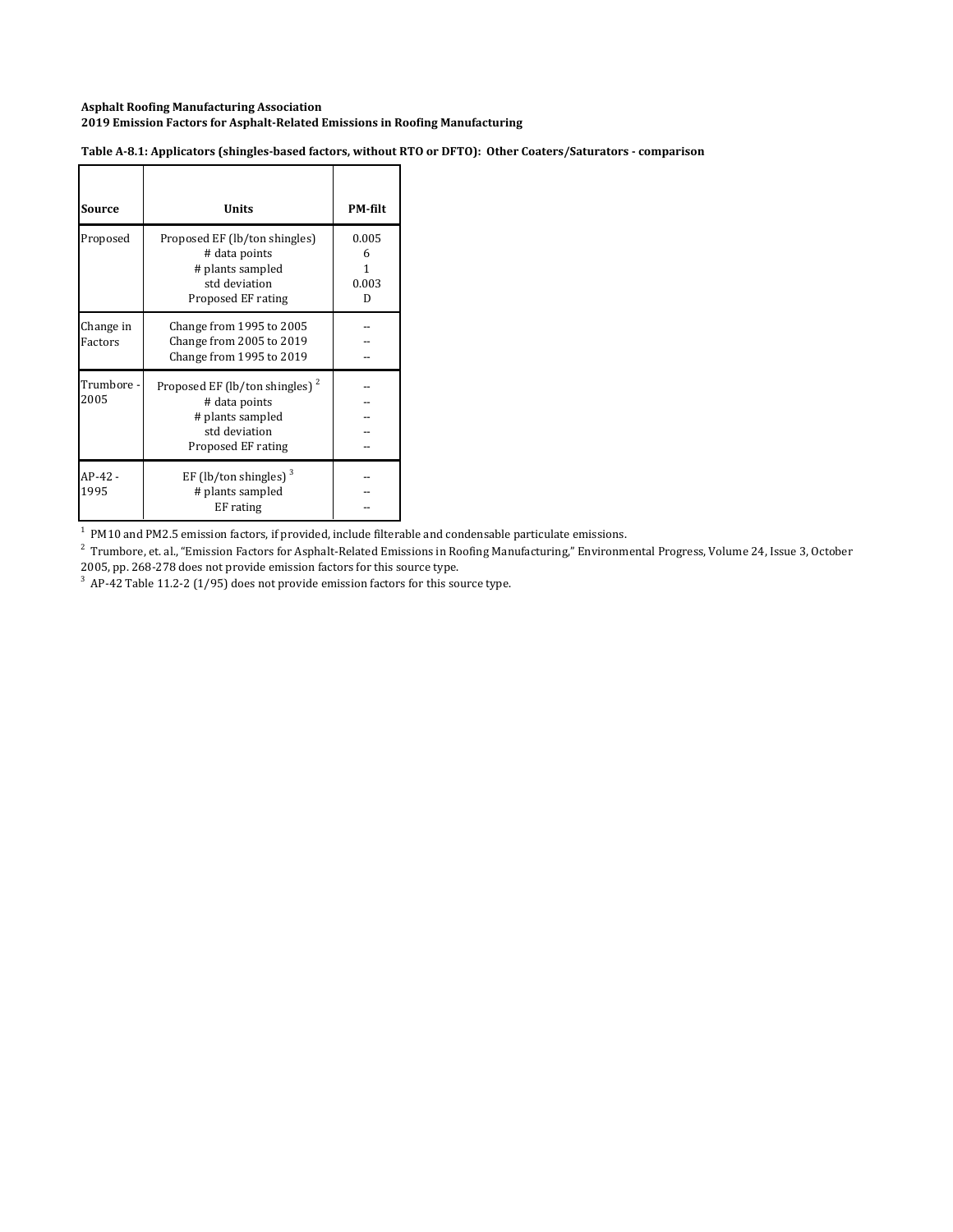Table A-8.2: Applicators (shingles-based factors, without RTO or DFTO): Other Coaters/Saturators - factor development

| Plant                                                                                                                                                                                                  | <b>PM-filt</b>                          |
|--------------------------------------------------------------------------------------------------------------------------------------------------------------------------------------------------------|-----------------------------------------|
| 31                                                                                                                                                                                                     | 0.005                                   |
| Calculated Emission Factor <sup>1</sup><br>Propose Factor? <sup>2</sup><br># data points available<br># data points used<br># data points excluded <sup>3</sup><br># plants sampled based on data used | 0.005<br>Yes<br>6<br>6<br>$\theta$<br>1 |
| Test Method(s) Used<br>Control Device(s)                                                                                                                                                               | <b>5A</b><br><b>Fume Filter</b>         |
| <b>Standard Deviation</b><br>Anderson-Darling Normality Test p-Value - Test<br>Results <sup>4</sup><br>Is Data Normally Distributed? <sup>5</sup><br>Anderson-Darling Normality Test p-Value -         | 0.003<br>0.53<br>Yes<br>0.55            |
| LN(Test Results) <sup>4</sup><br>Is Data Log-Normally Distributed? <sup>5</sup><br>Minimum<br>Maximum                                                                                                  | Yes<br>0.002<br>0.010                   |

1 Units for all emission factors are lb/ton shingles.

 $2^2$  A factor is not proposed for the following:

- Any pollutants which have no test results.

 $3$  Data points are excluded for the following reasons:

- Test result identified as an outlier in accordance with Rosner's Outlier Test (for data sets containing greater than 24 results) or Dixon's Outlier Test (for data sets containing less than or equal to 24 results).

- Test result is blank or zero.

<sup>4</sup> SPC for Excel Anderson Darling test spreadsheet (June 2011), developed by BPI Consulting, LLC is used to calculate a p-value for each data set and logtransformed data set. Spreadsheet available here: https://www.spcforexcel.com/knowledge/basic-statistics/anderson-darling-test-for-normality.

<sup>-</sup> Any pollutants which have only one test result. Sufficient data to calculate these factors is not available.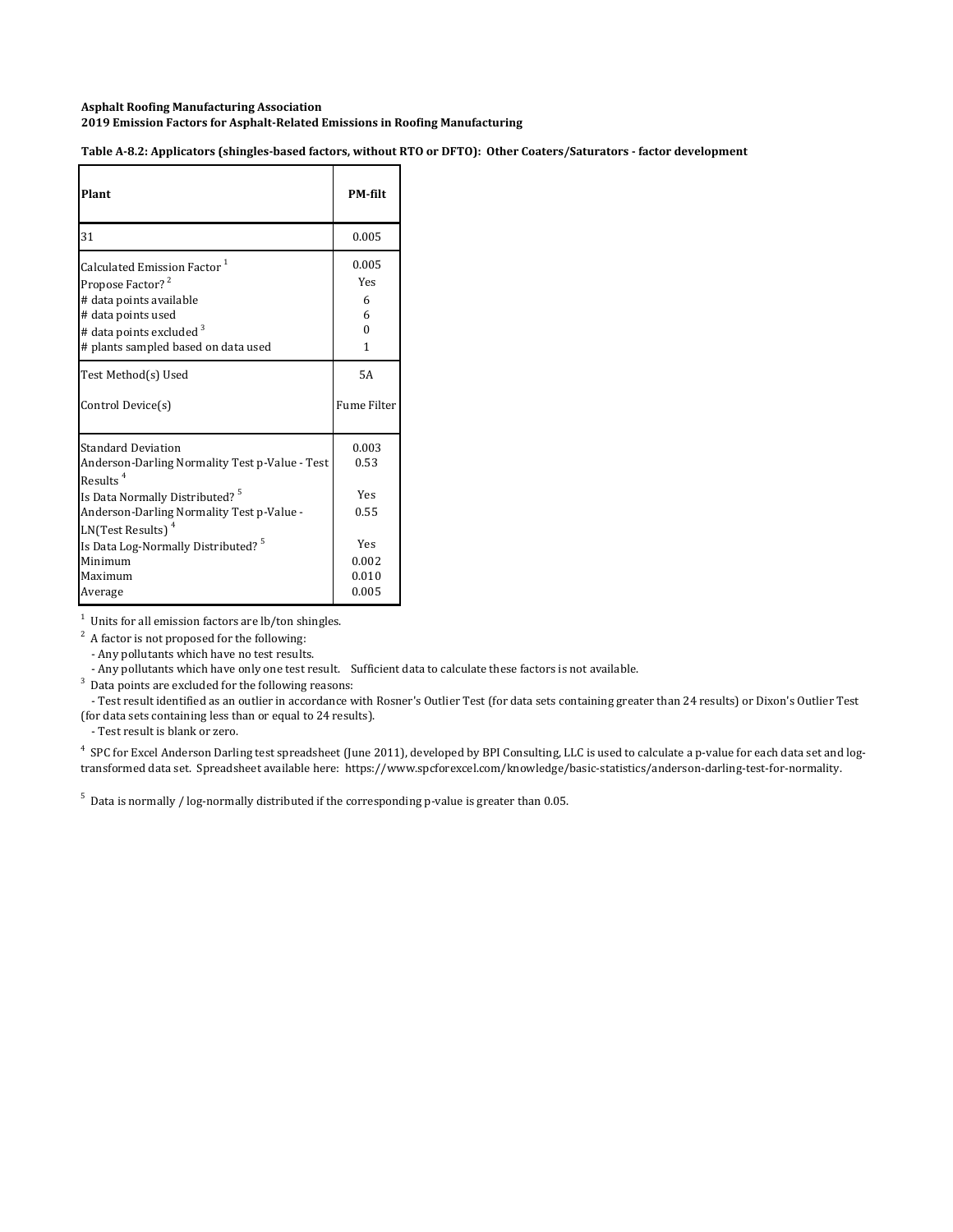| Table A-9.1: Applicators (shingles-based factors, with RTO or DFTO): Other Coaters/Saturators - comparison |  |  |  |
|------------------------------------------------------------------------------------------------------------|--|--|--|
|                                                                                                            |  |  |  |

| Source               | Units                                                                                                                  | PM-filt                      |
|----------------------|------------------------------------------------------------------------------------------------------------------------|------------------------------|
| Proposed             | Proposed EF (lb/ton shingles)<br># data points<br># plants sampled<br>std deviation<br>Proposed EF rating              | 0.054<br>2<br>1<br>0.03<br>E |
| Change in<br>Factors | Change from 1995 to 2005<br>Change from 2005 to 2019<br>Change from 1995 to 2019                                       |                              |
| Trumbore -<br>2005   | Proposed EF (lb/ton shingles) <sup>2</sup><br># data points<br># plants sampled<br>std deviation<br>Proposed EF rating |                              |
| AP-42 -<br>1995      | EF (lb/ton shingles) $3$<br># plants sampled<br>EF rating                                                              |                              |

 $<sup>1</sup>$  PM10 and PM2.5 emission factors, if provided, include filterable and condensable particulate emissions.</sup>

 $^2$  Trumbore, et. al., "Emission Factors for Asphalt-Related Emissions in Roofing Manufacturing," Environmental Progress, Volume 24, Issue 3, October 2005, pp. 268-278 does not provide emission factors for this source type.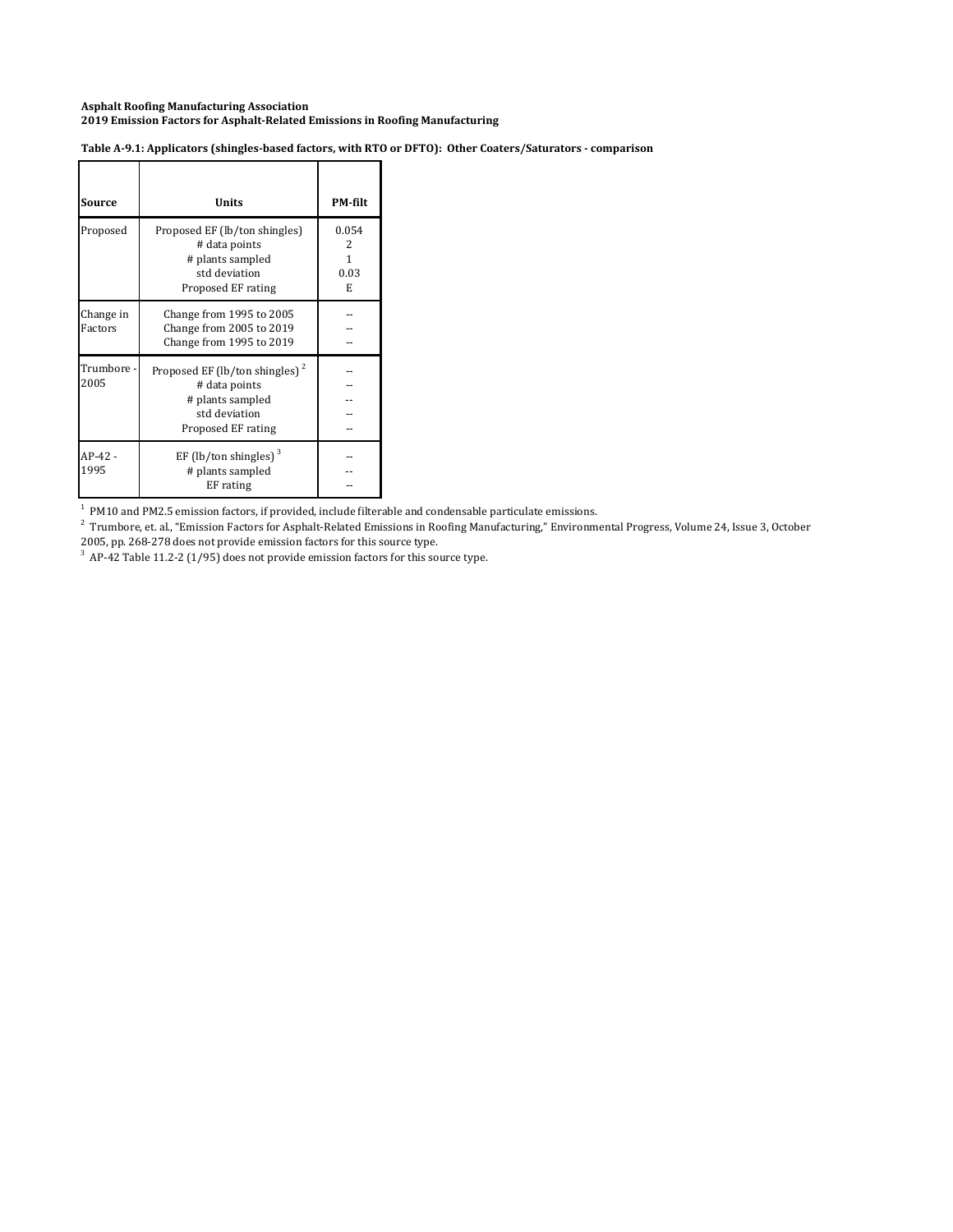Table A-9.2: Applicators (shingles-based factors, with RTO or DFTO): Other Coaters/Saturators - factor development

| Plant                                          | PM-filt        |
|------------------------------------------------|----------------|
| $\overline{4}$                                 | 0.054          |
| Calculated Emission Factor <sup>1</sup>        | 0.054          |
| Propose Factor? <sup>2</sup>                   | <b>Yes</b>     |
| # data points available                        | 2              |
| # data points used                             | $\overline{2}$ |
| # data points excluded <sup>3</sup>            | $\Omega$       |
| # plants sampled based on data used            | 1              |
| Test Method(s) Used                            | 5A             |
| Control Device(s)                              | RTO            |
| <b>Standard Deviation</b>                      | 0.025          |
| Anderson-Darling Normality Test p-Value - Test | N/A - two      |
| Results <sup>4</sup>                           | data points    |
| Is Data Normally Distributed? <sup>5</sup>     | N/A            |
| Anderson-Darling Normality Test p-Value -      | N/A - two      |
| LN(Test Results) <sup>4</sup>                  | data points    |
| Is Data Log-Normally Distributed? <sup>5</sup> | N/A            |
| Minimum                                        | 0.036          |
| Maximum                                        | 0.072          |
| Average                                        | 0.054          |

 $1$  Units for all emission factors are lb/ton shingles.

 $2^2$  A factor is not proposed for the following:

- Any pollutants which have no test results.

- Any pollutants which have only one test result. Sufficient data to calculate these factors is not available.

 $3$  Data points are excluded for the following reasons:

- Test result identified as an outlier in accordance with Rosner's Outlier Test (for data sets containing greater than 24 results) or Dixon's Outlier Test (for data sets containing less than or equal to 24 results).

- Test result is blank or zero.

<sup>4</sup> SPC for Excel Anderson Darling test spreadsheet (June 2011), developed by BPI Consulting, LLC is used to calculate a p-value for each data set and logtransformed data set. Spreadsheet available here: https://www.spcforexcel.com/knowledge/basic-statistics/anderson-darling-test-for-normality.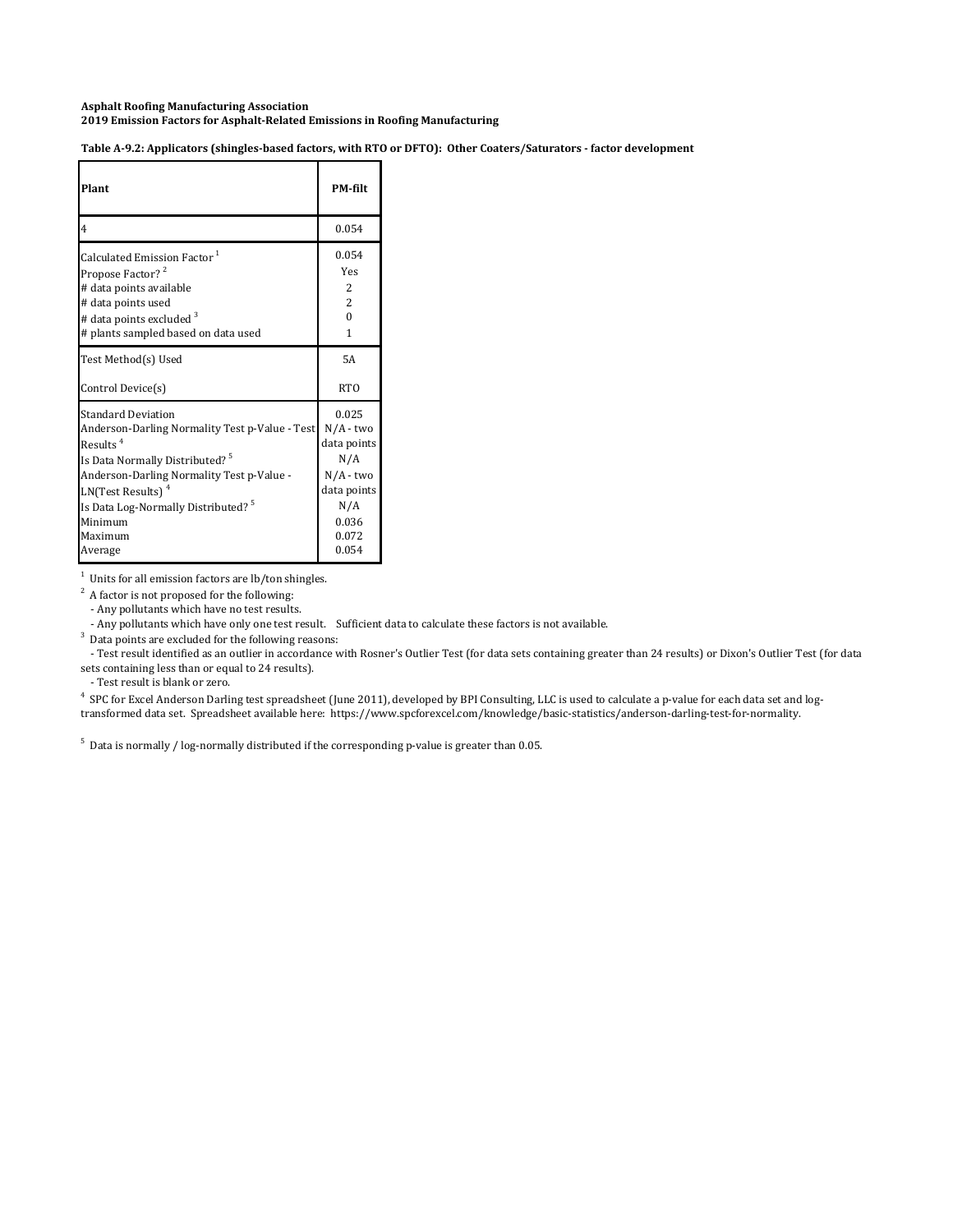#### **Table A‐10.1: Wet loopers ‐ comparison**

| Source               | Units                                                                                                                  | <b>PM-filt</b>      |
|----------------------|------------------------------------------------------------------------------------------------------------------------|---------------------|
| Proposed             | Proposed EF (lb/ton shingles)<br># data points<br># plants sampled<br>std deviation<br>Proposed EF rating              | 0.004<br>0.004<br>D |
| Change in<br>Factors | Change from 1995 to 2005<br>Change from 2005 to 2019<br>Change from 1995 to 2019                                       |                     |
| Trumbore -<br>2005   | Proposed EF (lb/ton shingles) <sup>2</sup><br># data points<br># plants sampled<br>std deviation<br>Proposed EF rating |                     |
| AP-42 -<br>1995      | EF (lb/ton shingles) $3$<br># plants sampled<br>EF rating                                                              |                     |

<sup>1</sup> PM10 and PM2.5 emission factors, if provided, include filterable and condensable particulate emissions.<br><sup>2</sup> Trumbore, et. al., "Emission Factors for Asphalt-Related Emissions in Roofing Manufacturing," Environmental Pr 2005, pp. 268-278 does not provide emission factors for this source type.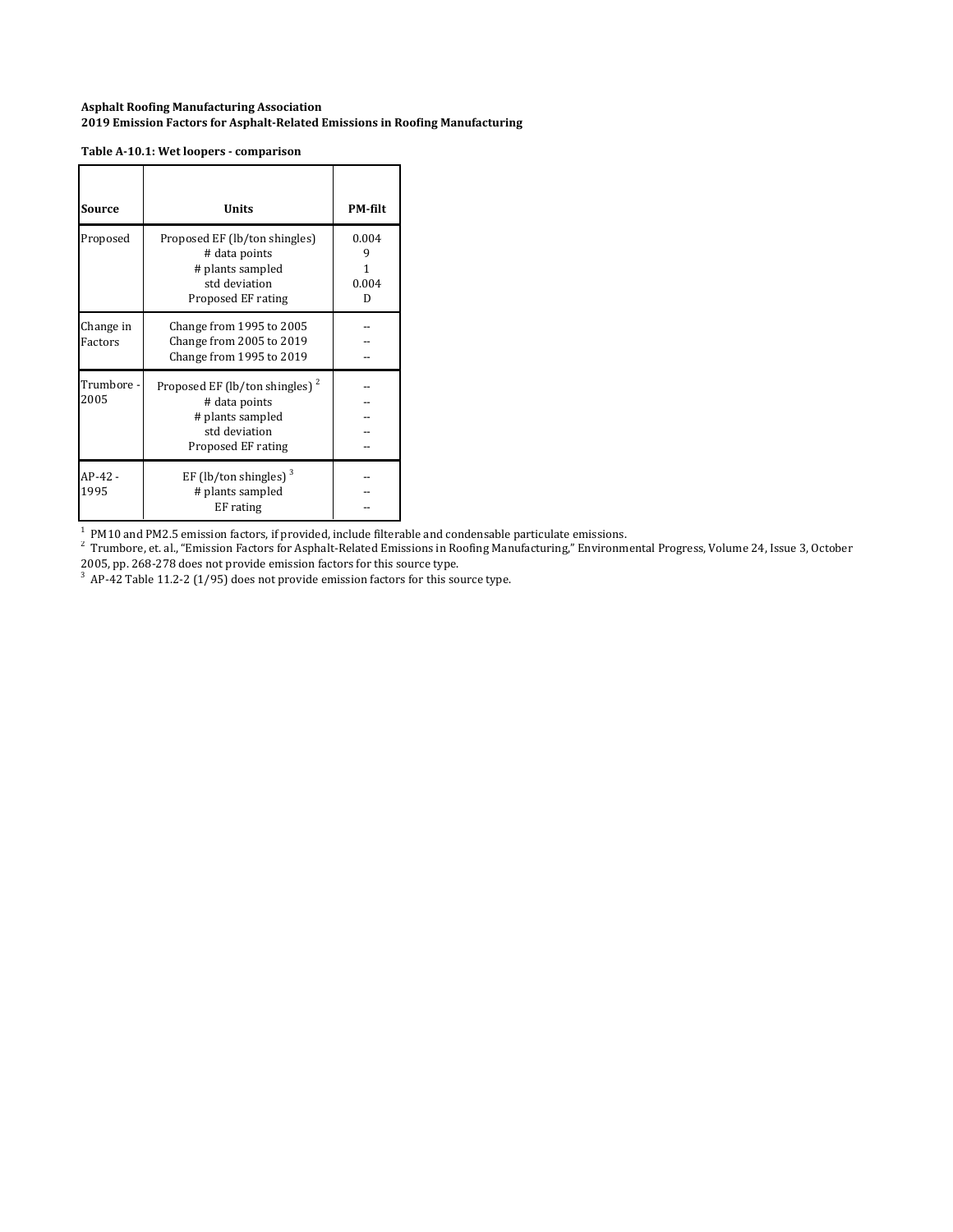| Plant                                                                                                                                                                                                         | <b>PM-filt</b>                            |
|---------------------------------------------------------------------------------------------------------------------------------------------------------------------------------------------------------------|-------------------------------------------|
| 28                                                                                                                                                                                                            | 0.004                                     |
| Calculated Emission Factor <sup>1</sup>                                                                                                                                                                       | 0.004                                     |
| Propose Factor? <sup>2</sup>                                                                                                                                                                                  | Yes                                       |
| # data points available                                                                                                                                                                                       | 9                                         |
| # data points used                                                                                                                                                                                            | 9                                         |
| # data points excluded 3                                                                                                                                                                                      | $\Omega$                                  |
| # plants sampled based on data used                                                                                                                                                                           | 1                                         |
| Test Method(s) Used                                                                                                                                                                                           | 5A                                        |
| Control Device(s)                                                                                                                                                                                             | <b>Fume Filter</b>                        |
| <b>Standard Deviation</b><br>Anderson-Darling Normality Test p-Value - Test<br>Results $4$<br>Is Data Normally Distributed? <sup>5</sup><br>Anderson-Darling Normality Test p-Value -<br>$LN(Test Results)^4$ | 0.004<br>0.013<br>N <sub>0</sub><br>0.121 |
| Is Data Log-Normally Distributed? <sup>5</sup>                                                                                                                                                                | Yes                                       |
| Minimum                                                                                                                                                                                                       | 0.001                                     |
| Maximum                                                                                                                                                                                                       | 0.010                                     |
| Average                                                                                                                                                                                                       | 0.004                                     |

1 Units for all emission factors are lb/ton shingles.

 $2^2$  A factor is not proposed for the following:

- Any pollutants which have no test results.

- Any pollutants which have only one test result. Sufficient data to calculate these factors is not available.

 $3$  Data points are excluded for the following reasons:

- Test result identified as an outlier in accordance with Rosner's Outlier Test (for data sets containing greater than 24 results) or Dixon's Outlier Test (for data sets containing less than or equal to 24 results).

- Test result is blank or zero.

<sup>4</sup> SPC for Excel Anderson Darling test spreadsheet (June 2011), developed by BPI Consulting, LLC is used to calculate a p-value for each data set and logtransformed data set. Spreadsheet available here: https://www.spcforexcel.com/knowledge/basic-statistics/anderson-darling-test-for-normality.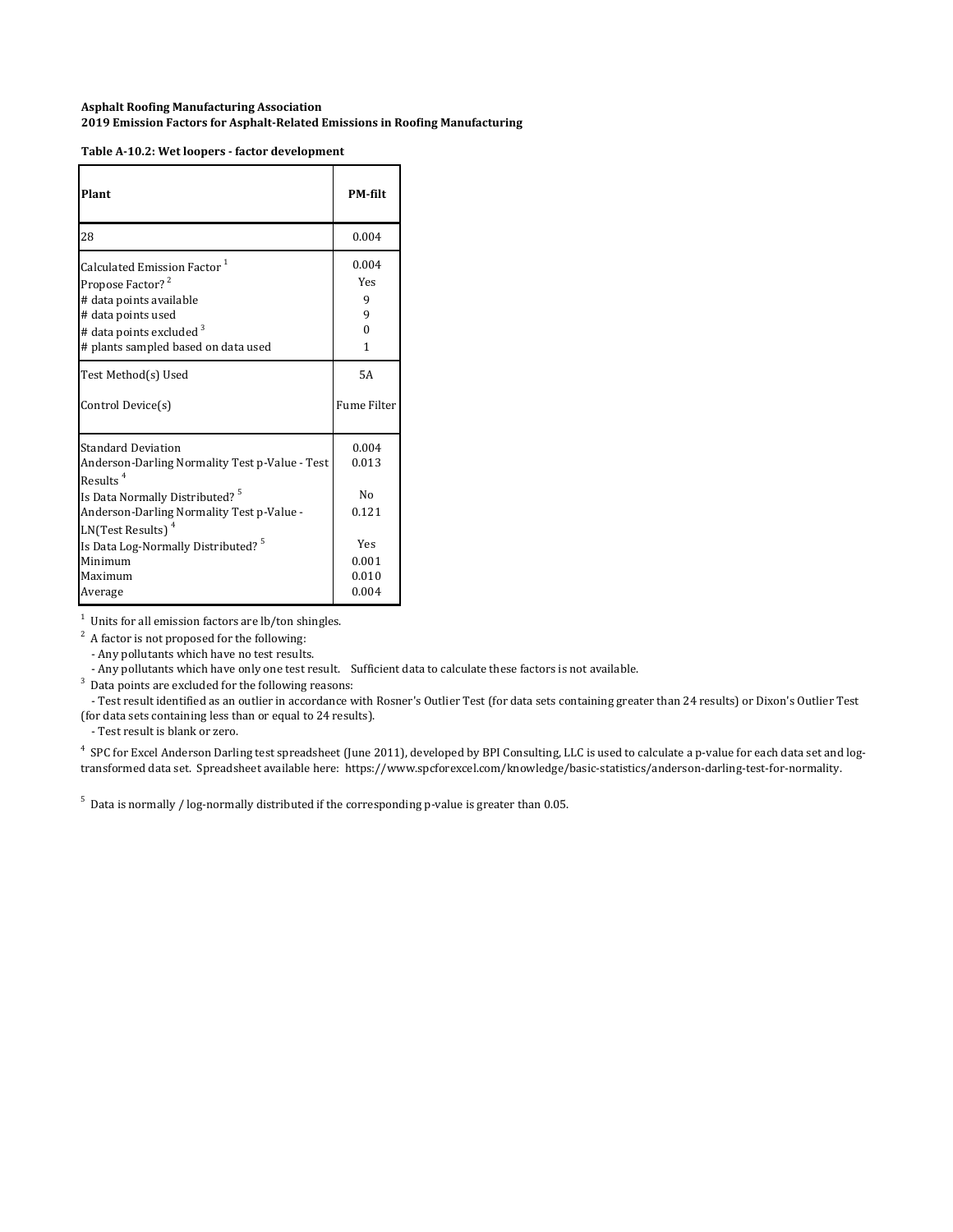| Source               | Units                                                                                                                 | <b>TNMOC</b>                 |
|----------------------|-----------------------------------------------------------------------------------------------------------------------|------------------------------|
| Proposed             | Proposed EF (lb/ton asphalt)<br># data points<br># plants sampled<br>std deviation<br>Proposed EF rating              | 0.069<br>4<br>1<br>0.05<br>E |
| Change in<br>Factors | Change from 1995 to 2005<br>Change from 2005 to 2019<br>Change from 1995 to 2019                                      |                              |
| Trumbore -<br>2005   | Proposed EF (lb/ton asphalt) <sup>2</sup><br># data points<br># plants sampled<br>std deviation<br>Proposed EF rating |                              |
| AP-42 -<br>1995      | EF (lb/ton asphalt) <sup>3</sup><br># plants sampled<br>EF rating                                                     |                              |

#### **Table A‐11.1: Coating Tanks (asphalt‐based factors) ‐ comparison**

 $<sup>1</sup>$  PM10 and PM2.5 emission factors, if provided, include filterable and condensable particulate emissions.</sup>

 $^2$  Factors for uncontrolled emissions from oxidized asphalt storage tanks, in lb/ton asphalt from Table 8 of Trumbore, et. al., "Emission Factors for Asphalt-Related Emissions in Roofing Manufacturing," Environmental Progress, Volume 24, Issue 3, October 2005, pp. 268-278. The Trumbore paper does not clarify whether the PM emission factor is PM-filterable or PM-total (filterable + condensable). Test methods used to measure the PM results used to calculate the PM emission factor are not provided. Since the PM factor is compared to the AP-42 factor, which includes filterable only, it is assumed that the PM factor in the Trumbore paper is PM-filterable. The Trumbore paper provides emission factors for formaldehyde and carbonyl sulfide which are not considered in this analysis because test results for these pollutants were not available.

 $3$  AP-42 Table 11.2-2 (1/95) does not provide emission factors for this source type on a lb/ton of asphalt basis.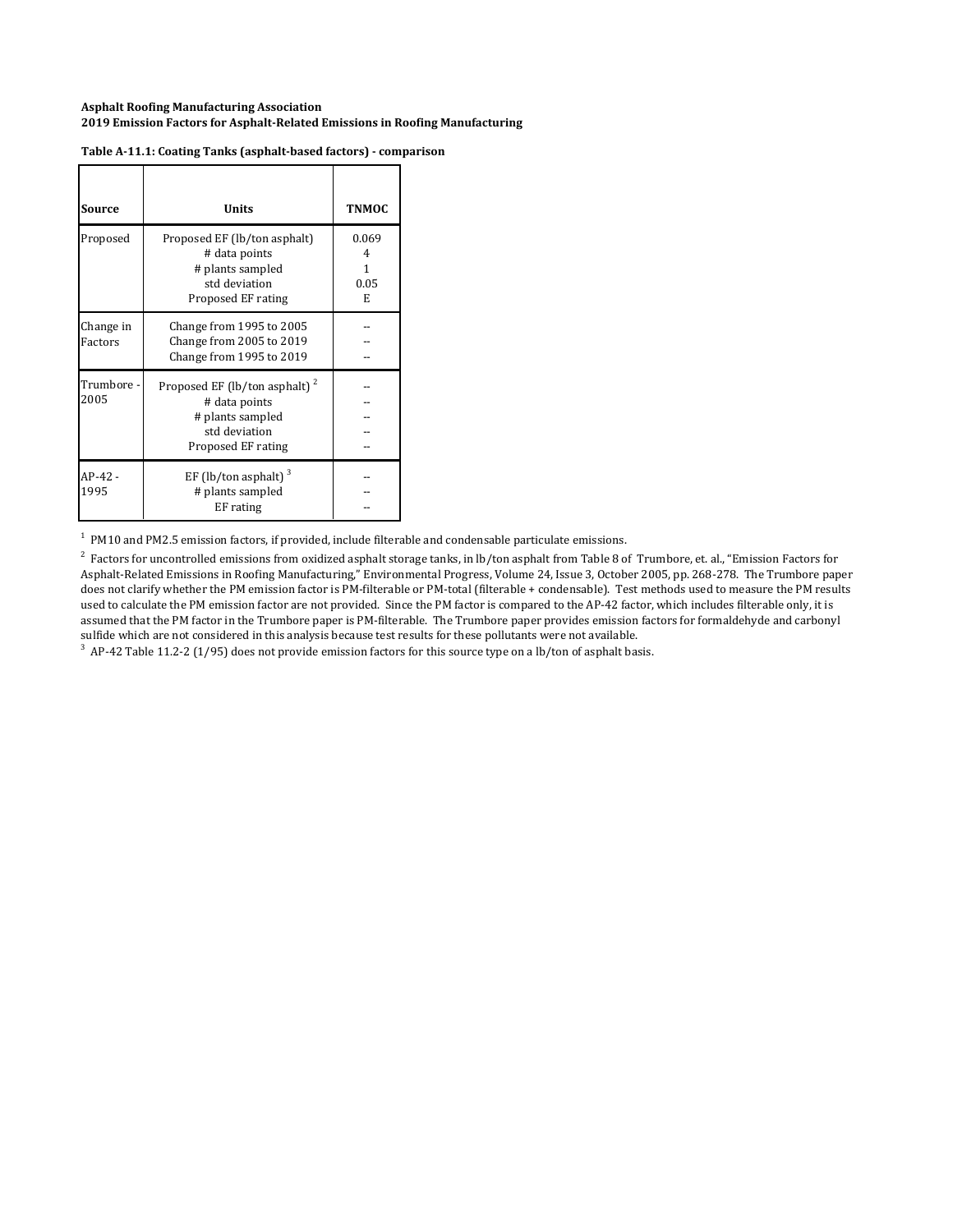| Plant                                                                                                                                                                                                                  | <b>TNMOC</b>                   |
|------------------------------------------------------------------------------------------------------------------------------------------------------------------------------------------------------------------------|--------------------------------|
| 19                                                                                                                                                                                                                     | 0.069                          |
| Calculated Emission Factor <sup>1</sup>                                                                                                                                                                                | 0.069                          |
| Propose Factor? <sup>2</sup>                                                                                                                                                                                           | Yes                            |
| # data points available                                                                                                                                                                                                | $\overline{4}$                 |
| # data points used                                                                                                                                                                                                     | $\overline{4}$                 |
| # data points excluded <sup>3</sup>                                                                                                                                                                                    | $\Omega$                       |
| # plants sampled based on data used                                                                                                                                                                                    | 1                              |
| Test Method(s) Used                                                                                                                                                                                                    | $25A+18$                       |
| Control Device(s)                                                                                                                                                                                                      | None                           |
| <b>Standard Deviation</b><br>Anderson-Darling Normality Test p-Value - Test<br>Results <sup>4</sup><br>Is Data Normally Distributed? <sup>5</sup><br>Anderson-Darling Normality Test p-Value -<br>$LN(Test Results)^4$ | 0.054<br>0.618<br>Yes<br>0.584 |
| Is Data Log-Normally Distributed? <sup>5</sup>                                                                                                                                                                         | Yes                            |
| Minimum                                                                                                                                                                                                                | 0.014                          |
| Maximum                                                                                                                                                                                                                | 0.132                          |
| Average                                                                                                                                                                                                                | 0.069                          |

 $1$  Units for all emission factors are lb/ton asphalt.

 $2^2$  A factor is not proposed for the following:

- Any pollutants which have no test results.

- Any pollutants which have only one test result. Sufficient data to calculate these factors is not available.

 $3$  Data points are excluded for the following reasons:

- Test result identified as an outlier in accordance with Rosner's Outlier Test (for data sets containing greater than 24 results) or Dixon's Outlier Test (for data sets containing less than or equal to 24 results).

- Test result is blank or zero.

<sup>4</sup> SPC for Excel Anderson Darling test spreadsheet (June 2011), developed by BPI Consulting, LLC is used to calculate a p-value for each data set and logtransformed data set. Spreadsheet available here: https://www.spcforexcel.com/knowledge/basic-statistics/anderson-darling-test-for-normality.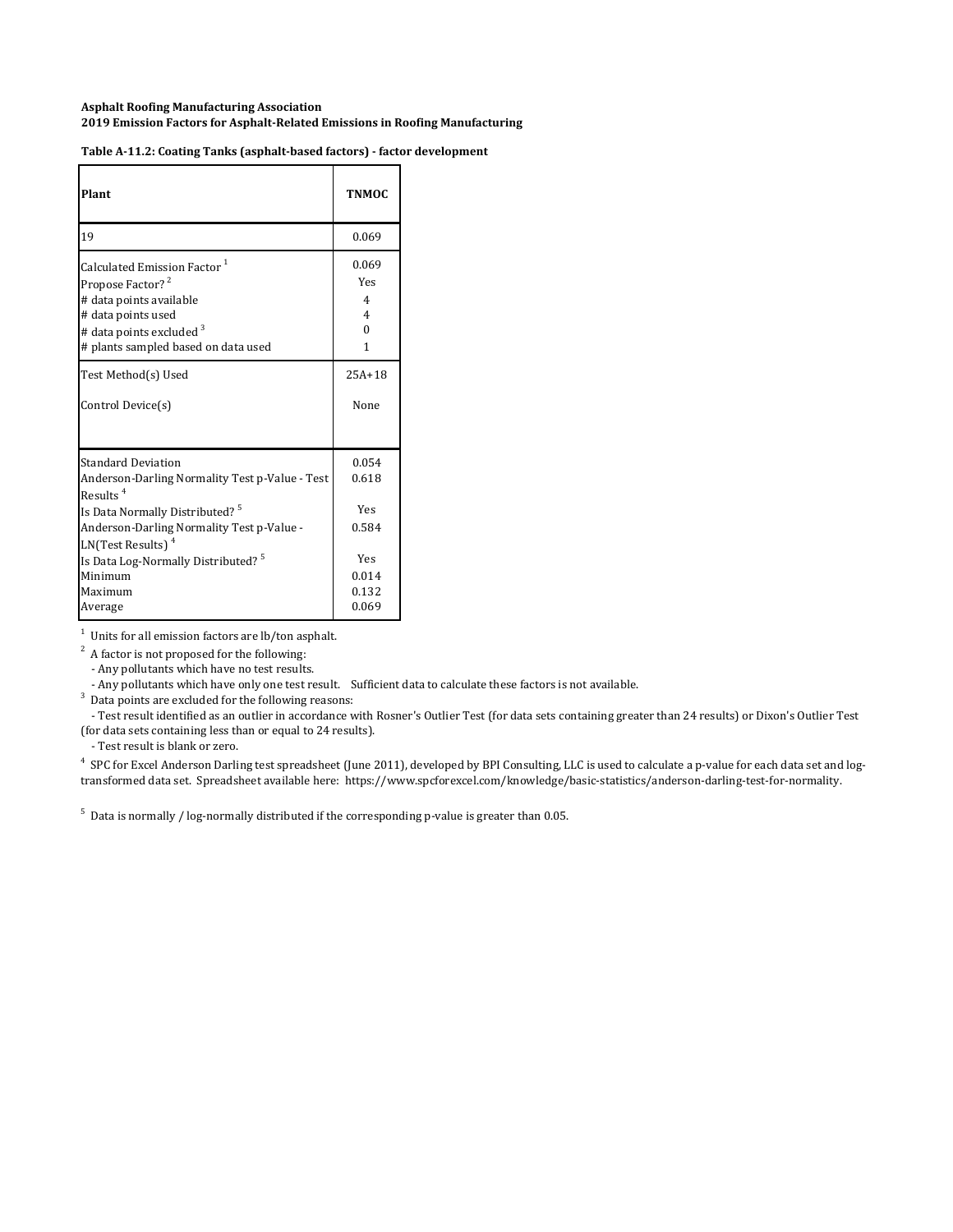#### **Table A‐12.1: Flux tank ‐ comparison**

| Source               | Units                                                                                                                 | <b>TNMOC</b>                 |
|----------------------|-----------------------------------------------------------------------------------------------------------------------|------------------------------|
| Proposed             | Proposed EF (lb/ton asphalt)<br># data points<br># plants sampled<br>std deviation<br>Proposed EF rating              | 0.022<br>4<br>1<br>0.02<br>E |
| Change in<br>Factors | Change from 1995 to 2005<br>Change from 2005 to 2019<br>Change from 1995 to 2019                                      |                              |
| Trumbore -<br>2005   | Proposed EF (lb/ton asphalt) <sup>2</sup><br># data points<br># plants sampled<br>std deviation<br>Proposed EF rating |                              |
| AP-42 -<br>1995      | EF (lb/ton asphalt) <sup>3</sup><br># plants sampled<br>EF rating                                                     |                              |

1

 $^{\rm 1}$  PM10 and PM2.5 emission factors, if provided, include filterable and condensable particulate emissions.<br><sup>2</sup> Trumbore, et. al., "Emission Factors for Asphalt-Related Emissions in Roofing Manufacturing," Environment 2005, pp. 268-278 does not provide emission factors for this source type.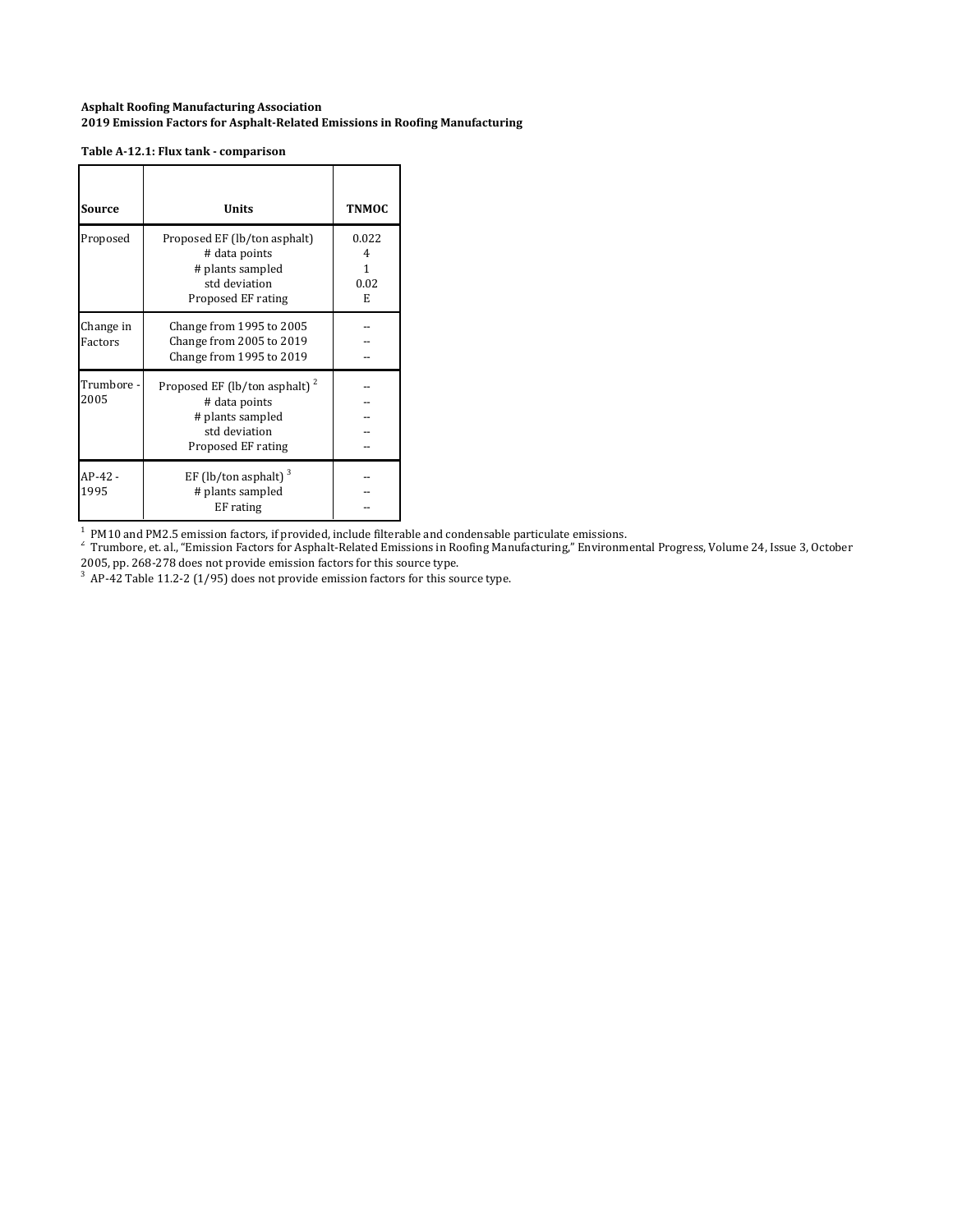| Table A-12.2: Flux tank - factor development |  |  |  |
|----------------------------------------------|--|--|--|
|                                              |  |  |  |

| Plant                                                                                                                                                                                                                    | <b>TNMOC</b>                  |
|--------------------------------------------------------------------------------------------------------------------------------------------------------------------------------------------------------------------------|-------------------------------|
| 19                                                                                                                                                                                                                       | 0.022                         |
| Calculated Emission Factor <sup>1</sup>                                                                                                                                                                                  | 0.022                         |
| Propose Factor? <sup>2</sup>                                                                                                                                                                                             | <b>Yes</b>                    |
| # data points available                                                                                                                                                                                                  | $\overline{4}$                |
| # data points used                                                                                                                                                                                                       | $\overline{4}$                |
| # data points excluded <sup>3</sup>                                                                                                                                                                                      | $\Omega$                      |
| # plants sampled based on data used                                                                                                                                                                                      | 1                             |
| Test Method(s) Used                                                                                                                                                                                                      | $25A+18$                      |
| Control Device(s)                                                                                                                                                                                                        | None                          |
| Standard Deviation<br>Anderson-Darling Normality Test p-Value - Test<br>Results <sup>4</sup><br>Is Data Normally Distributed? <sup>5</sup><br>Anderson-Darling Normality Test p-Value -<br>LN(Test Results) <sup>4</sup> | 0.023<br>0.025<br>Nο<br>0.127 |
| Is Data Log-Normally Distributed? <sup>5</sup>                                                                                                                                                                           | Yes                           |
| Minimum                                                                                                                                                                                                                  | 0.008                         |
| Maximum                                                                                                                                                                                                                  | 0.056                         |
| Average                                                                                                                                                                                                                  | 0.022                         |

 $1$  Units for all emission factors are lb/ton asphalt.

 $2^2$  A factor is not proposed for the following:

- Any pollutants which have no test results.

- Any pollutants which have only one test result. Sufficient data to calculate these factors is not available.

 $3$  Data points are excluded for the following reasons:

- Test result identified as an outlier in accordance with Rosner's Outlier Test (for data sets containing greater than 24 results) or Dixon's Outlier Test (for data sets containing less than or equal to 24 results).

- Test result is blank or zero.

<sup>4</sup> SPC for Excel Anderson Darling test spreadsheet (June 2011), developed by BPI Consulting, LLC is used to calculate a p-value for each data set and logtransformed data set. Spreadsheet available here: https://www.spcforexcel.com/knowledge/basic-statistics/anderson-darling-test-for-normality.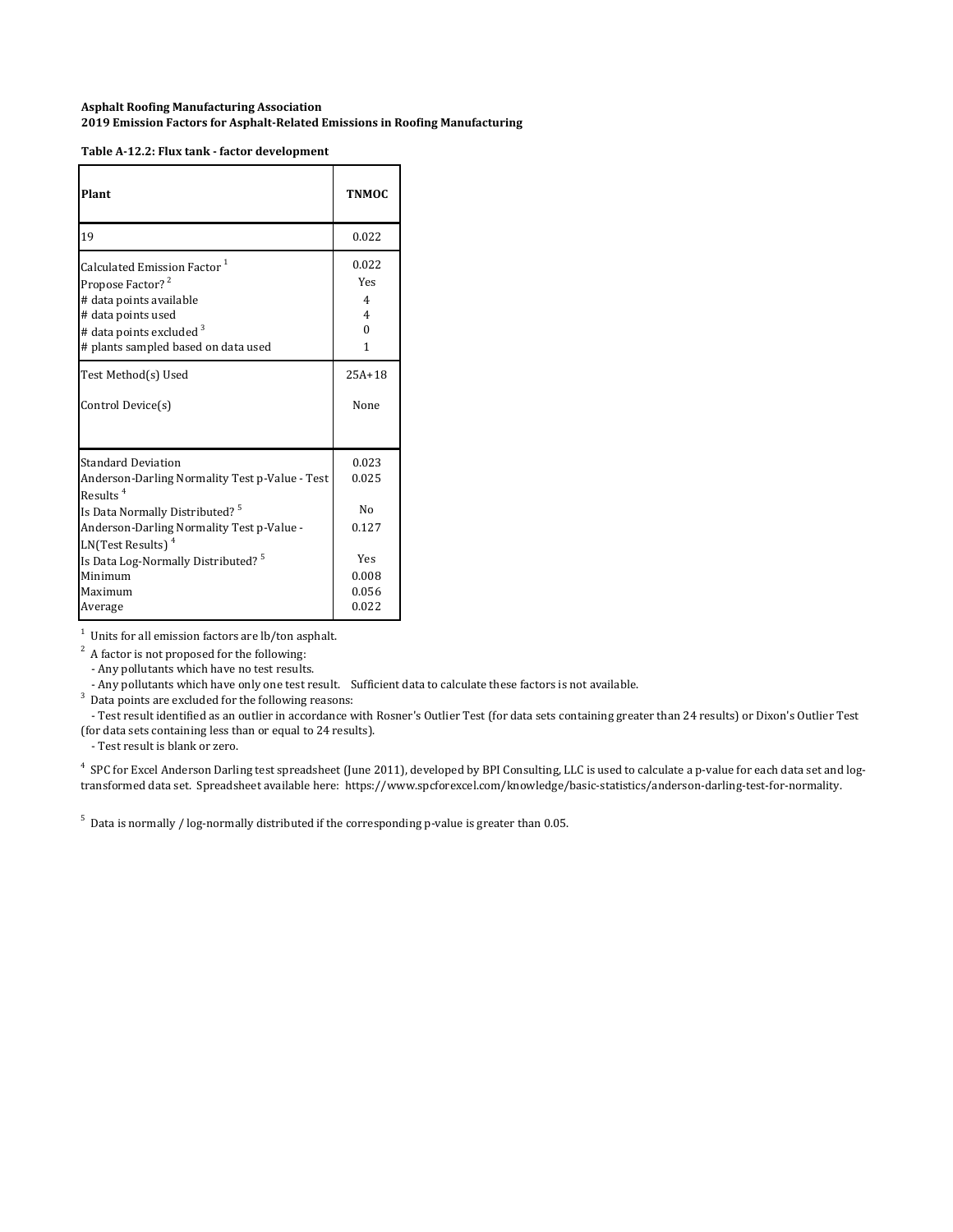| Source               | <b>Units</b>                                                                                                           | <b>PM-filt</b>                 |
|----------------------|------------------------------------------------------------------------------------------------------------------------|--------------------------------|
| Proposed             | Proposed EF (lb/ton shingles)<br># data points<br># plants sampled<br>std deviation<br>Proposed EF rating              | 0.001<br>11<br>2<br>2E-19<br>C |
| Change in<br>Factors | Change from 1995 to 2005<br>Change from 2005 to 2019<br>Change from 1995 to 2019                                       |                                |
| Trumbore -<br>2005   | Proposed EF (lb/ton shingles) <sup>2</sup><br># data points<br># plants sampled<br>std deviation<br>Proposed EF rating |                                |
| $AP-42-$<br>1995     | EF (lb/ton shingles) $3$<br># plants sampled<br>EF rating                                                              |                                |

#### **Table A‐13.1: Mixers (shingles‐based factors) ‐ comparison**

 $<sup>1</sup>$  PM10 and PM2.5 emission factors, if provided, include filterable and condensable particulate emissions.</sup>

 $^2$  Trumbore, et. al., "Emission Factors for Asphalt-Related Emissions in Roofing Manufacturing," Environmental Progress, Volume 24, Issue 3, October 2005, pp. 268-278 provides factors in lb/ton ashpalt for uncontrolled emissions from oxidized asphalt storage tanks.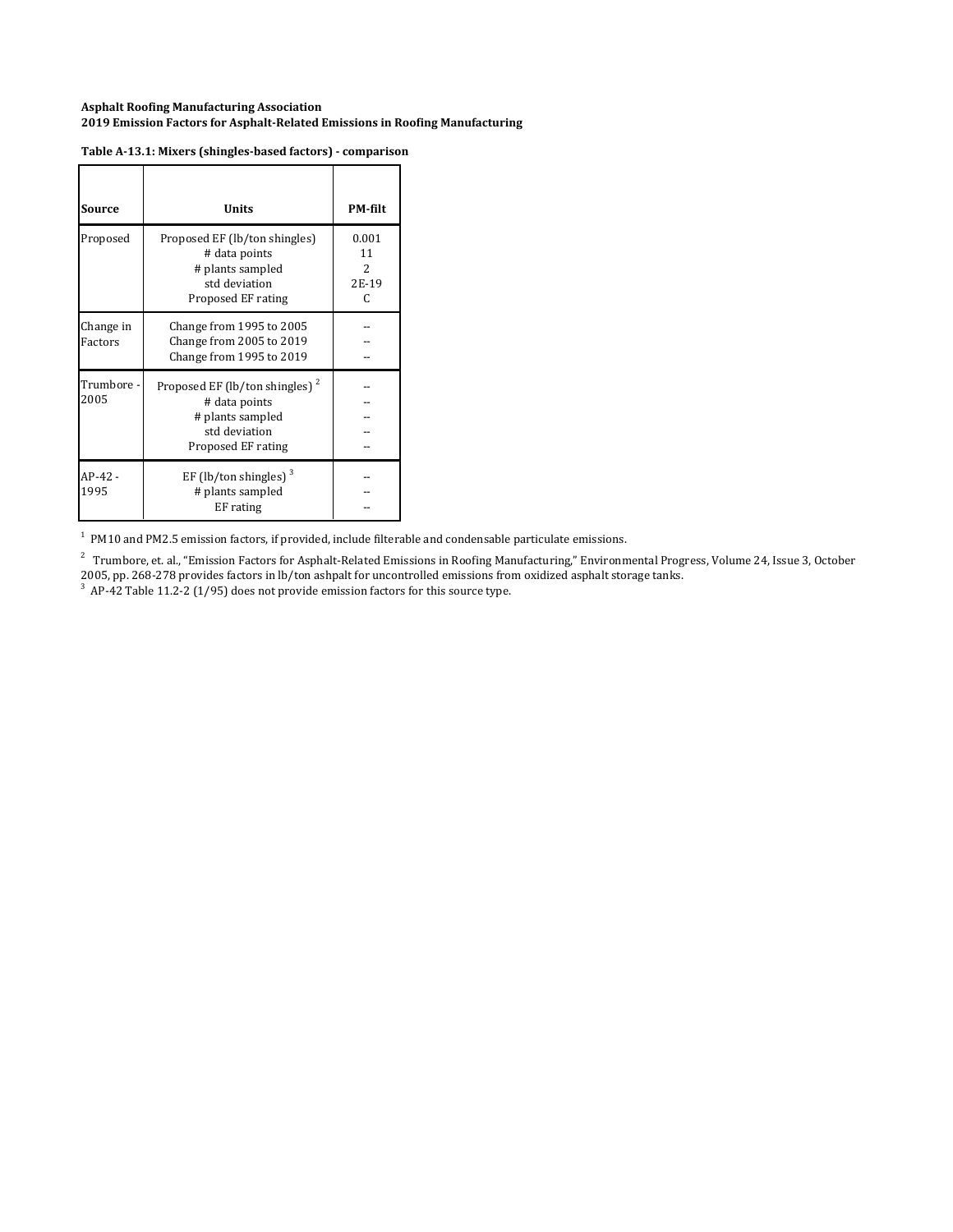| Plant                                          | <b>PM-filt</b>     |
|------------------------------------------------|--------------------|
| 31                                             | 0.001              |
| 32                                             | 0.001              |
| Calculated Emission Factor <sup>1</sup>        | 0.001              |
| Propose Factor? <sup>2</sup>                   | Yes                |
| # data points available                        | 12                 |
| # data points used                             | 11                 |
| # data points excluded <sup>3</sup>            | 1                  |
| # plants sampled based on data used            | $\overline{2}$     |
| Test Method(s) Used                            | 5A                 |
| Control Device(s)                              | <b>Fume Filter</b> |
| <b>Standard Deviation</b>                      | 0.000              |
| Anderson-Darling Normality Test p-Value - Test | $N/A$ - two        |
| Results <sup>4</sup>                           | data points        |
| Is Data Normally Distributed? <sup>5</sup>     | N/A                |
| Anderson-Darling Normality Test p-Value -      | $N/A$ - two        |
| $LN(Test Results)^4$                           | data points        |
| Is Data Log-Normally Distributed? <sup>5</sup> | N/A                |
| Minimum                                        | 0.001              |
| Maximum                                        | 0.001              |
| Average                                        | 0.001              |

**Table A‐13.2: Mixers (shingles‐based factors) ‐ factor development**

 $1$  Units for all emission factors are lb/ton asphalt.

 $2^2$  A factor is not proposed for the following:

- Any pollutants which have no test results.

- Any pollutants which have only one test result. Sufficient data to calculate these factors is not available.

 $3$  Data points are excluded for the following reasons:

- Test result identified as an outlier in accordance with Rosner's Outlier Test (for data sets containing greater than 24 results) or Dixon's Outlier Test (for data sets containing less than or equal to 24 results).

- Test result is blank or zero.

<sup>4</sup> SPC for Excel Anderson Darling test spreadsheet (June 2011), developed by BPI Consulting, LLC is used to calculate a p-value for each data set and logtransformed data set. Spreadsheet available here: https://www.spcforexcel.com/knowledge/basic-statistics/anderson-darling-test-for-normality.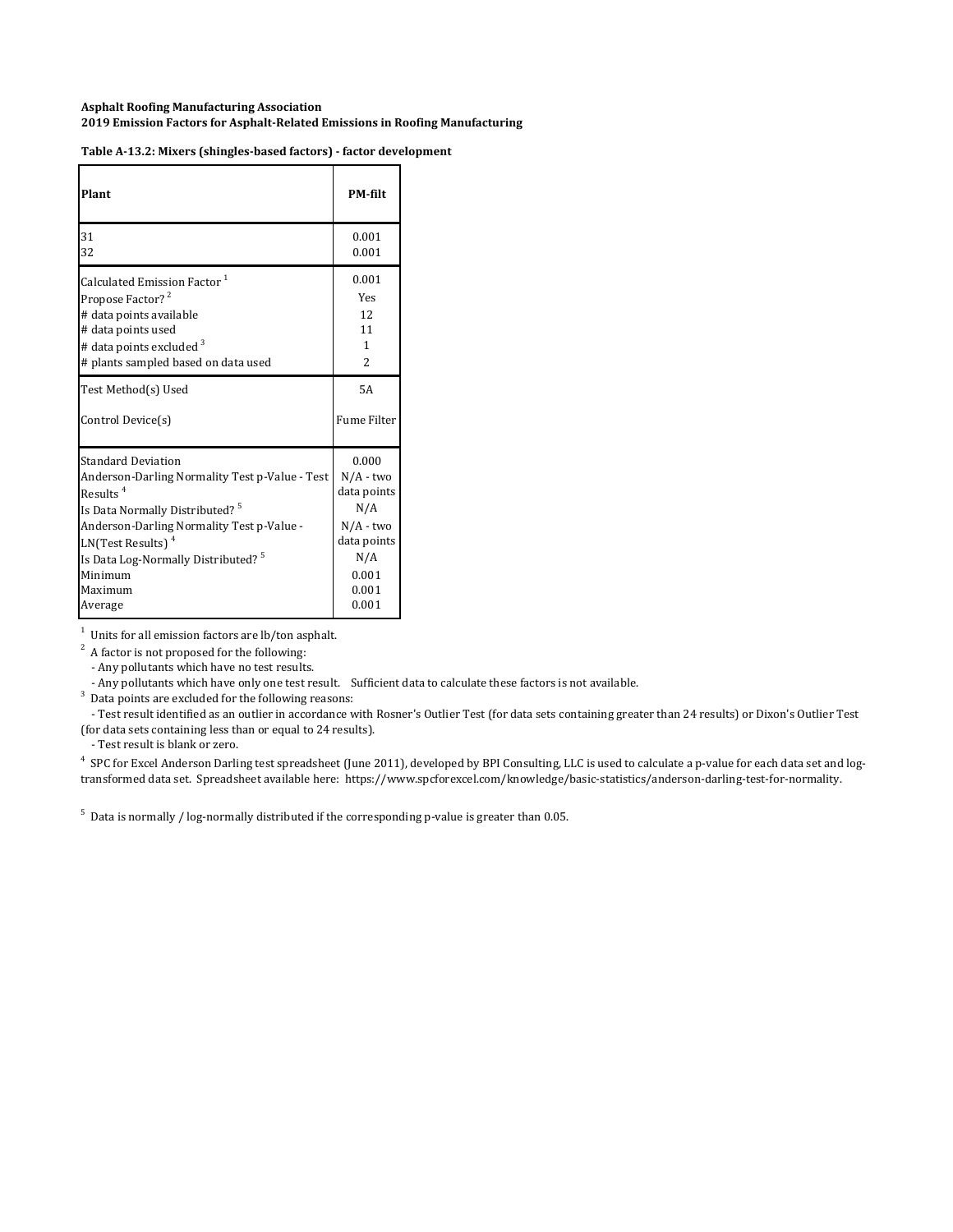#### **Table A‐14.1: Mixers (asphalt‐based factors) ‐ comparison**

| Source               | <b>Units</b>                                                                                                          | PM-filt                                  | SO <sub>2</sub>                           | <b>TOC</b>                                |
|----------------------|-----------------------------------------------------------------------------------------------------------------------|------------------------------------------|-------------------------------------------|-------------------------------------------|
| Proposed             | Proposed EF (lb/ton asphalt)<br># data points<br># plants sampled<br>std deviation<br>Proposed EF rating              | 0.135<br>2<br>$\mathcal{L}$<br>0.19<br>D | 0.027<br>3<br>$\overline{2}$<br>0.02<br>D | 0.049<br>$\overline{4}$<br>1<br>0.04<br>E |
| Change in<br>Factors | Change from 1995 to 2005<br>Change from 2005 to 2019<br>Change from 1995 to 2019                                      |                                          |                                           |                                           |
| Trumbore -<br>2005   | Proposed EF (lb/ton asphalt) <sup>2</sup><br># data points<br># plants sampled<br>std deviation<br>Proposed EF rating |                                          |                                           |                                           |
| AP-42 -<br>1995      | EF (lb/ton asphalt) $3$<br># plants sampled<br>EF rating                                                              |                                          |                                           |                                           |

 $<sup>1</sup>$  PM10 and PM2.5 emission factors, if provided, include filterable and condensable particulate emissions.</sup>

 $^2$  Factors for uncontrolled emissions from oxidized asphalt storage tanks, in lb/ton asphalt from Table 8 of Trumbore, et. al., "Emission Factors for Asphalt-Related Emissions in Roofing Manufacturing," Environmental Progress, Volume 24, Issue 3, October 2005, pp. 268-278. The Trumbore paper does not clarify whether the PM emission factor is PMfilterable or PM-total (filterable + condensable). Test methods used to measure the PM results used to calculate the PM emission factor are not provided. Since the PM factor is compared to the AP-42 factor, which includes filterable only, it is assumed that the PM factor in the Trumbore paper is PM-filterable. The Trumbore paper provides emission factors for formaldehyde and carbonyl sulfide which are not considered in this analysis because test results for these pollutants were not available.

 $3$  AP-42 Table 11.2-2 (1/95) does not provide emission factors for this source type on a lb/ton of asphalt basis.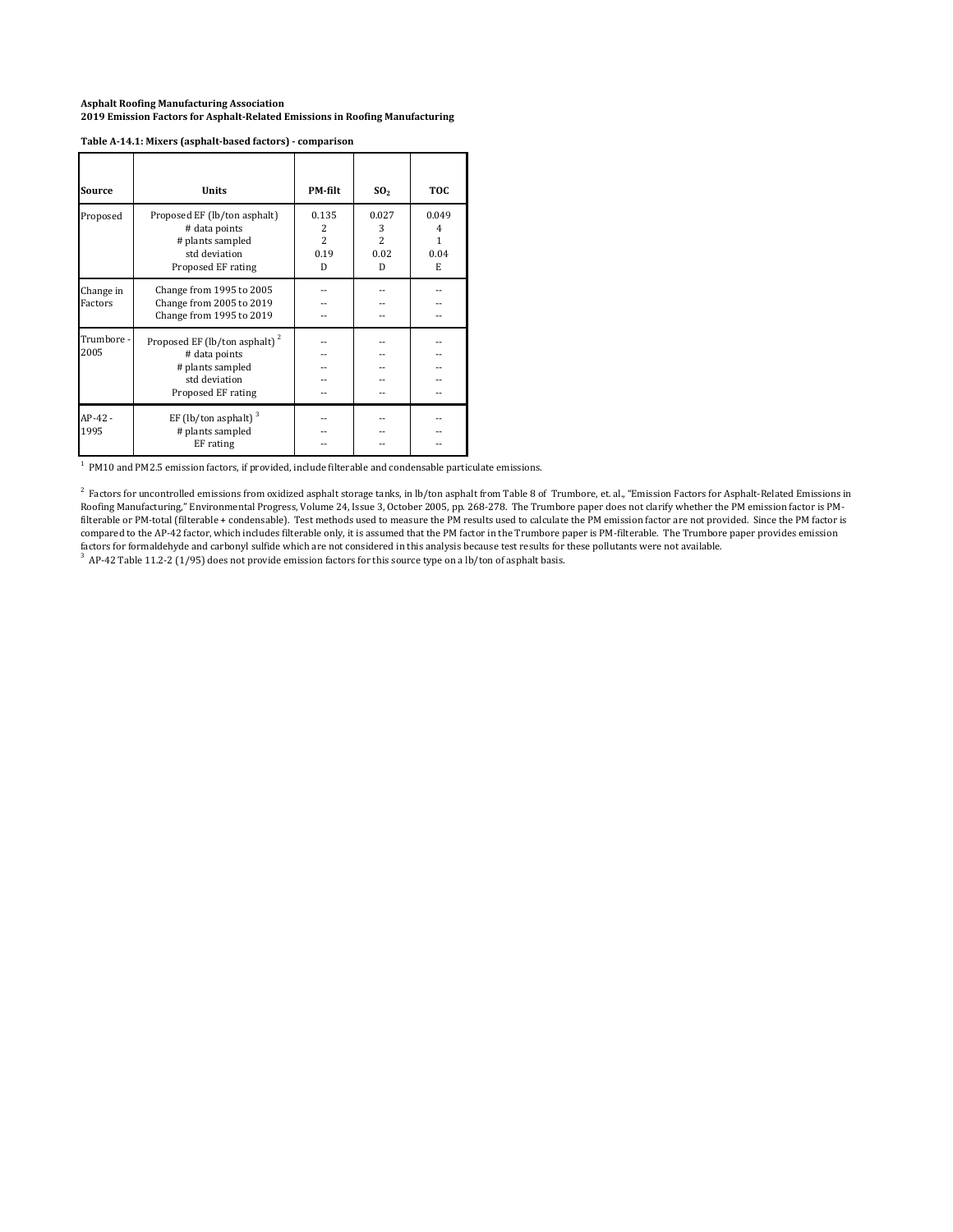**Table A‐14.2: Mixers (asphalt‐based factors) ‐ factor development**

| Plant                                                                                                                                                                                                                                                                                                     | <b>PM-filt</b>                                                                                             | SO <sub>2</sub>                                                  | TOC.                                                                    |
|-----------------------------------------------------------------------------------------------------------------------------------------------------------------------------------------------------------------------------------------------------------------------------------------------------------|------------------------------------------------------------------------------------------------------------|------------------------------------------------------------------|-------------------------------------------------------------------------|
| 12<br>39                                                                                                                                                                                                                                                                                                  | 0.270<br>0.000                                                                                             | 0.018<br>0.037                                                   | no data<br>0.049                                                        |
| Calculated Emission Factor <sup>1</sup><br>Propose Factor? <sup>2</sup><br># data points available<br># data points used<br># data points excluded <sup>3</sup><br># plants sampled based on data used                                                                                                    | 0.135<br>Yes<br>2<br>$\overline{c}$<br>$\theta$<br>2                                                       | 0.027<br>Yes<br>3<br>3<br>$\theta$<br>$\overline{c}$             | 0.049<br>Yes<br>$\overline{4}$<br>$\overline{4}$<br>$\Omega$<br>1       |
| Test Method(s) Used<br>Control Device(s)                                                                                                                                                                                                                                                                  | 5A<br>Scrubber,<br>Fume<br>Filter/Cartri<br>dge Filter                                                     | 6C, 15/16<br>Scrubber.<br><b>Fume Filter</b>                     | 25A<br><b>Fume Filter</b>                                               |
| <b>Standard Deviation</b><br>Anderson-Darling Normality Test p-Value - Test<br>Results <sup>4</sup><br>Is Data Normally Distributed? <sup>5</sup><br>Anderson-Darling Normality Test p-Value -<br>LN(Test Results) $4$<br>Is Data Log-Normally Distributed? <sup>5</sup><br>Minimum<br>Maximum<br>Average | 0.191<br>$N/A$ - two<br>data points<br>N/A<br>$N/A$ - two<br>data points<br>N/A<br>0.000<br>0.270<br>0.135 | 0.018<br>0.150<br>Yes<br>0.251<br>Yes<br>0.018<br>0.051<br>0.030 | 0.040<br>0.436<br><b>Yes</b><br>0.496<br>Yes<br>0.012<br>0.096<br>0.049 |

 $1$  Units for all emission factors are lb/ton asphalt.

 $2^2$  A factor is not proposed for the following:

- Any pollutants which have no test results.

- Any pollutants which have only one test result. Sufficient data to calculate these factors is not available.

 $3$  Data points are excluded for the following reasons:

- Test result identified as an outlier in accordance with Rosner's Outlier Test (for data sets containing greater than 24 results) or Dixon's Outlier Test (for data sets containing less than or equal to 24 results).

- Test result is blank or zero.

4 SPC for Excel Anderson Darling test spreadsheet (June 2011), developed by BPI Consulting, LLC is used to calculate a p-value for each data set and log-transformed data set. Spreadsheet available here: https://www.spcforexcel.com/knowledge/basic-statistics/anderson-darling-test-for-normality.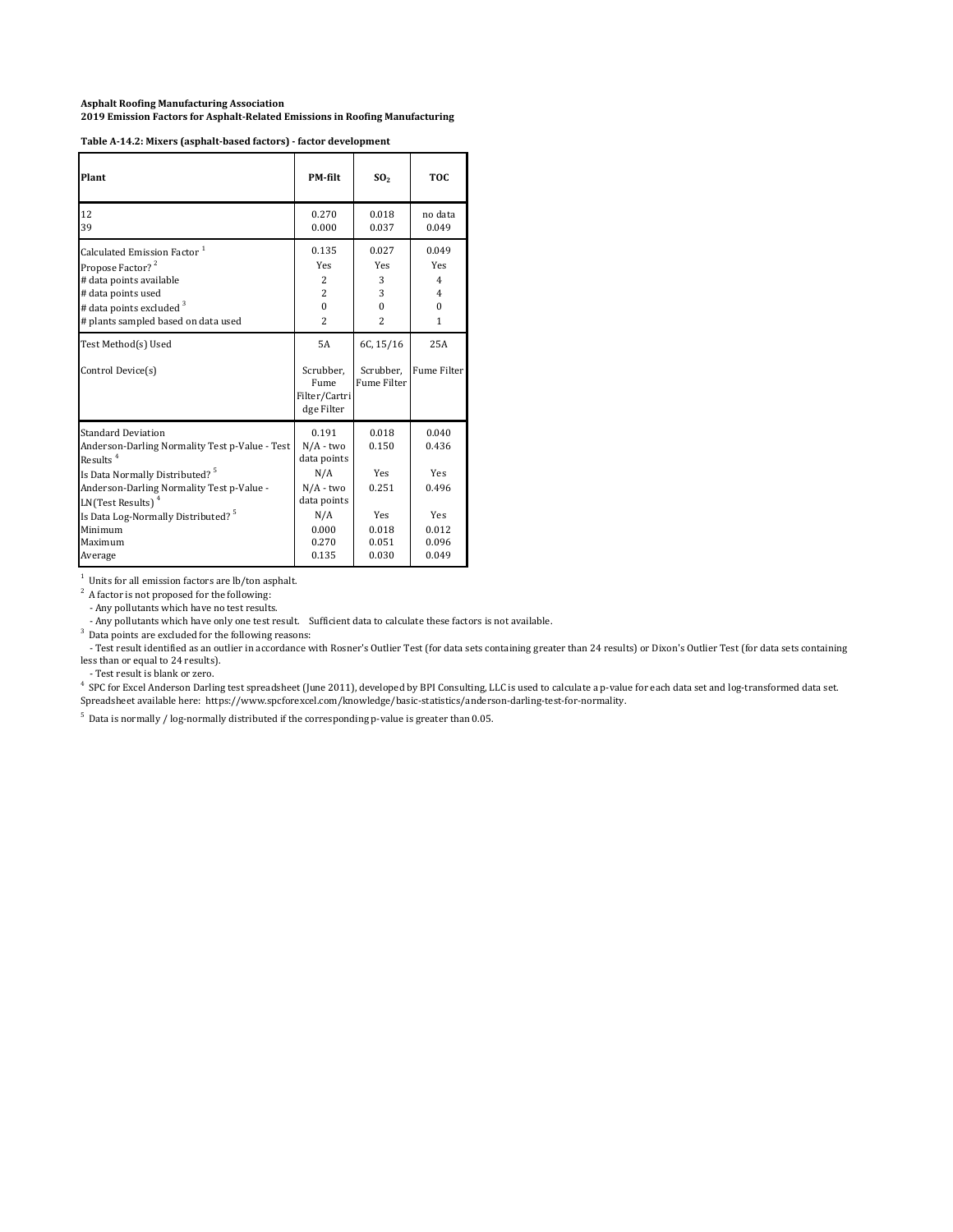| <b>Source</b>        | <b>Units</b>                                                                                                           | <b>PM-filt</b>                | PM-cond                 | PM2.5 <sup>1</sup>          | <b>TOC</b>                     |
|----------------------|------------------------------------------------------------------------------------------------------------------------|-------------------------------|-------------------------|-----------------------------|--------------------------------|
| Proposed             | Proposed EF (lb/ton shingles)<br># data points<br># plants sampled<br>std deviation<br>Proposed EF rating              | 0.024<br>27<br>3<br>0.02<br>C | 0.006<br>8<br>0.01<br>D | 0.010<br>4<br>1<br>N/A<br>E | 0.004<br>21<br>2<br>0.004<br>C |
| Change in<br>Factors | Change from 1995 to 2005<br>Change from 2005 to 2019<br>Change from 1995 to 2019                                       |                               |                         |                             |                                |
| Trumbore -<br>2005   | Proposed EF (lb/ton shingles) <sup>2</sup><br># data points<br># plants sampled<br>std deviation<br>Proposed EF rating |                               |                         |                             |                                |
| $AP-42-$<br>1995     | EF (lb/ton shingles) $3$<br># plants sampled<br>EF rating                                                              |                               |                         |                             |                                |

| Table A-15.1: Cooling sections (shingles-based factors) - comparison |  |  |
|----------------------------------------------------------------------|--|--|
|                                                                      |  |  |

 $^1$  PM10 and PM2.5 emission factors, if provided, include filterable and condensable particulate emissions.<br><sup>2</sup> Trumbore, et. al., "Emission Factors for Asphalt-Related Emissions in Roofing Manufacturing," Environmental

Issue 3, October 2005, pp. 268-278 does not provide emission factors for this source type.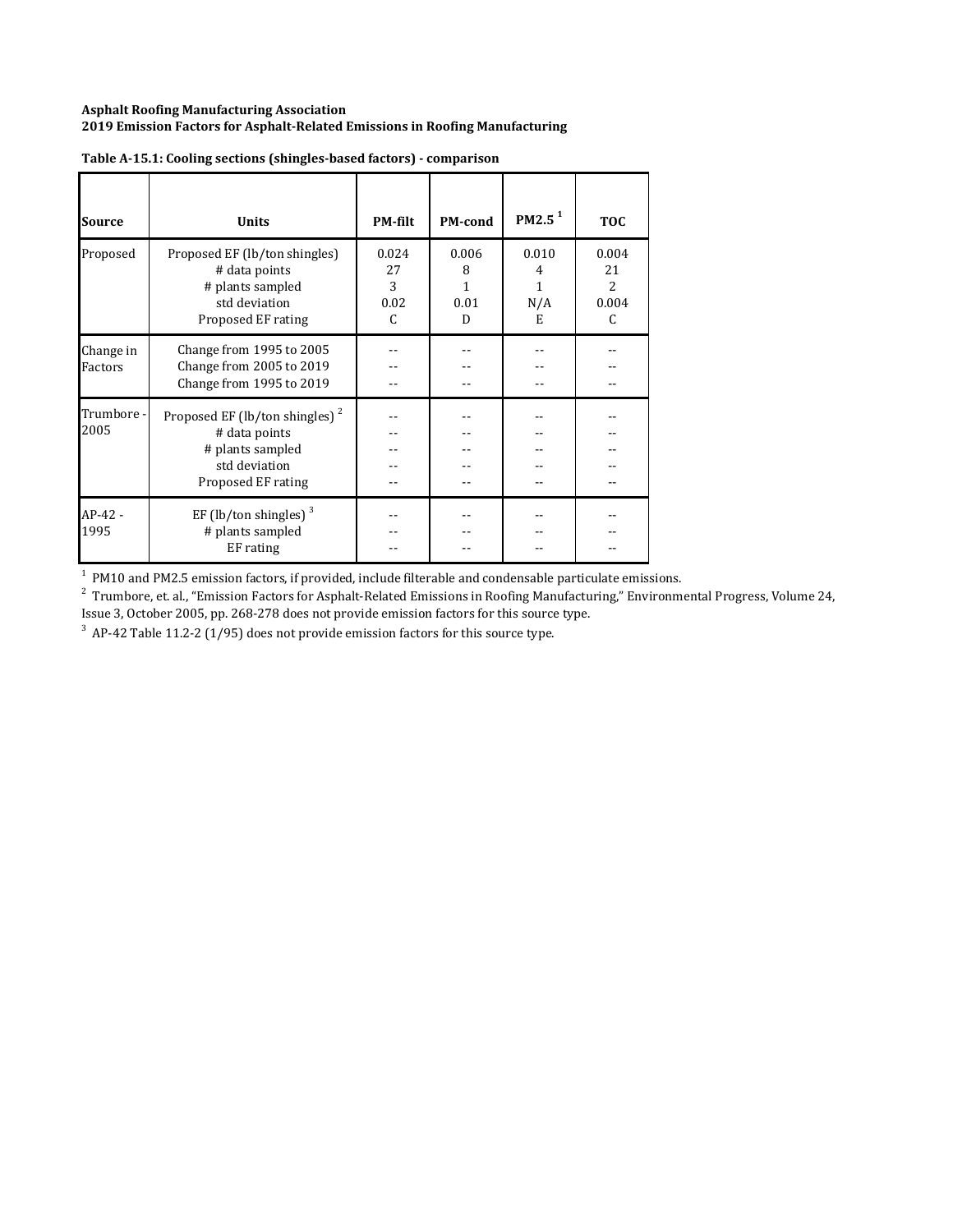| Plant                                                                                                                                                                                                                               | <b>PM-filt</b>                            | <b>PM-cond</b>                            | <b>PM2.5</b>                        | <b>TOC</b>                          |
|-------------------------------------------------------------------------------------------------------------------------------------------------------------------------------------------------------------------------------------|-------------------------------------------|-------------------------------------------|-------------------------------------|-------------------------------------|
| 22                                                                                                                                                                                                                                  | 0.021                                     | 0.006                                     | 0.010                               | no data                             |
| 31                                                                                                                                                                                                                                  | 0.018                                     | no data                                   | no data                             | 0.003                               |
| 33                                                                                                                                                                                                                                  | 0.033                                     | no data                                   | no data                             | 0.006                               |
| Calculated Emission Factor <sup>1</sup>                                                                                                                                                                                             | 0.024                                     | 0.006                                     | 0.010                               | 0.004                               |
| Propose Factor? <sup>2</sup>                                                                                                                                                                                                        | <b>Yes</b>                                | <b>Yes</b>                                | <b>Yes</b>                          | Yes                                 |
| # data points available                                                                                                                                                                                                             | 27                                        | 8                                         | 4                                   | 21                                  |
| # data points used                                                                                                                                                                                                                  | 27                                        | 8                                         | 4                                   | 21                                  |
| # data points excluded $3$                                                                                                                                                                                                          | $\Omega$                                  | $\Omega$                                  | $\Omega$                            | $\theta$                            |
| # plants sampled based on data used                                                                                                                                                                                                 | 3                                         | 1                                         | $\mathbf{1}$                        | 2                                   |
| Test Method(s) Used                                                                                                                                                                                                                 | 5A                                        | 202                                       | $201A+202$                          | 25A                                 |
| Control Device(s)                                                                                                                                                                                                                   | None                                      | None                                      | None                                | None                                |
| <b>Standard Deviation</b><br>Anderson-Darling Normality Test p-Value - Test<br>Results <sup><math>4</math></sup><br>Is Data Normally Distributed? <sup>5</sup><br>Anderson-Darling Normality Test p-Value -<br>$LN(Test Results)^4$ | 0.016<br>0.014<br>N <sub>0</sub><br>0.156 | 0.006<br>0.040<br>N <sub>0</sub><br>0.374 | N/A<br>0.615<br><b>Yes</b><br>0.613 | 0.004<br>8.28E-04<br>No<br>9.28E-04 |
| Is Data Log-Normally Distributed? <sup>5</sup>                                                                                                                                                                                      | Yes                                       | Yes                                       | Yes                                 | N <sub>o</sub>                      |
| Minimum                                                                                                                                                                                                                             | 0.01                                      | 0.00                                      | 0.00                                | 0.00                                |
| Maximum                                                                                                                                                                                                                             | 0.07                                      | 0.02                                      | 0.02                                | 0.01                                |
| Average                                                                                                                                                                                                                             | 0.02                                      | 0.01                                      | 0.01                                | 0.00                                |

| Table A-15.2: Cooling sections (shingles-based factors) - factor development |  |  |
|------------------------------------------------------------------------------|--|--|

 $1$  Units for all emission factors are lb/ton shingles.

 $2^2$  A factor is not proposed for the following:

- Any pollutants which have no test results.

- Any pollutants which have only one test result. Sufficient data to calculate these factors is not available.

 $3$  Data points are excluded for the following reasons:

- Test result identified as an outlier in accordance with Rosner's Outlier Test (for data sets containing greater than 24 results) or Dixon's Outlier Test (for data sets containing less than or equal to 24 results).

- Test result is blank or zero.

<sup>4</sup> SPC for Excel Anderson Darling test spreadsheet (June 2011), developed by BPI Consulting, LLC is used to calculate a p-value for each data set and log-transformed data set. Spreadsheet available here: https://www.spcforexcel.com/knowledge/basic-statistics/andersondarling-test-for-normality.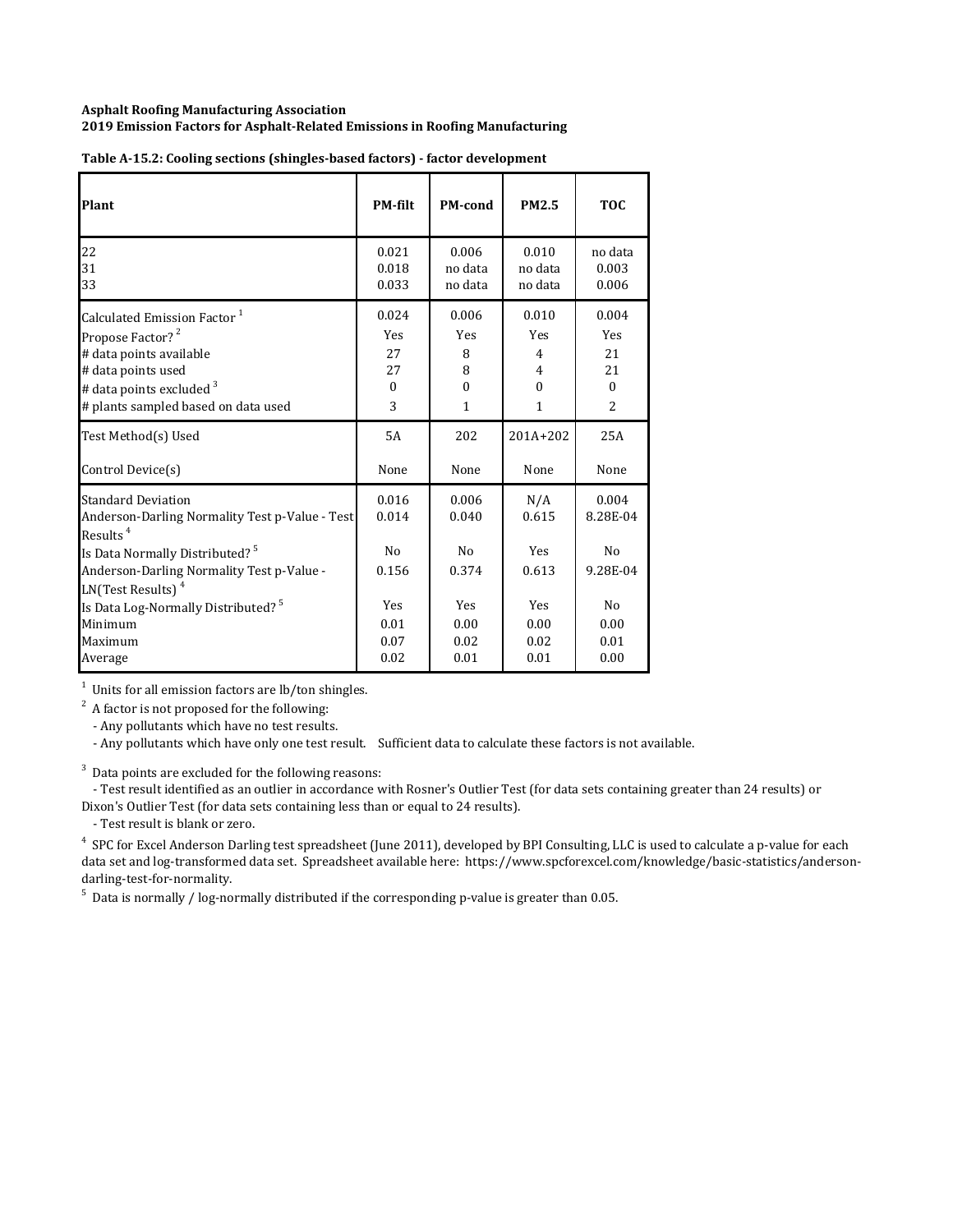| <b>Source</b>        | <b>Units</b>                                                                                                          | PM10 <sup>1</sup>         | SO <sub>2</sub>               | CO                                        | NO <sub>x</sub>                           | <b>TOC</b>              | <b>TNMOC</b>               |
|----------------------|-----------------------------------------------------------------------------------------------------------------------|---------------------------|-------------------------------|-------------------------------------------|-------------------------------------------|-------------------------|----------------------------|
| Proposed             | Proposed EF (lb/ton asphalt)<br># data points<br># plants sampled<br>std deviation<br>Proposed EF rating              | 0.002<br>3<br>0.0005<br>E | 0.005<br>6<br>1<br>0.003<br>D | 0.0005<br>3<br>$\mathbf{1}$<br>0.001<br>E | 0.0003<br>2<br>$\mathbf{1}$<br>2E-05<br>E | 0.021<br>6<br>0.02<br>D | 0.0014<br>3<br>0.0002<br>E |
| Change in<br>Factors | Change from 1995 to 2005<br>Change from 2005 to 2019<br>Change from 1995 to 2019                                      | --                        |                               |                                           |                                           |                         |                            |
| Trumbore -<br>2005   | Proposed EF (lb/ton asphalt) <sup>2</sup><br># data points<br># plants sampled<br>std deviation<br>Proposed EF rating |                           |                               |                                           |                                           |                         |                            |
| AP-42 -<br>1995      | EF (lb/ton asphalt) $3$<br># plants sampled<br>EF rating                                                              |                           |                               |                                           |                                           |                         |                            |

 $1$  PM10 and PM2.5 emission factors, if provided, include filterable and condensable particulate emissions.

<sup>2</sup> Trumbore, et. al., "Emission Factors for Asphalt-Related Emissions in Roofing Manufacturing," Environmental Progress,

Volume 24, Issue 3, October 2005, pp. 268-278 does not provide emission factors for this source type.<br> $^3$  AP-42 Table 11.2-2 (1/95) does not provide emission factors for this source type.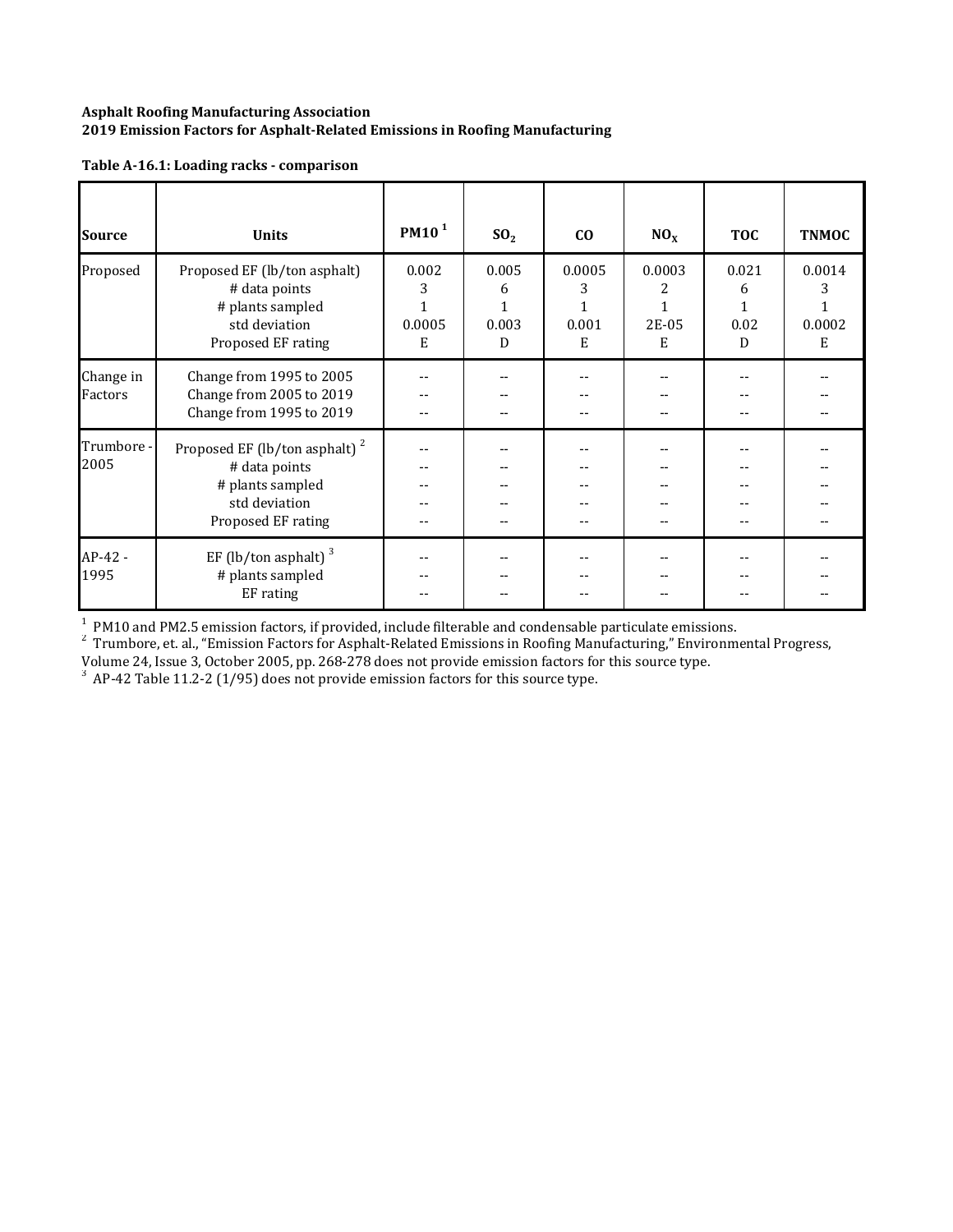| Table A-16.2: Loading racks - factor development |  |  |
|--------------------------------------------------|--|--|
|                                                  |  |  |
|                                                  |  |  |

| Plant                                                                                                                                                                                                                  | <b>PM10</b>                                    | SO <sub>2</sub>                                | C <sub>0</sub>                                         | NO <sub>x</sub>                                                          | <b>TOC</b>                                                | <b>TNMOC</b>                             |
|------------------------------------------------------------------------------------------------------------------------------------------------------------------------------------------------------------------------|------------------------------------------------|------------------------------------------------|--------------------------------------------------------|--------------------------------------------------------------------------|-----------------------------------------------------------|------------------------------------------|
| 16                                                                                                                                                                                                                     | 0.002                                          | 0.005                                          | 0.001                                                  | 0.000                                                                    | 0.021                                                     | 0.001                                    |
| Calculated Emission Factor <sup>1</sup><br>Propose Factor? <sup>2</sup><br># data points available<br># data points used<br># data points excluded <sup>3</sup><br># plants sampled based on data used                 | 0.002<br><b>Yes</b><br>3<br>3<br>$\Omega$<br>1 | 0.005<br><b>Yes</b><br>6<br>6<br>$\theta$<br>1 | 0.001<br>Yes<br>3<br>3<br>$\mathbf{0}$<br>$\mathbf{1}$ | 0.0003<br>Yes<br>3<br>$\overline{c}$<br>$\mathbf{1}$<br>$\mathbf{1}$     | 0.021<br><b>Yes</b><br>6<br>6<br>$\Omega$<br>$\mathbf{1}$ | 0.0014<br>Yes<br>3<br>3<br>$\Omega$<br>1 |
| Test Method(s) Used<br>Control Device(s)                                                                                                                                                                               | 201A+202<br>RTO/Fume<br>Filter                 | 6C<br>RTO/Fume<br>Filter                       | 10<br>RTO/Fume<br>Filter                               | <b>7E</b><br>RTO/Fume<br>Filter                                          | 25A<br>RTO/Fume<br>Filter                                 | $25A+18$<br>RTO/Fume<br>Filter           |
| <b>Standard Deviation</b><br>Anderson-Darling Normality Test p-Value - Test<br>Results <sup>4</sup><br>Is Data Normally Distributed? <sup>5</sup><br>Anderson-Darling Normality Test p-Value -<br>$LN(Test Results)^4$ | 0.000<br>0.487<br>Yes<br>0.373                 | 0.003<br>0.874<br>Yes<br>0.481                 | 0.001<br>0.068<br><b>Yes</b><br>0.122                  | 0.000<br>$N/A$ - two<br>data points<br>N/A<br>$N/A$ - two<br>data points | 0.018<br>0.097<br><b>Yes</b><br>0.059                     | 0.000<br>0.269<br><b>Yes</b><br>0.303    |
| Is Data Log-Normally Distributed? <sup>5</sup><br>Minimum<br>Maximum<br>Average                                                                                                                                        | Yes<br>0.001<br>0.002<br>0.002                 | Yes<br>0.001<br>0.009<br>0.005                 | <b>Yes</b><br>0.000<br>0.001<br>0.001                  | N/A<br>0.000<br>0.000<br>0.000                                           | <b>Yes</b><br>0.005<br>0.044<br>0.021                     | Yes<br>0.001<br>0.002<br>0.001           |

 $1$  Units for all emission factors are lb/ton asphalt.

 $2^2$  A factor is not proposed for the following:

- Any pollutants which have no test results.

- Any pollutants which have only one test result. Sufficient data to calculate these factors is not available.

 $3$  Data points are excluded for the following reasons:

- Test result identified as an outlier in accordance with Rosner's Outlier Test (for data sets containing greater than 24 results) or Dixon's Outlier Test (for data sets containing less than or equal to 24 results).

- Test result is blank or zero.

<sup>4</sup> SPC for Excel Anderson Darling test spreadsheet (June 2011), developed by BPI Consulting, LLC is used to calculate a pvalue for each data set and log-transformed data set. Spreadsheet available here:

https://www.spcforexcel.com/knowledge/basic‐statistics/anderson‐darling‐test‐for‐normality.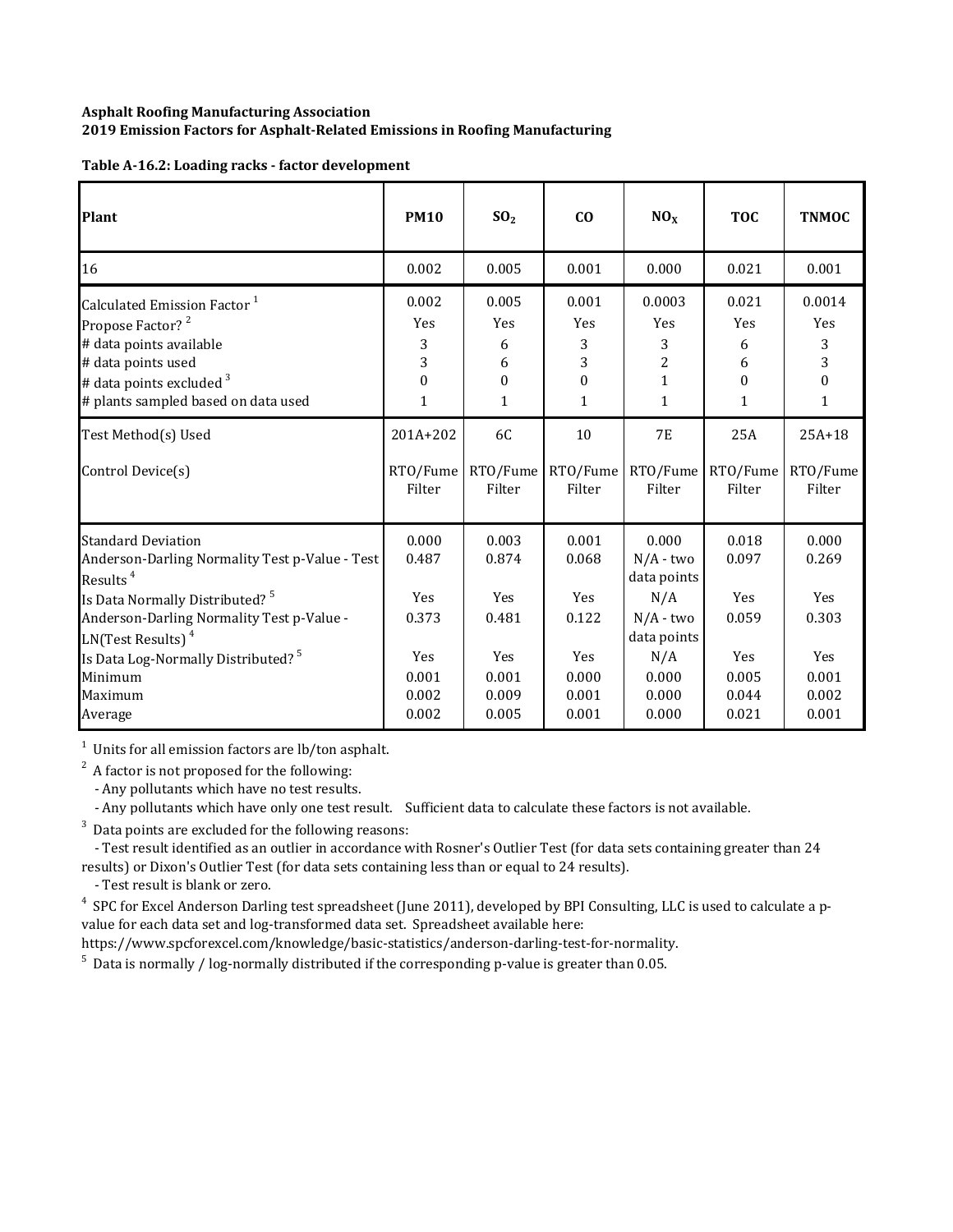## **APPENDIX B: Q-Q PLOTS FOR NON-NORMALLY OR NON-LOG-NORMALLY DISTRIBUTED DATA SETS**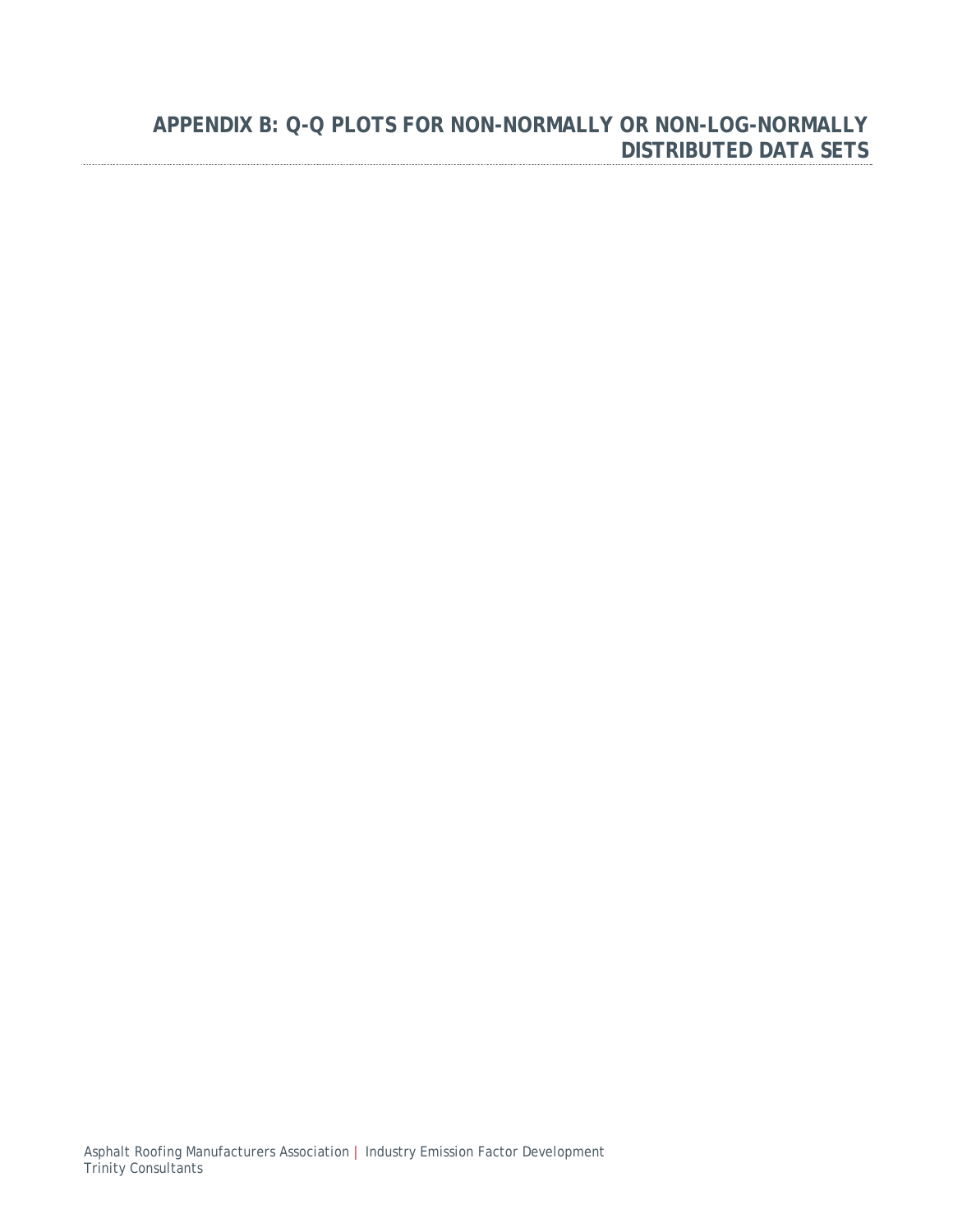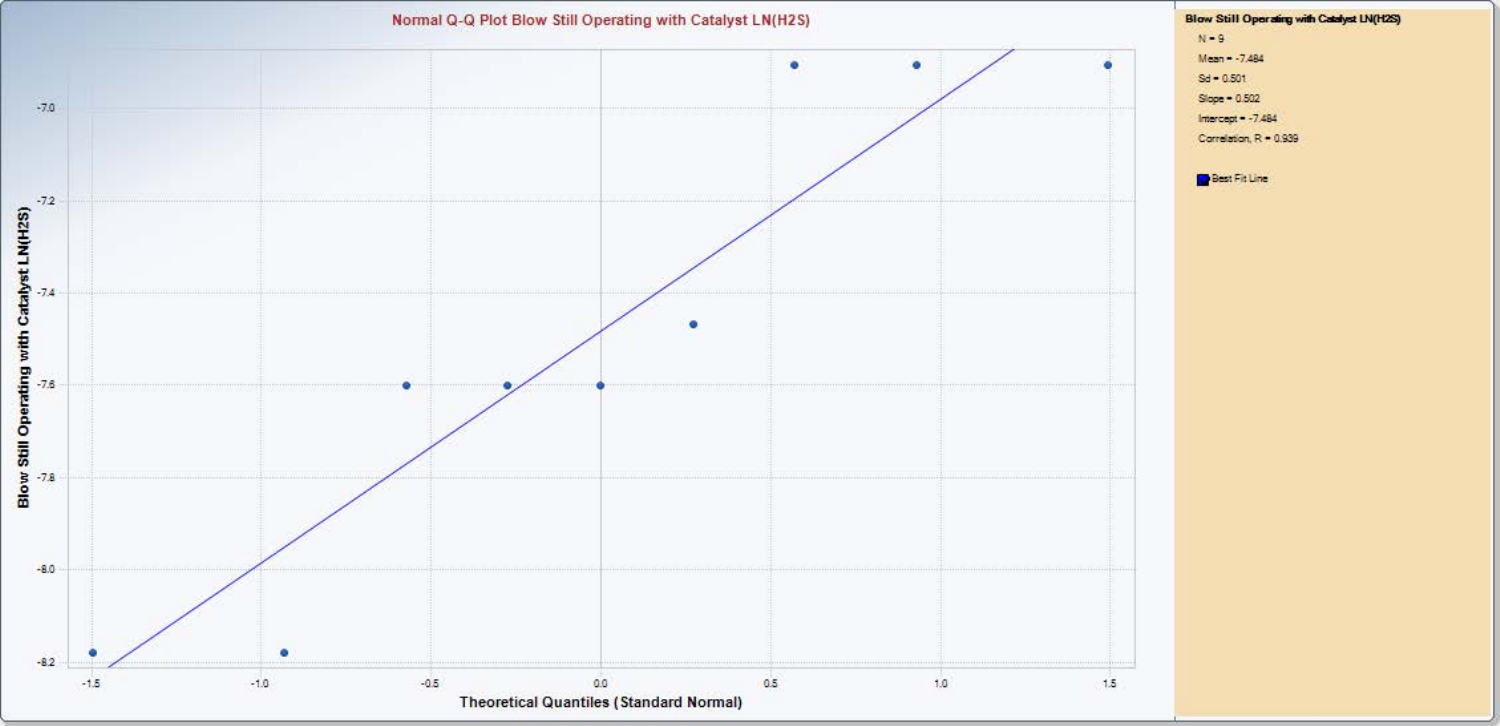

Applicators (shingles-based factors, with RTO or DFTO): Conters LN(PM-fit)  $N = 31$  $Mean - -7.382$ 

 $Sd = 1.726$ 

Slope = 1.706 Intercept  $-7.382$ 

Correlation, R = 0.962

#### Applicators (shingles-based factors, with RTO or DFTO): Conters LN(PM-cond)

 $N - 19$  $M<sub>max</sub> = -8.791$ 

 $Sd = 1.555$ 

Slope = 1.547

Intercept  $-8.791$ 

Correlation, R = 0.957

Applicators (shingles-based factors, with RTO or DFTO): Conters LN(CO)

 $N - 6$  $Mean - 4.806$ 

 $Sd = 0.757$ 

Slope = 0.722

Intercept  $-4.806$ 

Correlation, R = 0.874

**Best Fit Line**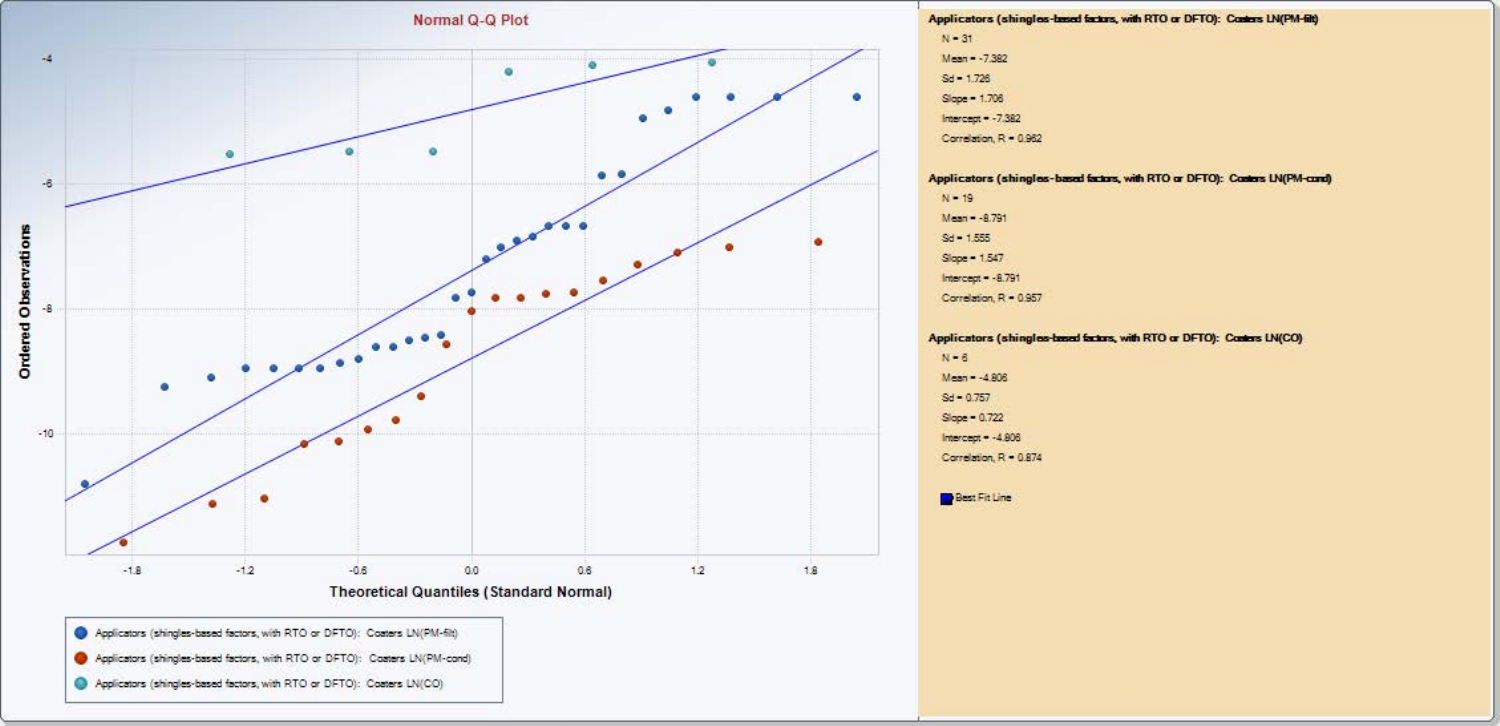

- Applicators (shingles-based factors, without RTO or DFTO): Coaters LN(SO2)
- Applicators (shingles-based factors, without RTO or DFTO): Coaters LN(TNMOC)
- Applicators (shingles-based factors, without RTO or DFTO): Coaters LN(H2S)

Applicators (shingles-based factors, without RTO or DFTO): Conters LN(PM-fitt)  $N - 199$  $Mean - 6.374$ 

Applicators (shingles-based factors, without RTO or DFTO): Conters LN(SO2)

Applicators (shingles-based factors, without RTO or DFTO): Costers LN(TNMOC)

Applicators (shingles-based factors, without RTO or DFTO): Conters LN(H2S)

 $Sd = 1.355$ Slope = 1.329 Intercept  $-6.374$ Carrelation, R = 0.975

 $N = 12$ 

 $N - 9$ 

 $N - 6$ Mean - - 8.869

 $Sd = 0.27$ 

 $Slope = 0.25$ Intercept  $-8.869$ 

Best Fit Line

Carrelation, R = 0.848

 $Mean = -3.17$  $Sd = 0.554$ 

Slope = 0.522  $Intercept = -3.17$ Carrelation, R = 0.881

 $Mean = -7.128$  $Sd = 1.432$ 

Slope = 1,387  $Intercent = -7.128$ Carrelation, R = 0.918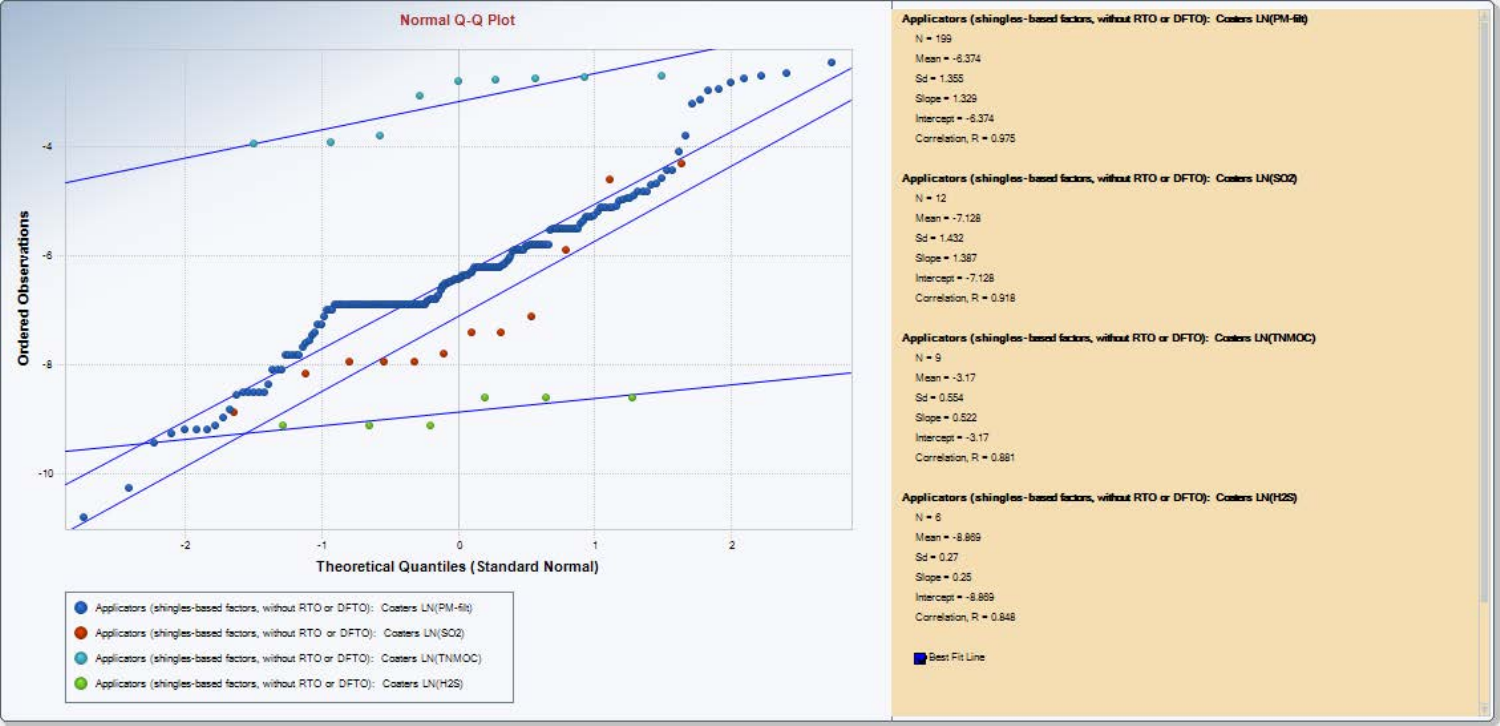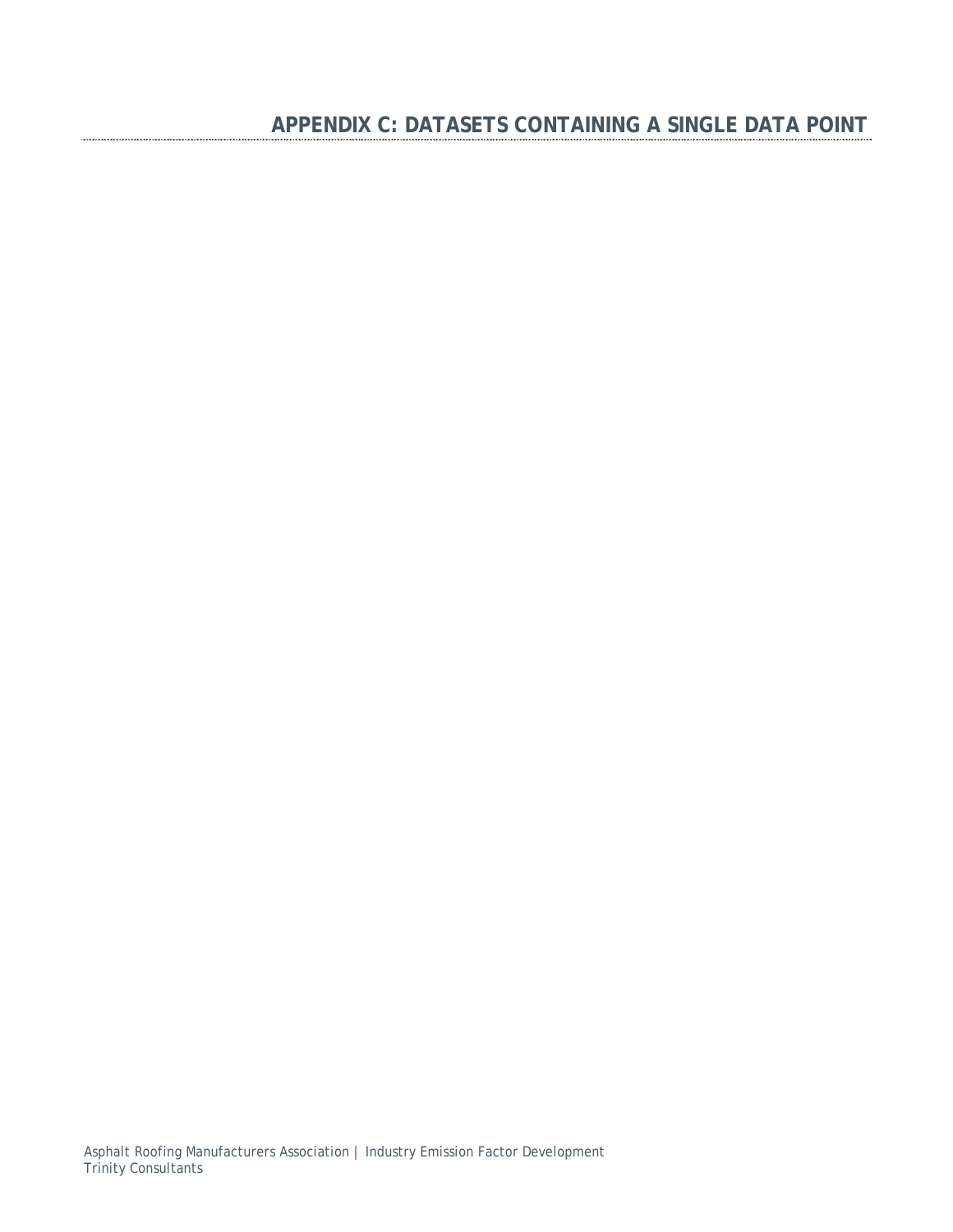The test data in Table C-1 were excluded from the emission factor development calculations as they were the only data available for a given source type and pollutant.

| <b>Source Type</b>                                                                           | <b>Units</b>   | <b>Pollutant</b>   | <b>Stack Testing</b><br><b>Result</b> |
|----------------------------------------------------------------------------------------------|----------------|--------------------|---------------------------------------|
|                                                                                              |                | $PM_{10}$          | 0.034                                 |
|                                                                                              | lb/ton asphalt | PM <sub>2.5</sub>  | 0.011                                 |
| <b>Blowstills Operating</b>                                                                  |                | 1,3-Butadiene      | 5.9E-6                                |
| with Catalyst                                                                                |                | Benzene            | 3.0E-4                                |
|                                                                                              |                | Chlorine           | 0.31                                  |
|                                                                                              |                | Formaldehyde       | $1.0E-4$                              |
| Applicators (shingles-<br>based factors, without<br>RTO or DFTO):<br>Laminators              | lb/ton shingle | PM-filt            | 3.0E-3                                |
| Applicators (asphalt-<br>based factors, without<br>RTO or DFTO): Other<br>Saturators/Coaters | lb/ton asphalt | PM-filt            | $5.2E-3$                              |
|                                                                                              |                | Carbonyl sulfide   | 0.011                                 |
| Mixers (asphalt-based                                                                        | lb/ton asphalt | Dimethyl disulfide | 4.8E-3                                |
| factors)                                                                                     |                | Dimethyl sulfide   | 0.013                                 |
|                                                                                              |                | Methyl mercaptan   | 8.5E-3                                |
|                                                                                              |                | H <sub>2</sub> S   | $6.0E-3$                              |
|                                                                                              |                | PM-filt            | 0.063                                 |
| <b>Cooling Sections</b>                                                                      | lb/ton asphalt | $PM_{10}$          | 0.042                                 |
| (asphalt-based factors)                                                                      |                | PM25               | 0.034                                 |
|                                                                                              |                | TNMOC              | 0.041                                 |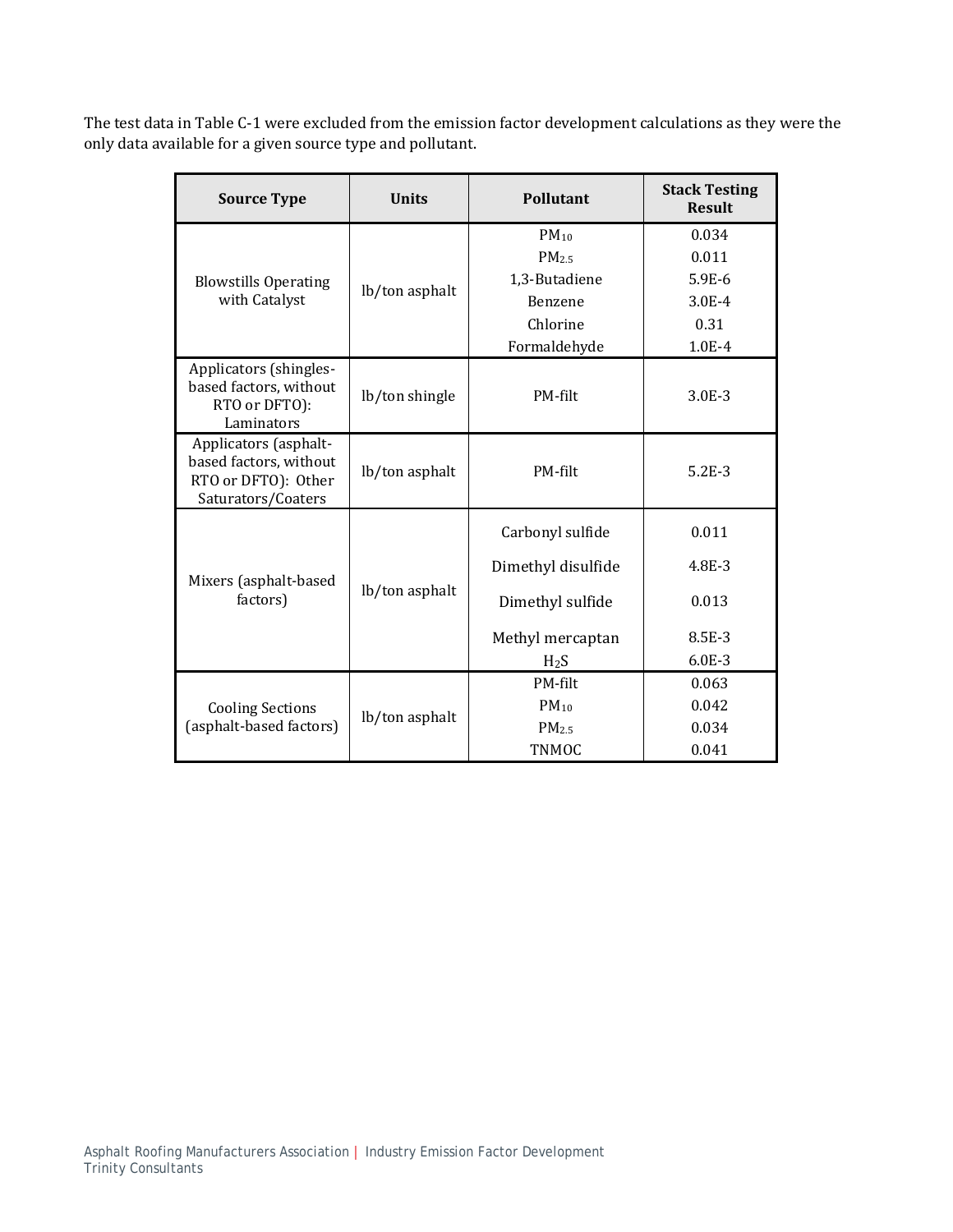# **APPENDIX D: LIST OF ACRONYMS**